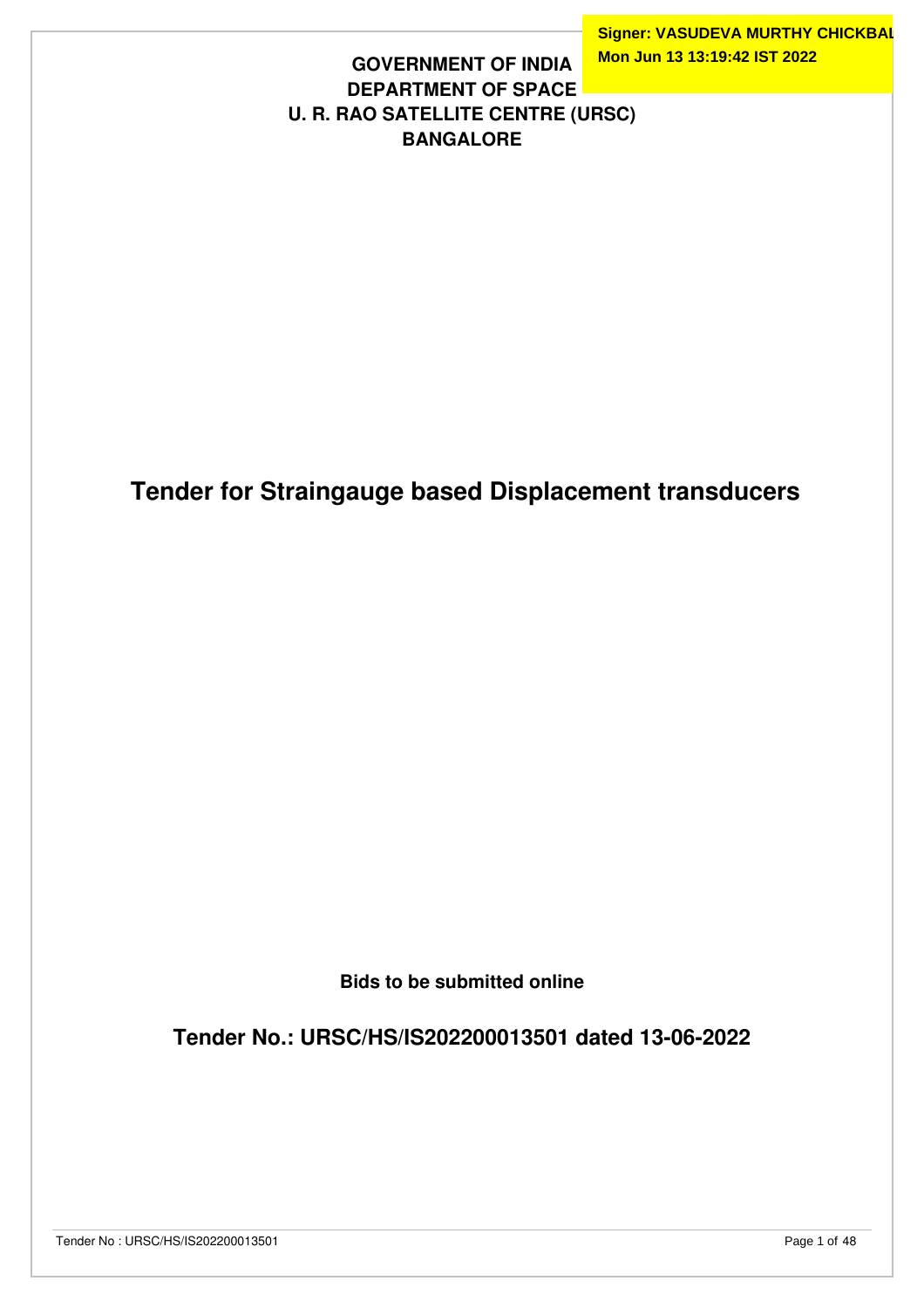| <b>A. Tender Details</b>      |                                          |
|-------------------------------|------------------------------------------|
| Tender No:                    | URSC/HS/IS202200013501                   |
| Tender Date:                  | 13-06-2022                               |
| <b>Tender Classification:</b> | <b>GOODS</b>                             |
| <b>Purchase Entity:</b>       | <b>HS</b>                                |
| Centre:                       | <b>U. R. RAO SATELLITE CENTRE (URSC)</b> |

## **Procurement of Straingauge based Displacement transducers**

1.URSC invites offers through e-tender portal https://e-proc.isro.gov.in for the supply of following items. 2.This is a Public Tender. Only online tenders will be accepted. No manual/Postal/e-mail/Fax Offers will be entertained.

3.No Tender Fees Applicable. REPEAT No Tender Fees Applicable.

4.Tender shall be opened on the first day of the schedule. In the event of any technical snags and if the tender could not be opened on the first day, it will be opened on the second/next working day as per the schedule.

5.We are liable for Payment of Customs Duty at a Concessional rate of 5% plus 10% Surcharge and 5% IGST as per Customs Notification No. 50/2017 dated 30.06.2017 and as amended vide notification No., 5/2018, Sl.No.,539A.

6.Strict Compliance to our Commercial Terms and Conditions will have to be followed by the Vendor(s) or otherwise, your offer will be rejected.

7.Please peruse Tender Conditions properly while submitting the Quotation.

8.Government of India has implemented Goods and Service Tax (GST) w.e.f. 01.07.2017. The Tenderer(s) should mandatority posses a valid GSTIN along with GST Registration Certificate. Please send duly self attested certificate of GST Registration along with offer(s), in the absence of which, your offer(s) will be invalid and shall not be considered.

9.TDS @ 2% on GST shall be effected from the bill on supply of Goods and/or Services.

# **A.1 Tender Schedule**

Bid Submission Start Date : **13-06-2022 16:00**

Bid Clarification Due Date : **21-06-2022 16:00**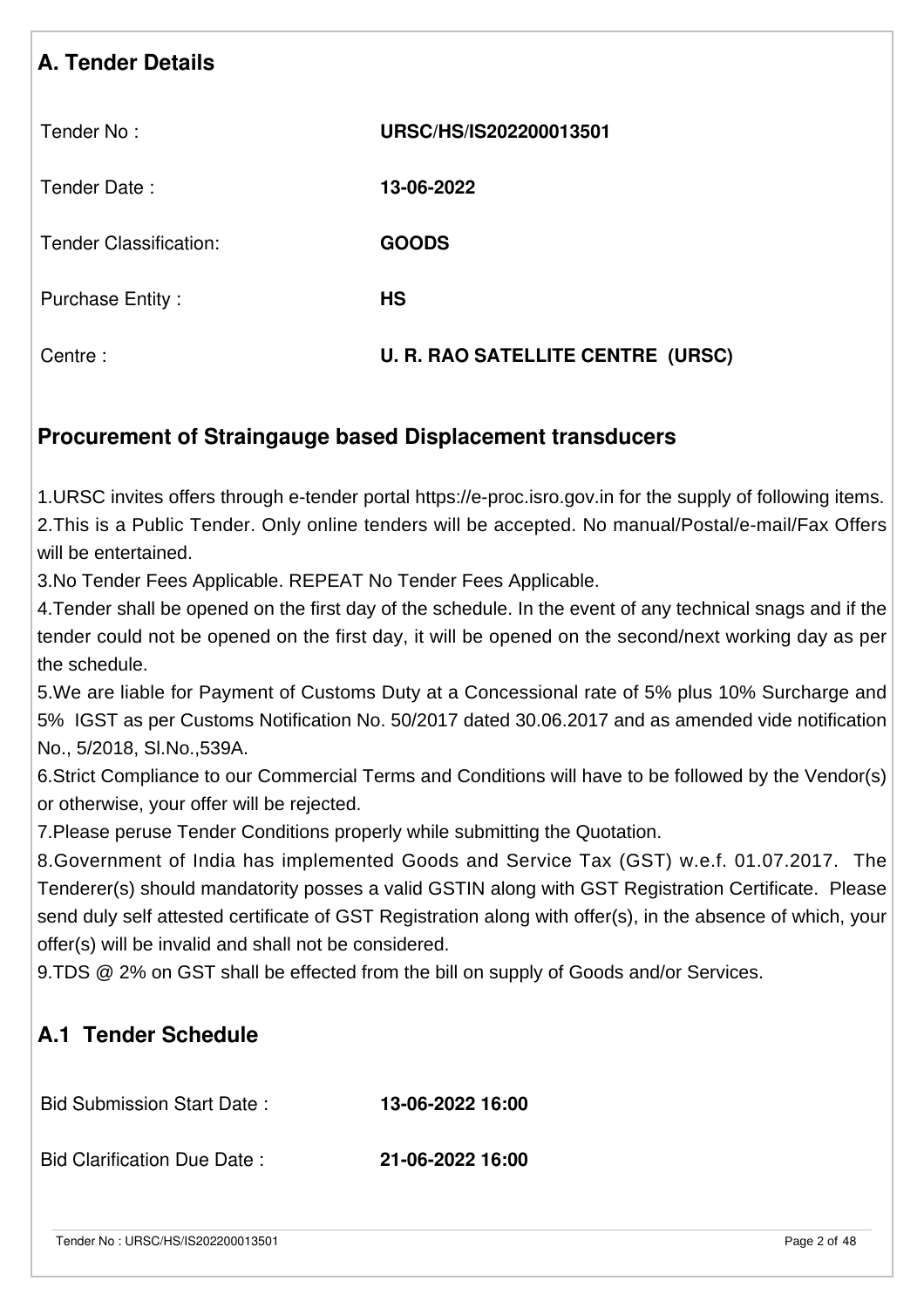Bid Submission Due Date : **28-06-2022 09:30**

Bid Opening Date : **28-06-2022 10:00**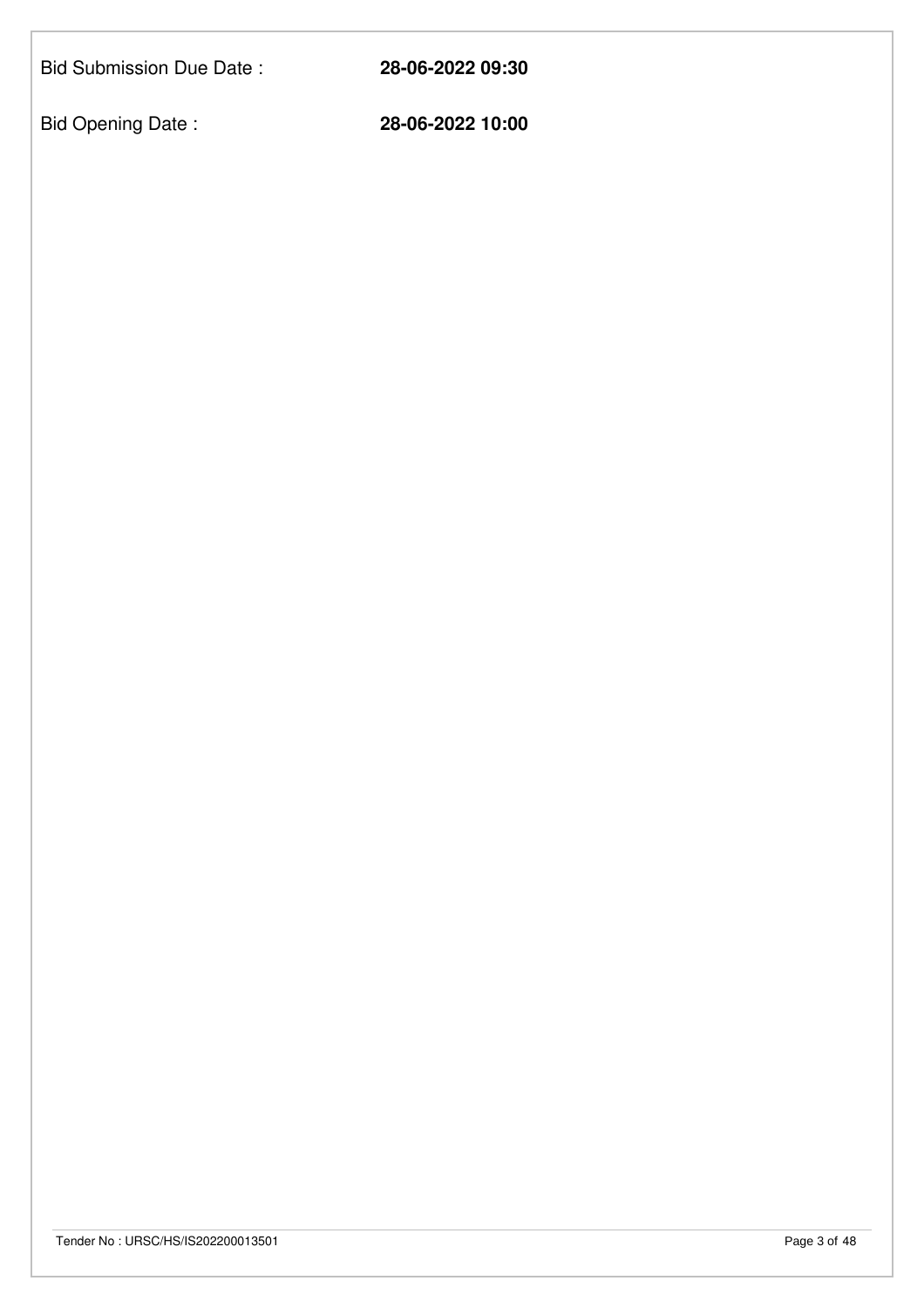## **B. Tender Attachments**

NA

## **Instructions To Vendors**

## **1. PT/LT/ST - General Terms and Conditions - 2022 (1)**

#### 1. INSTRUCTIONS TO TENDERERS AND GENERAL TERMS & CONDITIONS

2. Public Tenders/ Limited Tenders / Single Tenders (Indigenous procurement)

3. CHAPTER-1

4. 1.0Important:

5. 1.1The intending Tenderers are advised to read the Technical specifications, terms and conditions and other details carefully relating to the work contemplated in the Bid document and fully acquaint themselves as to all conditions and matters which may in anyway affect the work or cost thereof. The Tenderer shall be deemed to have known the nature, scope and magnitude of the work. Tenderer should bid only if he considers himself eligible and if it is in possession of all documents required as per the tender. The intending Tenderers are required to bid after carefully examining all instructions, eligibility criteria, forms, terms standards and specifications as per the tender document with full understanding of its implications.

6. 1.2If the Tenderer is found ineligible after opening of tenders, his tender shall become invalid ipso facto, and costs of the tender document and processing fees, as applicable shall not be refunded. Offers which are not in compliance with the tender conditions will be rejected, without assigning any reasons thereof. Failure to furnish all requisite information or and/or documents shall result in repudiation of the Offer. Notwithstanding the foregoing, U R Rao Satellite Centre [URSC], Bengaluru reserves the right to assess the capability of the Tenderer to perform the contract keeping in view the overall interest of URSC. In the event, the Tenderers capability and capacity are found to be unsatisfactory, URSC reserves the right to reject the bid, without assigning any reasons thereof.

7. 1.3 Any neglect or omission or failure on the part of the Tenderer in obtaining necessary information as stated above or in any other matter affecting the Tenderer shall not relieve him from any risks or liabilities or the entire responsibility for completion of the work in accordance with the bid documents.

8. 1.4All requirements stated herein below are a minimum and URSC reserves the right to request for any additional information and also reserves the right to reject the proposal of any Tenderer, if in the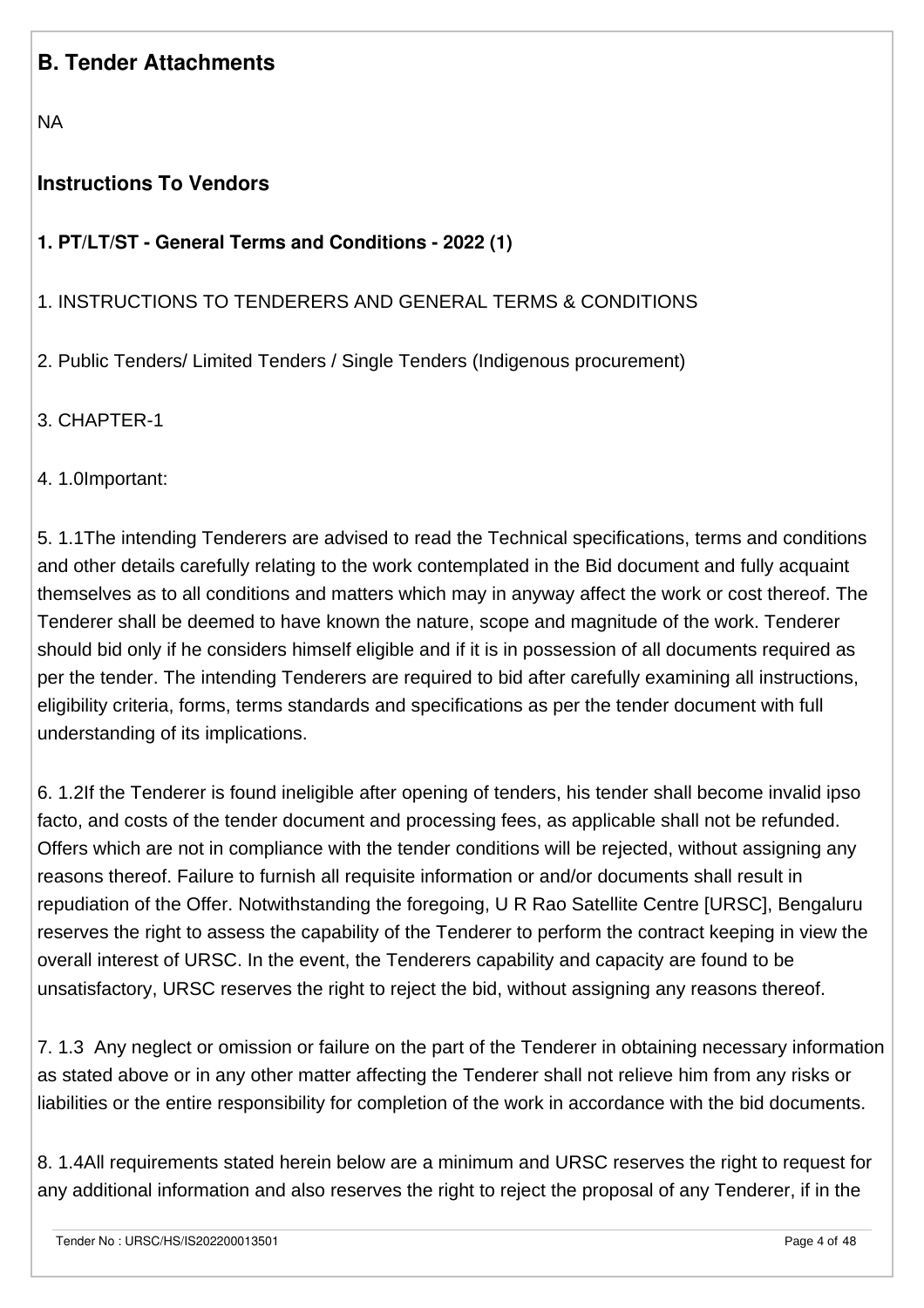opinion of URSC, the qualification or data is incomplete or if the Tenderer is found not qualified to satisfactorily perform the contract. The Tenderer shall bear all costs and expenses associated with preparation and submission of bid including post bid discussions, technical and other presentations and URSC will in no case be responsible or liable for such costs, regardless of the outcome of the bidding process. The Tenderer shall also not be entitled to claim any costs, charges and expenses incidental to or incurred by him through or in connection with the submission of the Bid or its consideration by URSC, even though URSC may elect to modify or withdraw the invitation to Bid or not to accept the Bid.

9. 1.5At any time prior to the deadline for submission of bids, URSC may for any reason on its own initiative modify the bidding document by amendment. The amendment will be notified in writing or by fax or e-mail to the prospective Tenderers or uploaded online on the website. URSC shall bear no responsibility or liability arising out of non-receipt of the same in time or otherwise. Notwithstanding the above, URSC may at its discretion extend the deadline for submission of bids in order to afford reasonable time to prospective Tenderers to take into account the amendment in preparing the bids.

10. 1.6All the bids in prescribed form enclosed with tender documents must be submitted before the time and date fixed for the receipt of offers as set forth in the tender document. URSC will not be responsible for non-receipt of tender[s]/offer[s] due to any loss of tender documents and it shall be the sole responsibility of the Tenderer to ensure uploading of the tender[s]/offer[s] within the time fixed and URSC will not be responsible for non-submission of tender(s)/offer(s) within the stipulated date and time due to any software issues or Network issues or Server down. Tenderer(s) shall submit their bid(s) well in advance to overcome last minute glitches.

11. 1.7URSC reserves the right to accept or reject any of the tender in full or part without assigning any reasons thereof. Offers received after stipulated time and date will be rejected.

12. 1.8Public Tender documents will also be uploaded on the ISRO website i.e. www.isro.gov.in Interested Tenderers may download the tender documents from website and submit their offers as per details mentioned in the Tender Notification.

13. 1.9If the tender opening date happens to be on an unidentified Holiday due to any reason, including Force Majeure, tender(s) shall be opened on the next working day.

14. 1.10Tenderers shall submit quotations through Online Only. The Tender shall be complete in respect of all technical specifications, instructions, drawings, pamphlets and catalogues, as per the tender document. Failure to furnish all information as per the requirements of the tender document and submission of bid not substantially responsive to the tender document shall render the tender liable for rejection. Any/All Bids by way of Fax/E-mail shall not be accepted.

15. 1.11Tenderers shall quote Prices in Indian Rupees Only for Indigenous Stores in the Price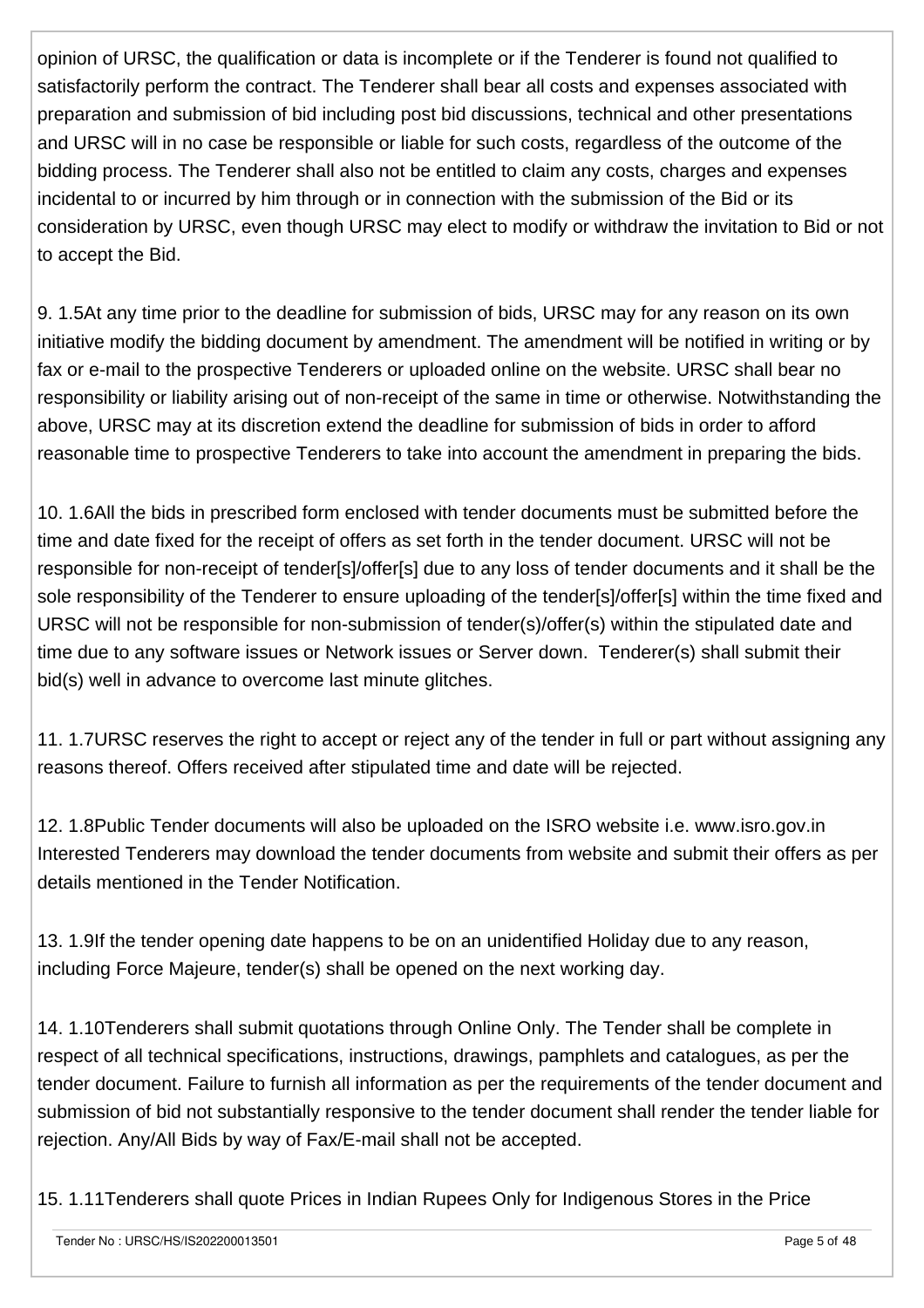Template.

16. 1.12All available technical literature, catalogues, Original Equipment Manufacturer Certificate [OEM] and other data in support of the specifications and details of the items should be furnished along with the offer wherever necessary. Unsolicited documents received after Tender due date & time shall not be entertained.

17. 1.13Samples, if called for, should be submitted free of charges by the Tenderers and URSC shall not be responsible for any loss or damages thereof, due to any reason whatsoever. All incidental expenses towards submission of samples including Freight charges, Taxes & Duties etc shall be borne by the Tenderer. Delivery of samples to URSC Stores shall be the responsibility of Tenderer. In the event of non-acceptance of tender, the Tenderer will have to remove/take away the samples at their own expenses.

18. 1.14Approximate Net and Gross weight of the items offered shall be indicated in your offer. If dimensional details are available, the same should also be indicated in your offer.

19. 1.15Specifications: The description of the system in the documents supplied by the Tenderer along with the Bid shall be such as to ensure a clear understanding of the same and to permit its comparative evaluation. Stores offered should strictly confirm to URSC Specifications. Deviations, if any, should be clearly indicated by the Tenderer in their quotation. The tender should also indicate the Make/Type, number of the Stores offered and provide catalogues, technical literature, and samples, wherever necessary along with the quotations. Test Certificate wherever necessary should be forwarded along with Supplies. Whenever options are called for in our Specifications, the Tenderer should address all such options. Wherever specifically mentioned by us, the Tenderer could suggest changes to specifications with appropriate justification for the same.

20. 1.16All amounts shall be indicated both in words as well as in figures. Where there is difference between amount quoted in words and figures, the amount quoted in words shall prevail over the amount mentioned in figures.

21. 1.17The Bid and the prices quoted shall remain valid for 90 days for Single Part Tender. In case of Two Part Tender, bid validity shall remain valid for 120 days from the date of opening Part-1 and 90 days from the date of opening of Part-2 bid. A bid valid for a shorter period shall be rejected by Purchaser as non-responsive.

22. 1.18U R Rao Satellite Centre [URSC] reserves the right to place order on the successful Tenderers for additional quantity at the rates quoted or as mutually agreed for a period up to 18 months from the date of release of original order.

23. 1.19Earnest Money Deposit [EMD]: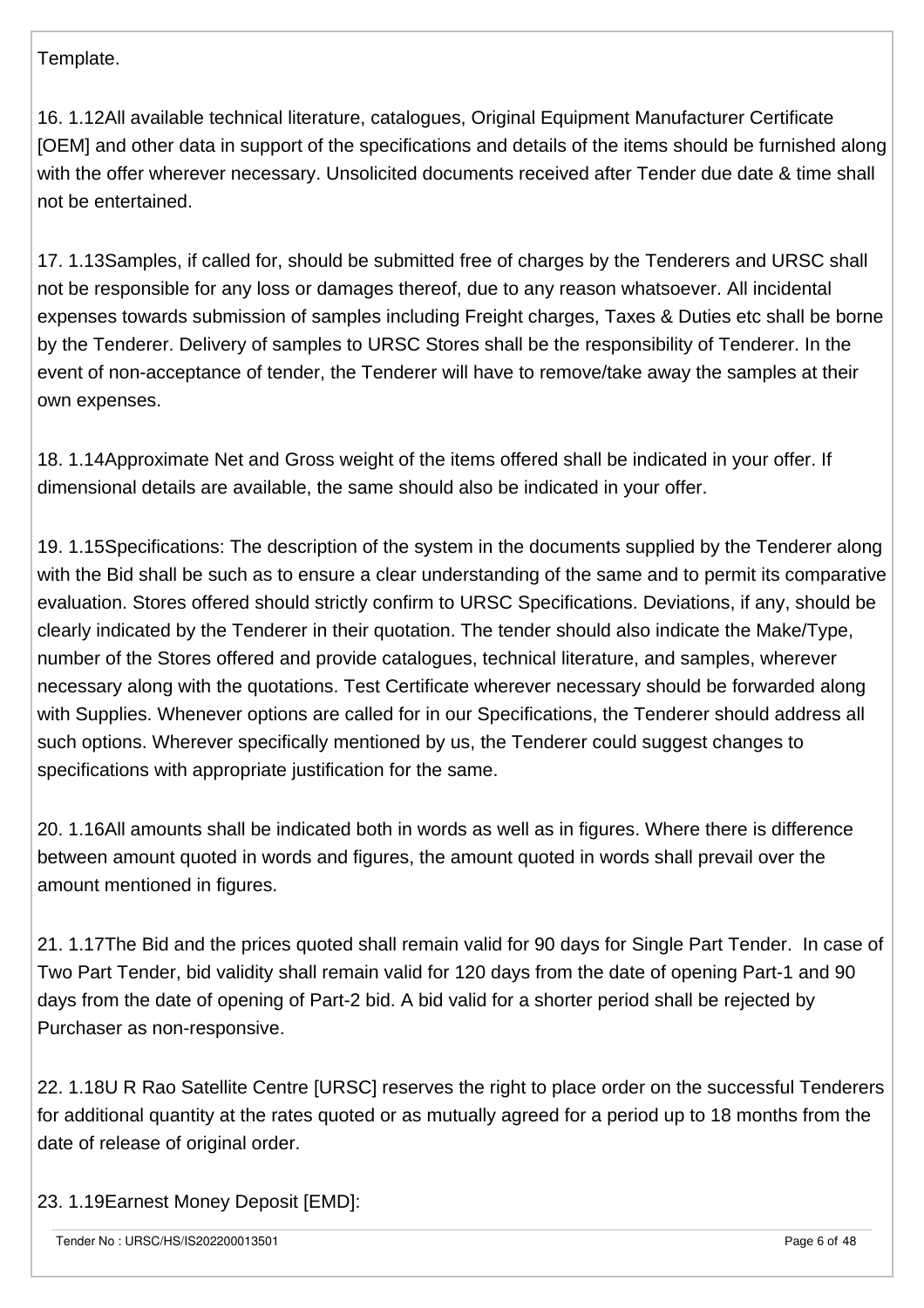24. a.The Tender should be accompanied with an Earnest Money Deposit [EMD] for a prescribed amount wherever called for in the covering sheet of Notice Inviting Tender [NIT].

25. b.Registered Tenderers and those Tenderers who have applied for renewal of registration, Central PSUs/PSEs /Autonomous Bodies, Micro and Small Enterprises, KVIC, etc., are exempted from payment of EMD. Tenderers seeking exemption from payment of EMD shall submit necessary valid proof before opening of Tender.

26. c.Any Tender not accompanied with EMD or without any valid Certificate for exemption shall be treated as invalid tender and shall be rejected.

27. d.The said Earnest Money Deposit shall be in the form of Demand Draft/Bankers Cheque/Fixed Deposit Receipts payable at place as mentioned in NIT in favour of Accounts Officer, URSC payable at Bengaluru from any Nationalized/Scheduled bank or Bank Guarantee from any Nationalized/Scheduled banks in the enclosed format. The Bank Guarantee shall be valid for 45 days beyond the Tender validity date. No interest will be payable by URSC on the said amount covered under EMD/any other Security Deposit.

28. e.The EMD of the unsuccessful Tenderers will be returned to them within 30 days from the date of the award of the Contract to the successful Tenderer.

29. f.The EMD will be forfeited if the Tenderer withdraws or amends or impairs or derogates from the Tender in any respect within the validity period of the Tender.

30. g.In case of Public Tender[s] floated through E-procurement portal, such of those Tenderer[s] who are registered with ISRO/URSC web portal under e-mode are exempted from payment of Earnest Money Deposit.

31. 1.20Micro and Small Enterprises [MSEs]

32. a.In order to avail the benefits extended by Government of India to the Micro and Small Enterprises [MSEs] in respect of Goods and Services as per provision of the policy, MSEs registered with District Industries Centre [DIC] or Khadi and Village Industries Commission [KVIC] or Khadi and Village Industries Board [KVIB] or Coir Board or National Small Industries Commission [NSIC] or Directorate of Handicrafts and Handlooms or Udyog Aadhar Memorandum, or any other Body specified by Ministry of MSME have to submit a copy of Valid Certificate with self-attestation along with the Technocommercial bid. No Certificate claiming exemption will be entertained after Tender due date.

33. b.MSEs are entitled for [i] issue of Tender documents Free of Cost [ii] Exemption of Earnest Money Deposit [EMD]. However, Performance Security is mandatory for Goods and Services.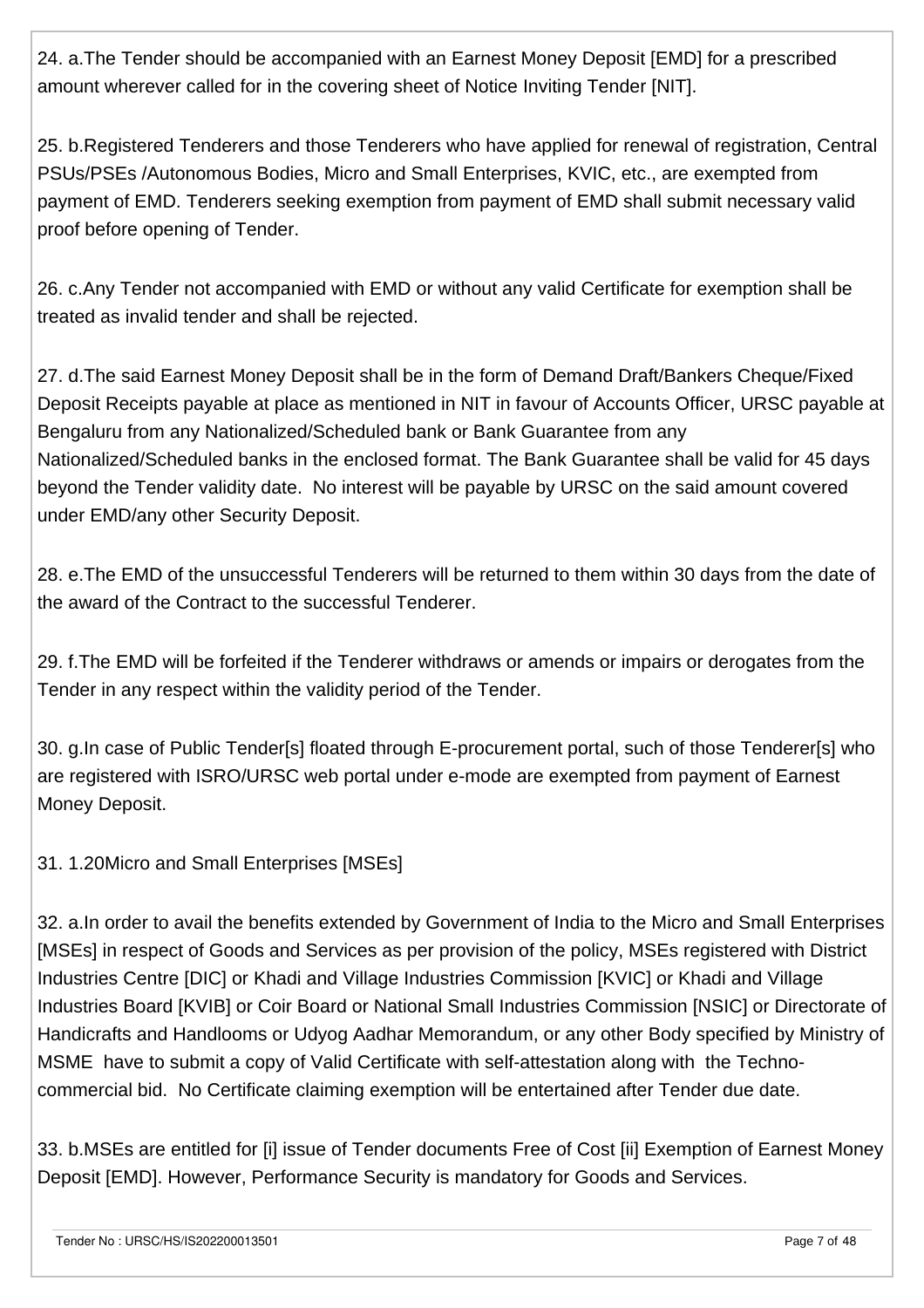34. c.If the MSE Tenderer[s] is/are SC/ST/Woman entrepreneur owned MSEs, specific mention for the same should be there in the valid certificate submitted by the tenderer.

35. d.Tenderers claiming MSME benefit shall furnish copy of UAM no. as uploaded on CPP portal to avail benefit.

36. 2.0INSTRUCTIONS TO E-PROCUREMENT TENDERERS

37. 2.1URSC invites offer[s] through e-tender portal for the supply of Stores. The Suppliers need to get enrolled in the e-tender portal to access tender and submit their offer online. Tenderers need to have Digital Signature Certificate as detailed on URSC e-portal. Only online tenders will be accepted. MANUAL/POSTAL/COURIER/E-MAIL/FAX OFFERS WILL NOT BE CONSIDERED. FURTHER, IT MAY BE NOTED THAT NO MANUAL TENDER DOCUMENT WILL BE ISSUED BY URSC.

38. 2.2Interested Tenderers may login to https://eproc.isro.gov.in and submit their offers via Online/internet only through the aforesaid website.

39. 2.3No Tender fee shall be payable for submission of tender through e-procurement.

40. 2.4Bid Securing Declaration: The Tenderers/Bidder have to sign a Bid Securing Declaration accepting that if the Tenderer[s] withdraw or modify their Bids during the period of validity, or if they are awarded the Contract and they fail to sign the Contract, or fail to submit a Security Deposit & Performance Bank Guarantee before the deadline stipulated in the request for Bid Documents, they will be suspended for the period of 2 years and such Tenderer[s] will not be eligible to submit Bids for future tenders.

41. 2.5Quote should be submitted in Single Part/Two Parts as specified in the Tender Enquiry.

42. 2.6The Tender Enquiry contains technical requirements and specification. The detailed technical specification along with Commercial Terms and Conditions of your offer should be covered in Technical Bid i.e. Part-1 [Technical and Commercial] and Price should be covered only in Part -2 [Price Bid].

43. 2.7In the case of Two Part Tender, Price details should NOT be disclosed in the Part-1 [Technical and Commercial Bid] and in any other attachments enclosed in the Technical Bid. In case, Price details are mentioned, the same will be rejected. The Technical documents need to be attached online as a single PDF file without any price information.

44. 2.8In case of Two Part Tender, Commercial Terms to be covered in the Part-1 [Technical Bid] are Delivery Terms, Delivery Period, Payment Terms (without mentioning the price or amount), Security Deposit for performance of Contract and Performance Bank Guarantee for fulfilment of Warranty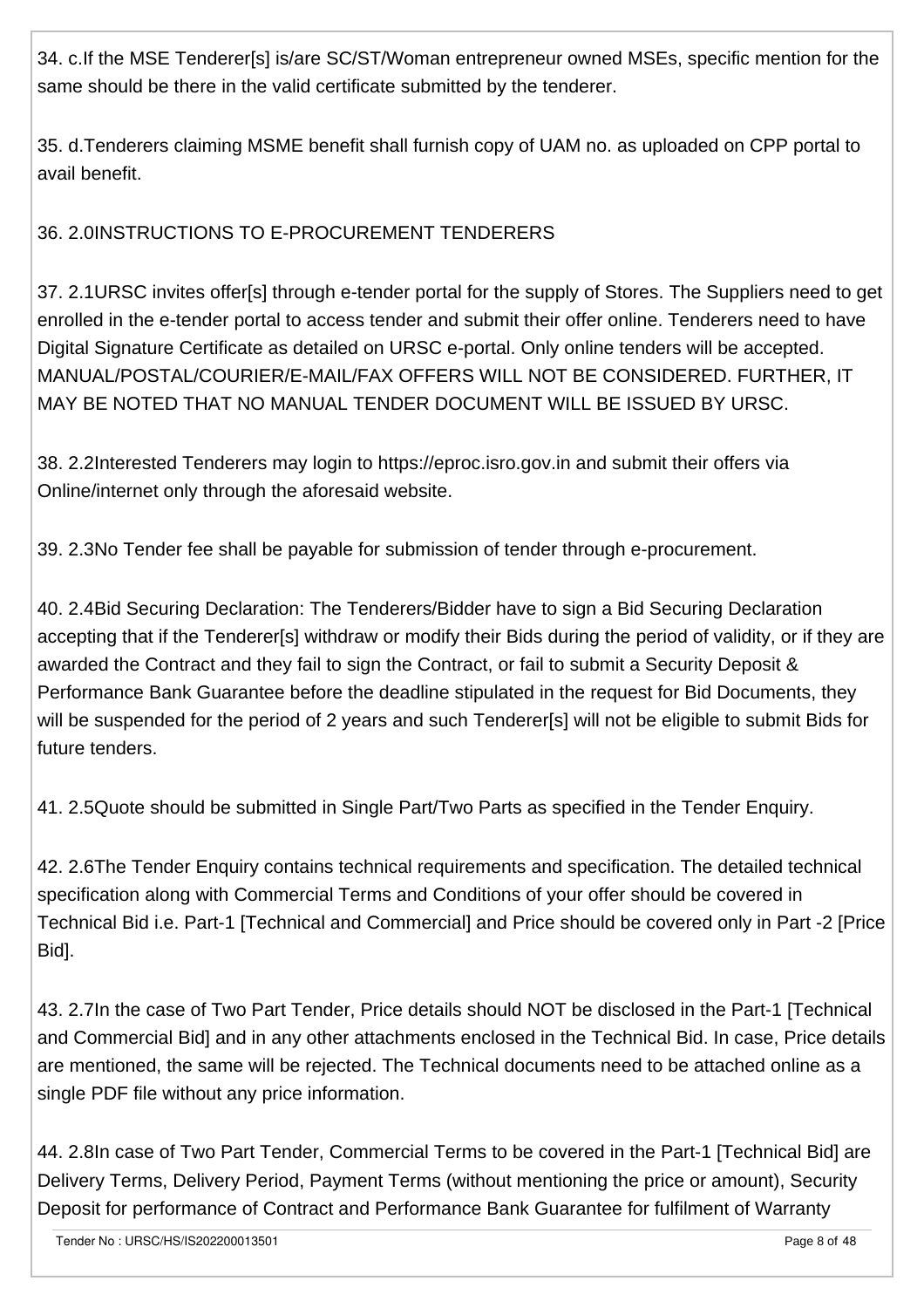obligation, Validity of the Offer, Warranty/Guarantee, Liquidated Damages [for delayed supplies] and all available technical literature, catalogues and other data in support of the specifications and details of the items, etc. which have to be filled up online.

45. 2.9Prices are required to be quoted according to the units indicated, in the Part-2 [Price Bid] only. Documents containing price details shall be submitted only in Price Part. If documents with price details are submitted with techno-commercial part, such tenders will be treated as invalid.

46. 2.10The Price quoted must be firm and should indicate quantity wise unit rate separately which have to be filled online. The Prices are to be mentioned both in figures as well as in words. Where there is difference between amounts quoted in words and figures, the amount quoted in words shall prevail. The percentage of GST where legally leviable and intended to be claimed shall be calculated and indicated in the column provided in online forms explicitly.

47. 2.11GST/or Other Duties/Levies where leviable and intended to be claimed should be distinctly shown separately in the Tender.

48. 2.12For the Procurement/providing of Services, the Tenderer[s] are requested to quote the correct percentage of GST.

49. 2.13The document solicited from Tenderer should be submitted online. Document has to be submitted in PDF file(s) and attached online.

50. 2.14Those Tenderers who are participating for the first time in New portal of ISRO e-procurement, have to submit their request for Registration through Online portal. Such requests should come within 3 working days in advance before last date for submission of bids. Furnishing incomplete details for registration shall be rejected. URSC is not responsible for approval of any request for Registration beyond stipulated time.

51. 2.15The Tenderers are requested to submit the Bids online at least two days prior to closing date to avoid last minute computer network related problems. Request for the extension of the due date will not be considered.

52. 2.16Once the offer is submitted through online mode by the Tenderer, he will not be able to provide/submit a revised offer or make any alteration or change to the offer or any terms contained therein.

53. 2.17In case of Two-Part Public/Open Tender, the exact date and time of opening of Price Bid of successful Tenderers will be intimated later.

54. 2.18The Part-1 [Technical Bid and Commercial Bid] opening date and time indicated is tentative.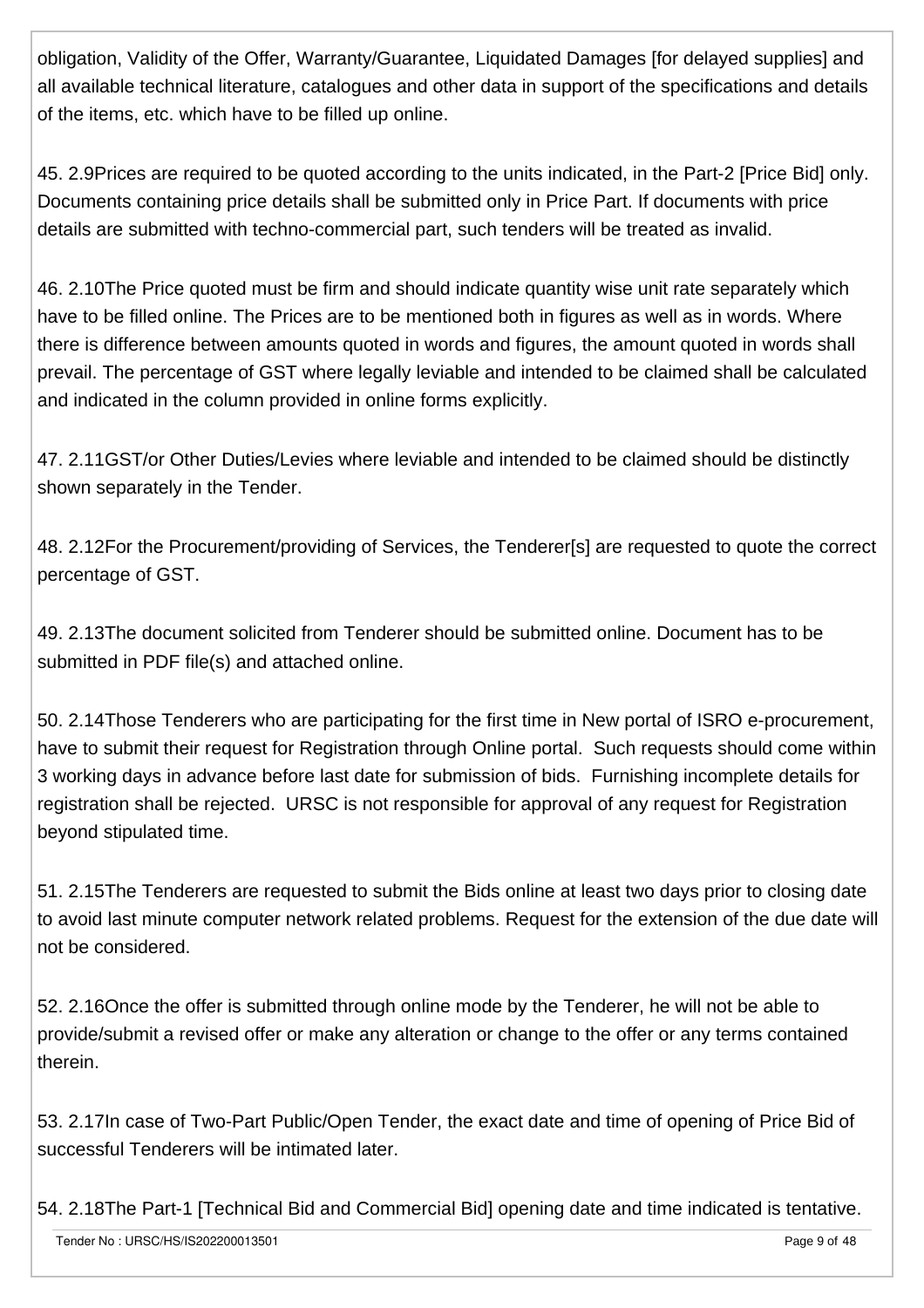There may be changes/delay due to Network/ Computer Server related problems and the tender opening may get delayed by one or two days under such circumstances, the exact date and time of opening will be intimated later in case of Public or Open Tender

55. 2.19All the Tenderers should regularly browse/check the e-mail/s being sent to them from eprocurement portal for initiating appropriate action or for any updates on the Tender.

56. 2.20The Tenderer should submit along with his tender the Name of his Bankers, Account Number etc., mandatorily to U R Rao Satellite Centre [URSC].

57. Chapter-2

58. Terms and Conditions:

59. 1.0Definitions: In the contract, the following expressions shall, unless the context otherwise requires, have the meanings, hereby respectively assigned to them:-

60. a.'Acceptance' shall mean conditional determination by Purchaser of the completion of the Work or any element thereof in accordance with the Contract, by issuance of a Certificate of Substantial Completion of Work as provided in the Contract.

61. b.'Approval' shall mean approval in writing issued by the Purchaser in terms of the tender

62. c.'Contract' shall mean the documents forming the tender, the offer, the award of tender and the formal agreement executed between the competent authority on behalf of Purchaser and the Contractor, together with the documents referred to therein including the conditions enumerated herein, specifications, designs, drawings and instructions issued from time to time by the competent authority of Purchaser and all these documents taken together, shall be deemed to form one Contract and shall be complementary to one another.

63. d.'Contractor' shall mean the individual, firm, Limited Liability Partnership [LLP] or company, undertaking the works and shall include the legal representatives, nominees, affiliates, successors-ininterest, permitted assigns, Heirs, Executors and Administrators of such individual, LLP, Firm or Company, unless repugnant to the context or meaning thereof.

64. e.'Contract Value' shall mean the sum for which the tender is accepted as per the Letter of Award.

65. f.'Date of commencement of work' The date of start of Contract shall be reckoned from the date of issue of Letter of Award.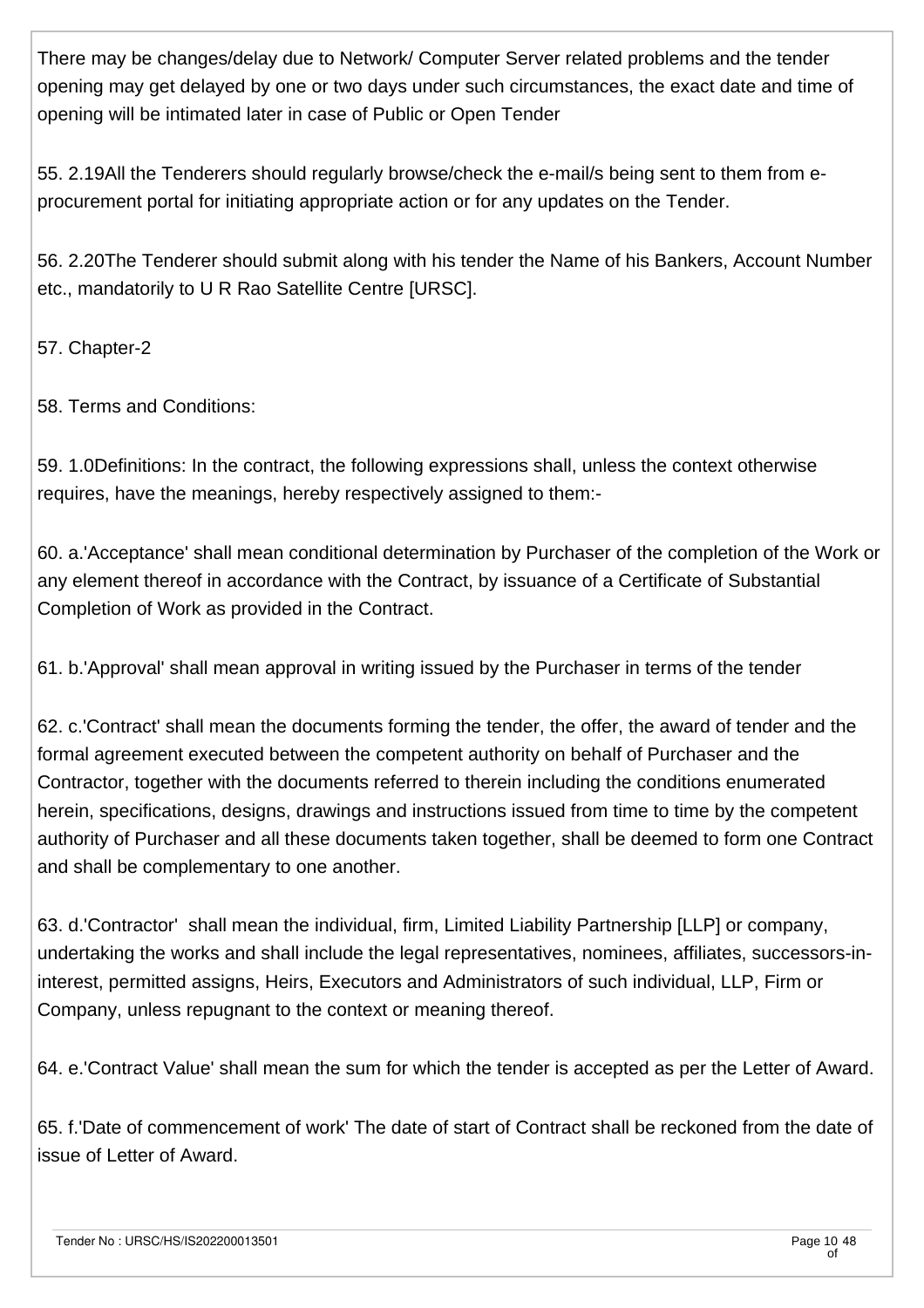66. g.'Drawings' shall mean the drawings referred to in the Contract document including modifications if any and such other drawings as may be from time to time, be furnished or approved by Purchaser.

67. h.'Letter of Award' shall mean Purchaser's letter or notification conveying its acceptance of the tender, subject to such conditions as may have been stated therein.

68. i.'Market Rate' shall be the rate as decided by the competent authority of the Purchaser on the basis of the prevailing cost of materials and labour at the site where the work is to be executed plus the percentage mentioned elsewhere in the tender document to cover, all overheads and profits.

69. j.'Month' means English calendar month and 'Day' means a calendar day of 24 hours each.

70. k.'Purchaser' shall mean the President of India represented by its Director or Sr. Head/Head, Purchase and Stores/ Sr. Purchase & Stores Officer/Purchase & Stores Officer, U R Rao Satellite Centre [URSC] Bengaluru or his successors or assigns.

71. l.'Purchase Order' shall mean the communication signed on behalf of the Purchaser by an officer duly authorized intimating the acceptance on behalf of the Purchaser on the terms and conditions mentioned or referred to therein accepting the Tender or offer of the Contractor.

72. m.'Template' shall mean the standard template of rates to be read with any of receipt amendments thereto issued up to the date of receipt of tender.

73. n.'Stores' shall mean what the Contractor agrees to supply under the Contract/Tender as specified in the Purchase Order including erection of plant and machinery and subsequent testing should such a condition be included in the Purchase Order.

74. o.Words indicating the singular only also includes the plural and vice versa, where the context so requires.

75. p.Words importing persons or parties shall include firms, corporations and organizations having legal capacities.

76. q.Words indicating male gender shall also include the female or neuter gender, and vice versa, where the context so requires.

77. 2.0Government of India Orders, Circulars and Guidelines:

All relevant Orders, guidelines issued by Government of India from time to time shall be applicable for this tender.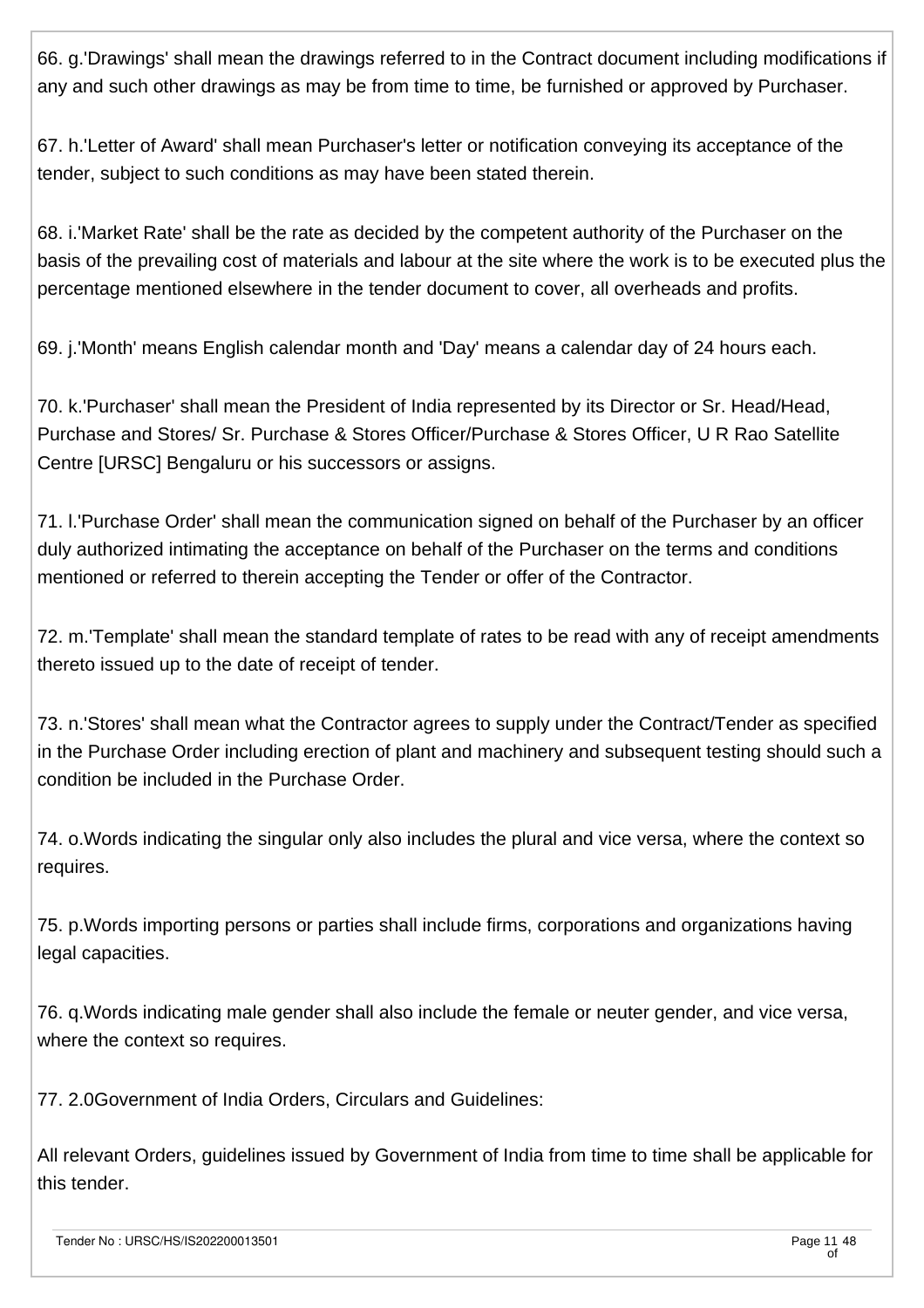#### 78. 3.0Transparency:

Tenderers are free to ask Purchaser for clarifications on the Bidding/tender terms and conditions, process, etc., during the procurement process. All such queries and clarifications shall be sought for in writing via e-mail and sent to the officer authorized by the Purchaser to issue such clarifications, as may be required. No verbal request will be entertained.

#### 79. 4.0Prices:

Tenders offering Firm & Fixed Prices will be considered. The Contractor shall be bound to carry out and complete the stipulated work irrespective of the variation in individual items as specified hereinabove. The Tenderer shall quote prices separately furnishing break-up of cost towards Basic Cost of Items testing, inspection, packing, forwarding, Freight, Handling, Insurance, Installation if any, and GST.

80. 5.0Price Variation for Long Term Contracts:

Where Tenderer[s] quote delivery period beyond 18 months, the illustrative formula for Price Variation Clause [PVC] shall be referred under General Financial Rules [GFR], 2017, Appendix-11 [see Rule 225 [viii] [b]. It may please be noted that the formula for Price Variation is available on the Website.

81. 6.0Goods and Service Tax:

82. 6.1Government of India has implemented Goods and Services Tax [GST] w.e.f. 01.07.2017. The Tenderer[s] should mandatorily possess a valid GSTIN along with the GST Registration Certificate. Please send duly self-attested certificate of GST Registration along with offer[s], in the absence of which your offer[s] will be invalid and shall not be considered.

83. 6.2Concessional Goods and Services Tax:

U R Rao Satellite Centre [URSC], Bengaluru is eligible for availing Concessional GST in terms of following Notifications issued by Government of India and Government of Karnataka for the procurement of Goods against production of Certificate issued by an Officer not below the rank of Deputy Secretary to Government of India certifying that the Goods being procured will be used for Research purposes only.

84. Notification NoConcessional GST:

1i Government of India, Ministry of Finance, Department of Revenue,Notification No. 45/2017-Central Tax [Rate] dated 14.11.2017- CGST @ 2.5% ii Government of Karnataka, Finance Secretariat, Notification [45/2017] No. FD 48 CSL 2017,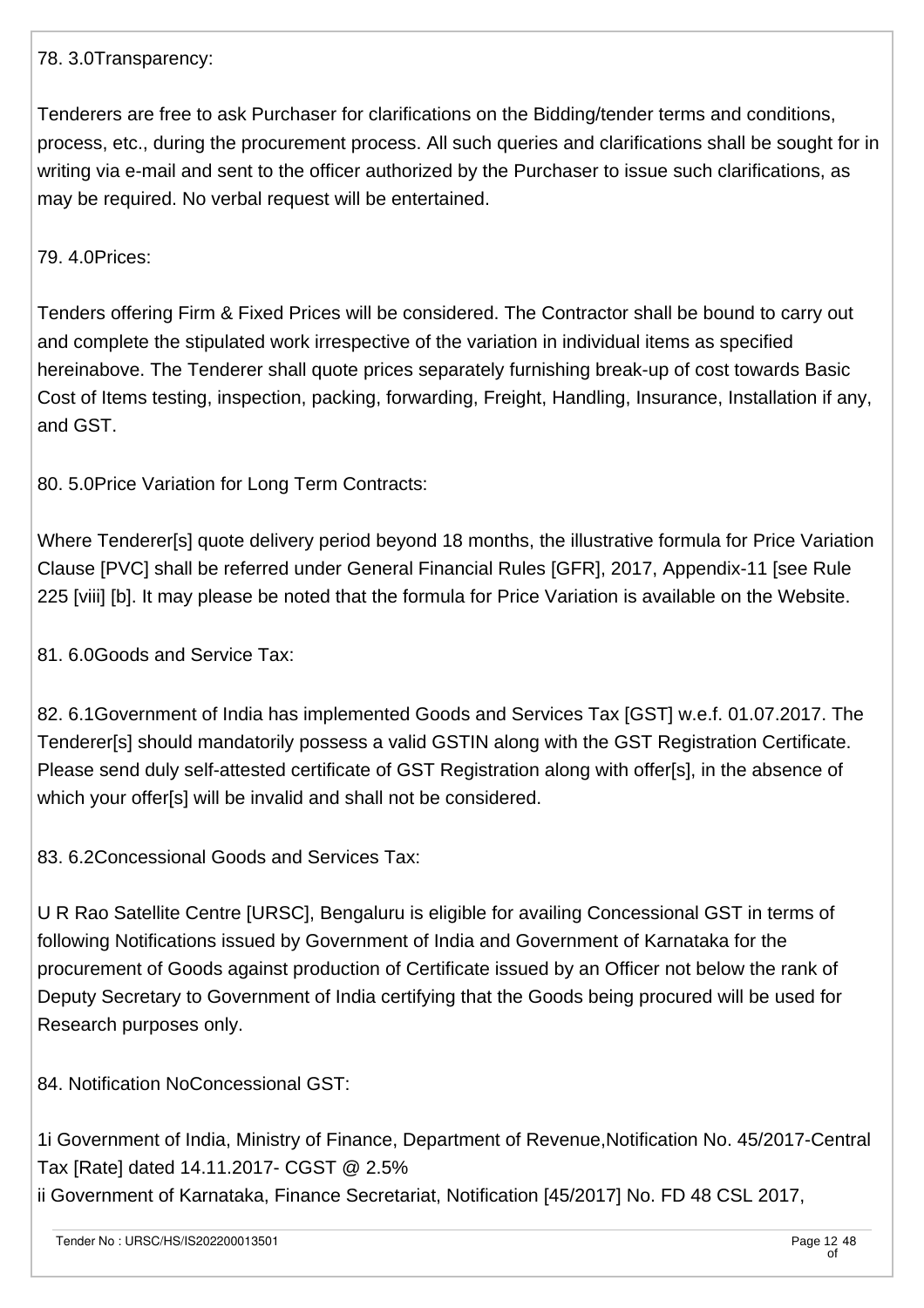Bengaluru dated 14.11.2017- SGST @ 2.5% 2Government of India, Ministry of Finance, Department of Revenue, Notification No. 47/2017- Integrated Tax [Rate] dated 14.11.2017.- IGST @ 5%

85. 6.3Tenderers are hereby requested to take note of this aspect and submit the Quotation for availing the Concessional GST by URSC. The necessary Certificate for availing concessional GST shall be issued along with the Purchase Order.

## 86. 7.0Customs Duty

87. 7.1U R Rao Satellite Centre [URSC], Bengaluru is eligible for payment of Customs Duty @ 5% + Social Welfare Cess @ 10% on CD & IGST @ 5% vide Notification No.12/12-Cus dated 17.03.2012 superseded by Notification No.50/17-Customs dated 30.06.2017 and as amended by Notification No. 5/2018-Customs dated 25.01.2018, Sl. No. 539A.

88. 7.2The necessary Customs Duty Exemption Certificate (CDEC) shall be provided by URSC only to those bidders who claim Purchase Preference under Make in India Policy shall fulfil all requirements of tender document applicable for Indigenous Manufacturer i.e., Class-I/Class-2 local supplier. Such Class-I/Class-2 local suppliers are requested to take note of this aspect and submit their Offer clearly mentioning that the quoted Price for Imported contents which includes concessional Customs Duty as per above Notification. While requesting for issue of CDEC for the imported contents, the Tenderer[s] should mention the Item Description, Quantity and Value for which CDEC is to be provided for the bought out Imported Items. The necessary proof shall be produced while requesting for issue of CDEC from URSC. However, CDEC will be issued only to those successful Class-I/Class-2 local supplier

89. 8.0Evaluation of Tenders:

90. 8.1The Evaluation/Loading criteria in respect of Payment Terms, Bank Guarantee towards free issue of materials [FIM], etc., having financial implications will be considered to arrive at L-1 status.

91. 8.2In case of Ex-works offer, an additional one percent shall be loaded to arrive at the FOR Destination cost.

92. 9.0Clarification regarding contents of the Bids:

93. 9.1During evaluation and comparison of bids, the Purchaser may, at its discretion, ask the Tenderer for clarification of his bid. The request for clarification will be given in writing and no change in prices or substance of the bid will be sought, offered or permitted.

94. 9.2 All responsive bids shall be evaluated with a view to select the lowest [L1] Tenderer who meets the qualification criteria, techno-commercial aspects and shall be compared on a common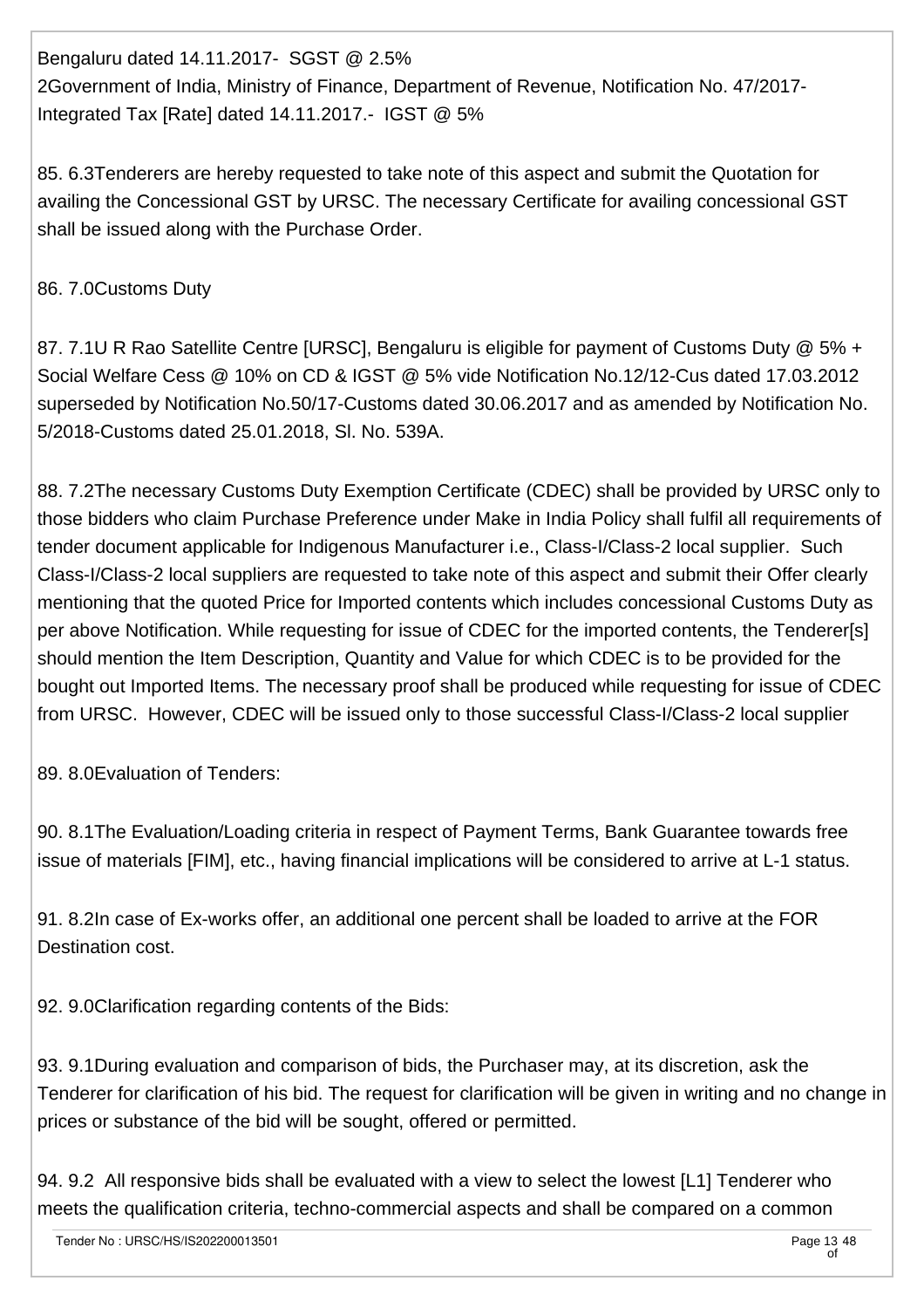platform on the basis of total evaluated cost of each offer which will be arrived at by adding the basic price as well as other charges, and all statutory levies/taxes/duties. Maintenance charges shall be taken into account if it forms part of the tender for the purpose of cost comparison. The financial implication shall be considered as the all-inclusive cost to the Purchaser. Evaluation of the bids shall be done on the basis of landed cost to the Purchaser.

95. 9.3Purchaser discourages advance payment terms. In case of advance payment/ Milestone Payment, for the purpose of evaluation, interest shall be loaded on the amount so paid as advance for the delivery period quoted, as per Marginal Cost of funds based Lending Rate [MCLR] or any other rate as notified by Reserve Bank of India from time to time, prevailing on the date of tender opening. Further, for any delay in executing the contract, Purchaser shall recover interest on the amount paid as advance for the delayed period at the MCLR of State Bank of India prevailing on the date of the payment besides other remedies available for breach of the contract.

96. 9.4If a Tenderer quotes NIL charges/consideration in case of Service contracts, the bid shall be treated as unresponsive and will not be considered.

97. 9.5Evaluation of the bids shall not be done on the basis of conditional discounts.

98. 9.6Purchaser reserves the right to give preference for procurement of goods in terms of product reservation and preferential / mandatory purchase policy as notified by Government of India from time to time. Tenderers claiming any preference shall submit relevant and valid registration certificate along with the tender. No certificate claiming any concession shall be considered after Tender due date.

99. 9.7Purchaser reserves the option to increase/decrease the quantity to the extent of 25% of the tendered quantity.

100. 9.8Purchaser reserves the right to accept or reject any quotation in full or part thereof by recording the reasons. The Purchaser shall be under no obligation to accept the lowest or any tender and reserves the right to accept whole or any part of the tender or part of the quantity offered and the Tenderers shall supply the same at the rates quoted.

101. 9.9Purchaser also reserves the right to reject any offer in the event of non-compliance to tender terms and conditions.

102. 9.10Tenderers are advised to refrain from contacting by any means, either URSC and/or their employees/representatives on matters related to the tender which are under consideration. Adherence to this Clause is compulsory or otherwise the Tender will be rejected.

103. 9.11The tender evaluation and process of award of works is done by duly authorized URSC Committee and this Committee is authorized to discuss and get clarification/s from the Tenderers, if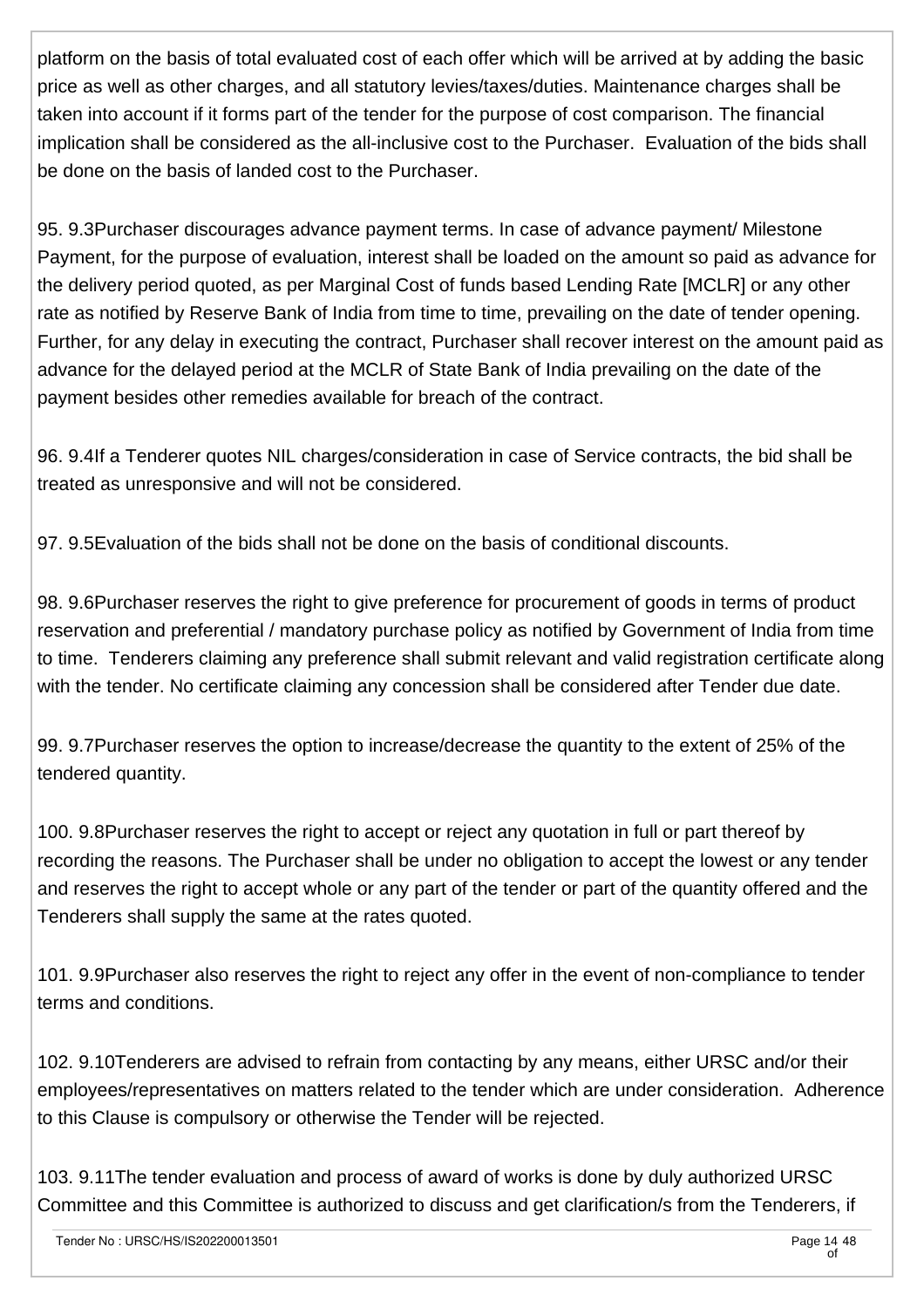any. The Tenderer/s may be asked to give a presentation on their technical bid and arrange for functional demonstration of the stores offered. No change in the substance of the bid or the price thereof shall be sought/offered/permitted.

104. 10.0Payment Terms:

105. 10.1All payments are subject to permissible legal deductions from the contract price as per the Contract. All payments shall be released only after successful and satisfactory completion of quantum and type of work, specified for respective activity. All payments shall be directly made by the Purchaser to the Tenderer.

106. 10.2All interim payments made shall be regarded as payments by way of advance against the final payment only, and not as payment for work actually completed and shall not preclude defective/imperfect/incomplete work to be removed. It will not be considered as an admission on the part of the Purchaser of the due performance of Contract or any part thereof nor shall it preclude, determine or affect in any way the powers of the Purchaser to determine the quality and quantity of work and issue such directions, as may be necessary to the Contractor.

## 107. 11.0Terms of Payment

108. 11.1The Contractor[s] Bill will be processed for payment only after the Stores have been received, inspected and accepted by the Purchaser. Normally payment will be made for the accepted Stores within 30 days from the date of Receipt and Acceptance of the Material at U R Rao Satellite Centre [URSC].

109. 11.2For any Services, payment will be made after satisfactory completion of the services and certification to that effect from the Purchaser.

110. 11.3Any other payment terms offered by the Tenderers may be considered by the Purchaser provided that all such payments shall be against receipt of the items / satisfactory completion of service / identified verifiable milestones.

111. 12.0Bank Guarantee:

## 112. 12.1Performance Security [PS]:

Within 20 days from the date of issue of the Purchase Order or with in such extended time as may be granted by the Purchaser in writing, the Contractor shall execute an irrevocable interest free Performance Security for 3% only of the Contract value to ensure due Performance of the Contract including the fulfilment of the Warranty obligation. The proceeds of the performance security shall be payable to the Purchaser as compensation for any loss resulting from the Tenderer's failure to complete his obligations under the contract. The Purchaser shall discharge the performance security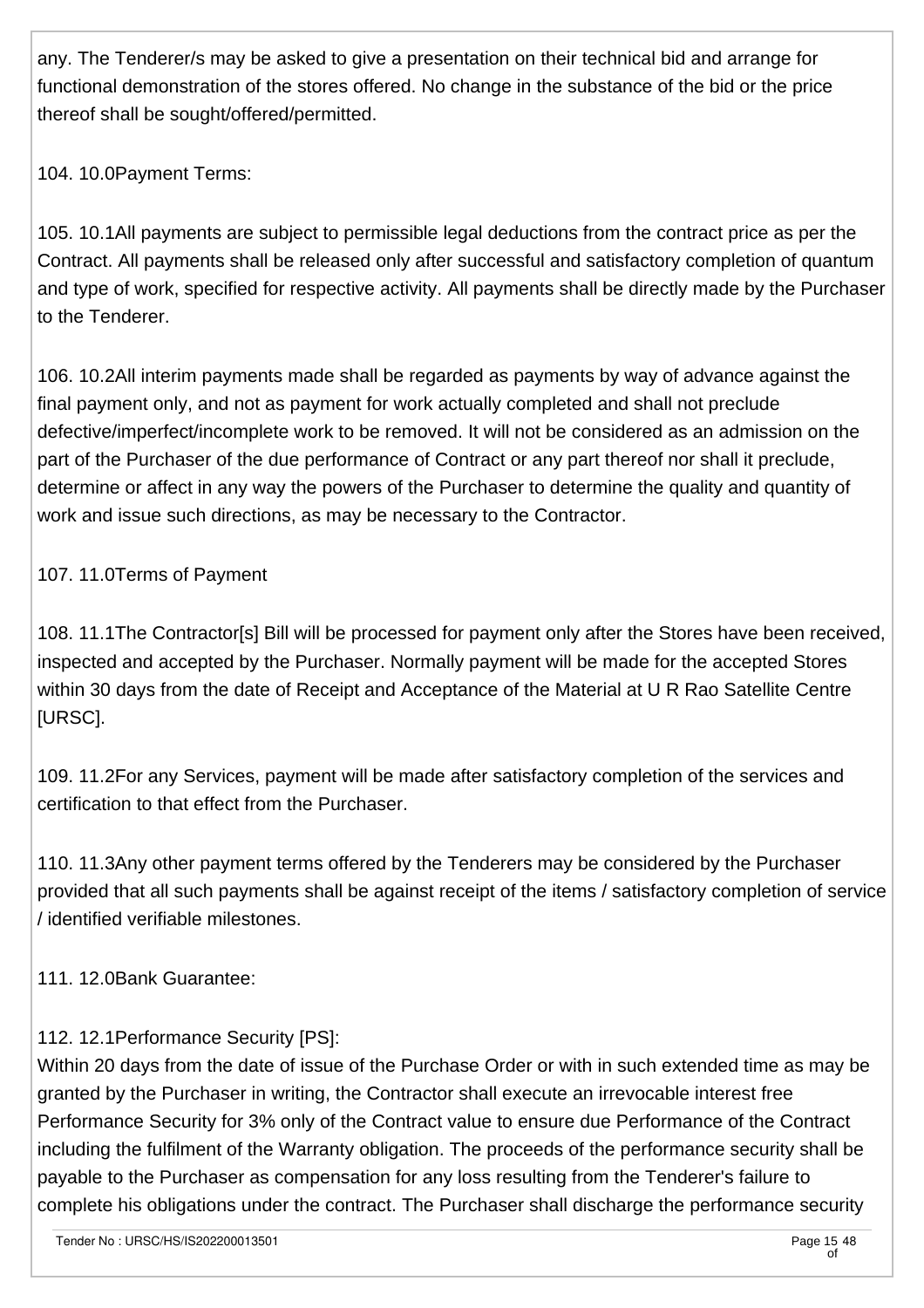bond after completion of Tenderer's performance obligations including the warranty and post-warranty obligations under the contract.

## 113. 12.2Security Deposit [SD]:

Within 20 days from the date of issue of the Purchase Order or with in such extended time as may be granted by the Purchaser in writing, the Contractor shall execute an irrevocable interest free Security Deposit for 3% only of the Contract value to ensure due Performance of the Contract. The proceeds of the Security Deposit shall be payable to the Purchaser as compensation for any loss resulting from the Tenderer's failure to complete his obligations under the contract. The Purchaser shall discharge the security deposit after completion of Contractor's obligations till acceptance of the items by URSC.

## 114. 12.3Performance Bank Guarantee [PBG]:

The Contractor shall execute Performance Bank Guarantee for 3% value of the Purchase Order for fulfilment of Warranty obligations. The PBG shall be executed as per our specimen. The PBG shall be executed before claiming payment.

115. 12.4The Contractor shall submit either (a) Performance Security OR (b) Security Deposit & Performance Bank Guarantee as mentioned above.

116. 12.5The Performance Security/Security Deposit/Performance Bank Guarantee may either be furnished in the form of an Account Payee Demand Draft; or Fixed Deposit Receipt from a Nationalized or Scheduled Bank, or Bank Guarantee from a Nationalized or Scheduled Bank or Online Payment in favour of Accounts Officer, U R Rao Satellite Centre [URSC], Bengaluru. The Bank Guarantee must be valid till its contractual obligation plus an additional period of 60 days beyond the date of completion of all contractual obligations.

117. 12.6 In the event the work is not completed within the stipulated period, the contractor shall get the Performance Security/Security Deposit be extended.

118. 12.7The Bank Guarantee shall be executed on a Non-judicial stamp paper of appropriate value as per Specimen.

119. 12.8The Performance Security/Security Deposit/Performance Bank Guarantee will not carry any interest and shall be returned after completion of all the obligations of the Contract with a 'NO CLAIM CERTIFICATE ' issued by Contractor as per our Specimen enclosed.

120. 12.9Adherence to this clause is compulsory or otherwise, the Tender will be rejected.

121. 12.10In the event the Contractor fails to furnish the Performance Security/Security Deposit within 20 Days as stipulated hereinabove, i.e. after the receipt of Purchase Order or on signing of the Contract or any extension thereof, the Purchase Order/ Contract shall be cancelled and terminated at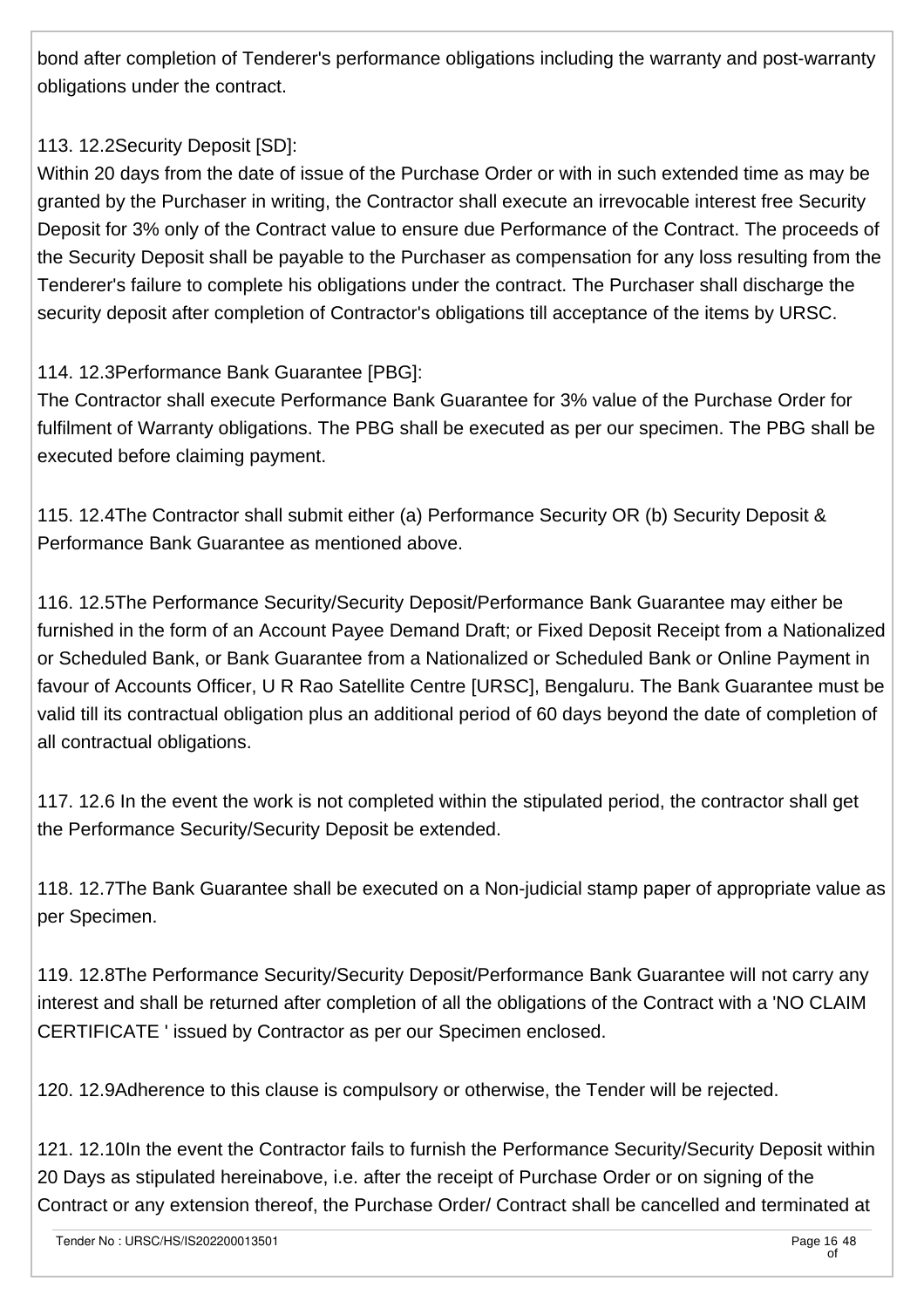the Contractor's risk, cost and liability. The Earnest Money Deposit, if any executed shall be forfeited and appropriate penal and legal action shall be initiated.

122. 12.11Central Public Sector Undertakings [PSUs]/Public Sector Enterprises [PSEs]/Autonomous Bodies are exempted from payment of Performance Security, and instead, an Indemnity Bond shall be executed in lieu of Performance Security.

123. 12.12Bank Guarantee towards Free Issue Materials (FIM):

124. a.The successful Tenderers shall furnish Bank Guarantee (BG) towards the cost of Free Issue Materials issued by Purchaser (if any) towards adequate Security for the FIM for the execution of the Contract and the said Tenderer will be duly authorized by PURCHASER to collect the free issue materials from URSC's site subject to the furnishing of the aforesaid Bank Guarantee. The BG is to be kept valid till supply and acceptance of the final product. Adherence to this Clause is compulsory or otherwise the Tender will be rejected.

125. b.In the case of Public Sector Undertaking, Public Sector Enterprises and Government Organization, Indemnity Bond [IB] together with Insurance shall be considered in place of BG.

126. c.For Fabrication of items, in case FIM issued by URSC, the Supplier should quote the rates considering the Scrap Materials generated and taken over by Supplier.

127. 12.13The Bank guarantee issued by the Issuing Bank on behalf of contractor/ supplier in favour of U R RAO SATELLITE CENTRE shall be in paper form as well as issued under Structured Financial Messaging System. The details of beneficiary for issue of BG under SFMS platform is furnished below:

Name of the Beneficiary-- U R RAO SATELLITE CENTRE, Beneficiary Bank Name-- STATE BANK OF INDIA, Beneficiary Branch --- IFSC SBIN0009048, Beneficiary Branch Name --- ISRO VIMANAPURA BRANCH, Bank Address--- STATE BANK OF INDIA, ISRO VIMANAPURA BRANCH, URSC CAMPUS, HAL AIRPORT ROAD, BENGALURU - 560017

The above particulars are to be incorporated by the issuing bank properly while issuing BG under SFMS mode to avoid any problem in future.

128. 13.0Packaging:

The Contractor will be held responsible for the stores being sufficiently and properly packed for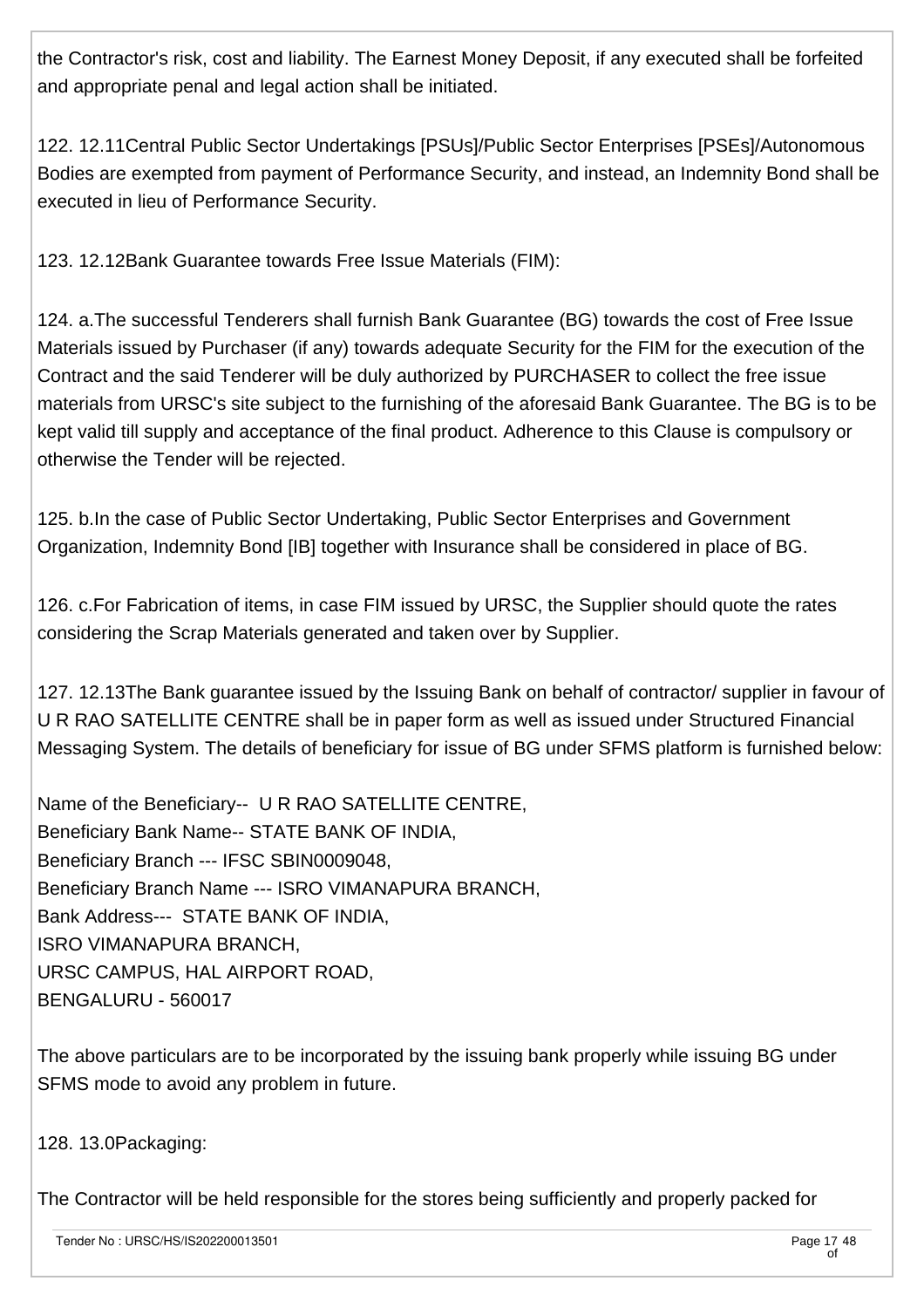transport by rail, road, sea or air to withstand transit hazards and ensure safe arrival at the destination. The packing and marking of packages shall be done by and at the expense of the Contractor. The Purchaser will not pay separately for transit insurance, all risks in transit being exclusively of the Contractor and the Purchaser shall pay only for such stores as are actually received in good condition in accordance with the Contract.

129. 14.0High Sea Sale:

Tenderers submitting offer[s] against High Sea Sale Trade shall not be considered.

130. 15.0Guaranteed Time of Delivery:

131. 15.1Delivery period shall be specified in Tender. In case the tender calls for installation then the Tenderers shall mention the schedule for supply and installation separately. Time required for installation post supply shall be clearly defined to avoid any lag period between supply and installation/commissioning.

132. 15.2The date of delivery of the stores stipulated in the Purchase Order/Contract shall be deemed to be the essence of the Purchase Order/Contract and delivery must be completed on or before the specified dates. In case of failure, Purchaser reserves the right to terminate/cancel the Order/Contract at his discretion.

133. 15.3Where erection or assembly or commissioning is a part of the Contract, it should be done immediately on notification. The Contractor shall be responsible for any loss / damage sustained due to the delay in fulfilling this responsibility.

134. 15.4For items having shelf life, those with maximum shelf life should be supplied if order is placed.

135. The Contractor is responsible for obtaining a clear receipt from the Transport Authorities specifying the goodsdespatched. The consignment should be despatched with clear Railway Receipt/Lorry Receipt. If sent in any other mode, it shall be at the risk of the Contractor. Purchaser will take no responsibility for short deliveries or wrong supply of goods when the same are booked on said to contain basis. Purchaser shall pay for only such stores as are actually received by them in accordance with the Contract.

136. 16.0Mode of Dispatch: RAIL/ROAD

137. 17.0Ultimate Consignee: Senior Purchase & Stores Officer [Stores] (a)U R Rao Satellite Centre, P.B.No.1795, HAL Airport Road, Vimanapura Post, Bengaluru 560 017,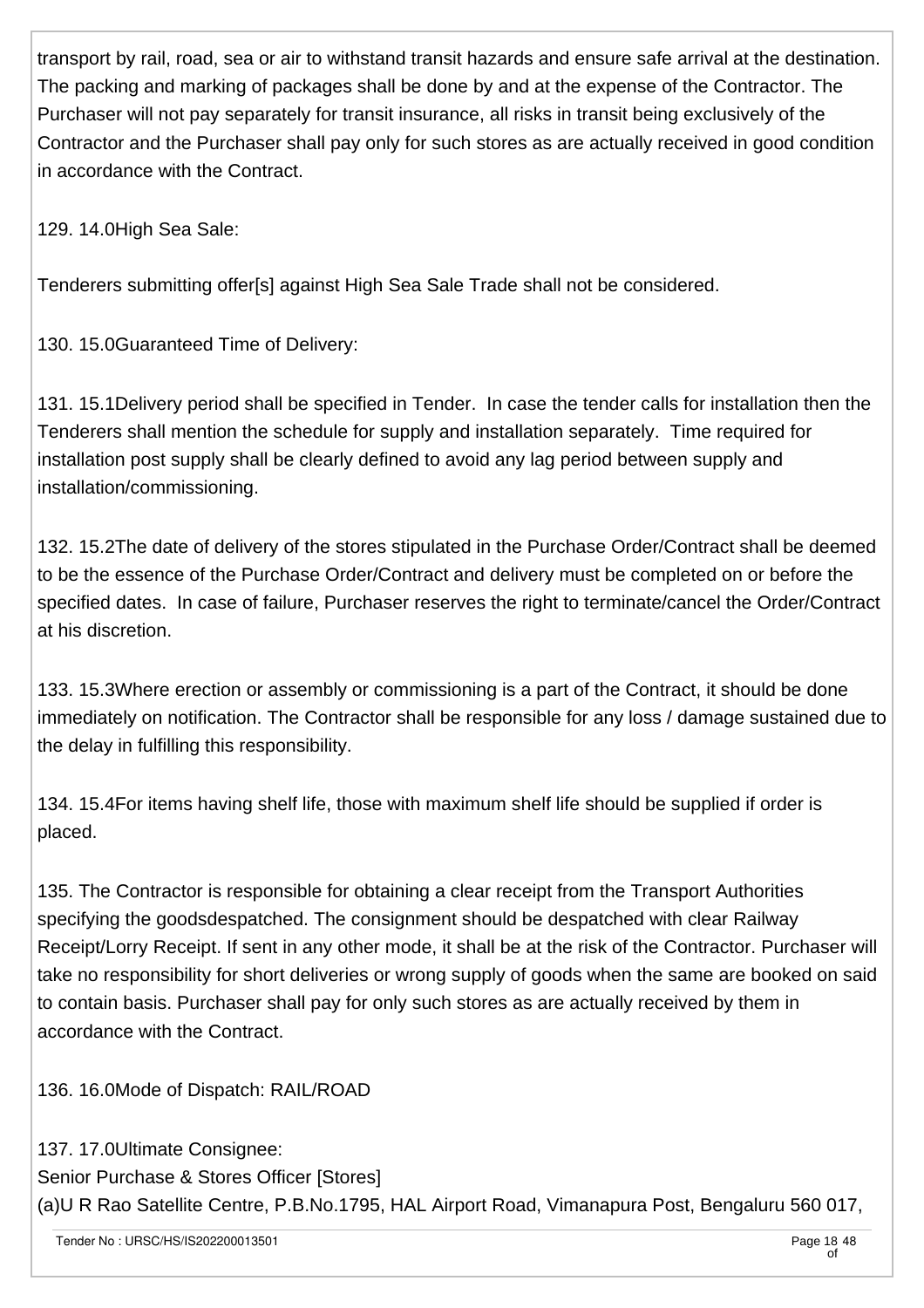India.

(b)ISRO Satellite Integration and Test Establishment (ISITE), Outer Ring Road, Marathahalli, Bengaluru - 560 037

138. 18.0Insurance of the Stores:

No Insurance is required at U R Rao Satellite Centre [URSC] cost. The Contractor shall be responsible for insuring the Stores wherever considered necessary. The necessity or otherwise of Insurance will be as indicated in the Purchase Order.

139. 19.0Inspection and Acceptance Tests:

140. The Purchaser's representatives shall also be entitled at all reasonable times during manufacture to Inspect examine and test at the Contractor's premises, the material and workmanship of all Stores to be supplied under this Contract and if part of the said Stores is being manufactured on other premises, the Contractor shall obtain the Purchasers representative permission to inspect, examine and test and shall not release the Contractor from the obligations under this Contract.

141. 19.2For tests conducted at the premises of the Contractor or any of his sub-contractors, the Contractor shall provide free of cost assistance, Labour, Materials, Electricity, Fuel and Instruments as may be required or as may be reasonably needed by the Purchaser's representative to carry out the tests efficiently.

142. 19.3When the Stores have passed the specified test, the Purchaser's representative shall furnish a certificate to this effect in writing to the Contractor. The Contractor shall provide copies of Test Certificate to the Purchaser as may be required.

143. 19.4Inspection/Test/Certificate should be provided for the goods after testing it thoroughly at the Contractors works. If any inspection by Lloyds or any other Third Party Agency is considered necessary, it shall be arranged by Contractors on the instructions of the Purchaser.

144. 19.5Pre-Delivery Inspection: Pre-Delivery Inspection if required, shall be carried out by URSC Engineers at the Contractors Factory Premises at our cost. The Contractor need not extend any Hospitality to our representatives.

145. 20.0Acceptance of Stores:

146. 20.1The Stores shall be tendered by the Contractor for Inspection at such places as may be specified by the Purchaser at the Contractor's own risk, expenses and cost.

147. 20.2It is expressly agreed that the acceptance of the Stores contracted for is subject to final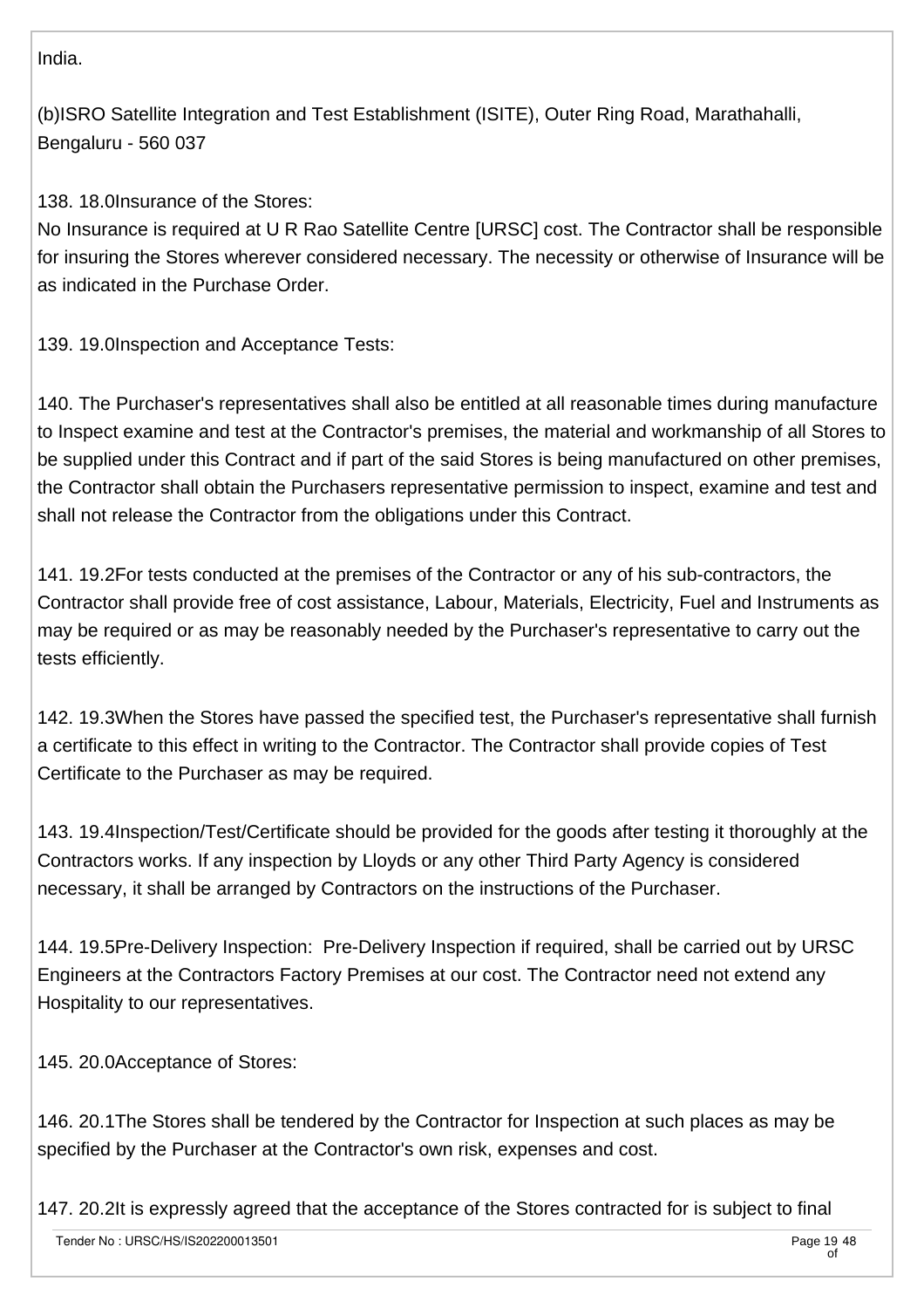approval by the Purchaser, whose decision shall be final.

148. 20.3If, in the opinion of the Purchaser, all or any of the Stores that do not meet the performance or quality requirements specified in the Purchaser Order, they will be rejected and the decision as to the rejection by the Purchaser shall be final and binding on the Contractor.

149. 20.4If the whole or any part of the Stores supplied are rejected the Purchaser shall be at liberty, with or without notice to the Contractor, to Purchase in the open market at the expense of the Contractor, Stores meeting the necessary performance and quality contracted for in place of those rejected, provided that either the Purchaser or the agreement to Purchase from another supplier is made six months from the date of rejection of the Stores as aforesaid.

150. 20.5Instruction/Operation Manual containing all assembly details including wiring diagrams should be sent wherever necessary in duplicate. All documents/ correspondence should be in English language only.

## **2. PT/LT/ST - General Terms and Conditions - 2022 (2)**

1. 21.0Contractor[s] Default Liability:

2. 21.1The Purchaser upon a written notice of default to the Contractor, shall be entitled to terminate the Contract by giving 30 days prior notice, in whole or in part, at the sole risk and cost of the Contractor, in circumstances detailed hereunder:-

3. a) If in the judgment of the Purchaser, the Contractor fails to make delivery of Stores within time specified in the Contract/Agreement or within the period for which extension has been granted by the Purchaser to Contractor

4. b) If in the judgment of the Purchaser, the Contractor fails to comply with any of the other provisions of this Contract.

5. 21.2In the event of Purchaser terminating the Contract in whole or in part thereof, as provided hereinabove, the Purchaser reserves the right to purchase, upon such terms and in a manner as he may deem appropriate, Stores similar to that terminated and the Contractor shall be liable to the Purchaser for any additional cost for such similar Stores, and/or for Liquidated Damages for delays as defined in Clause 25.0 until such reasonable time as may be required for the final supply of Stores.

6. 21.3If Contract is terminated as provided in Clause 21.0 the Purchaser in addition to any other rights provided in this Article, may require the Contractor to transfer title and deliver to the Purchaser under any of the following cases in the manner and as directed by the Purchaser.

a) Any completed Stores.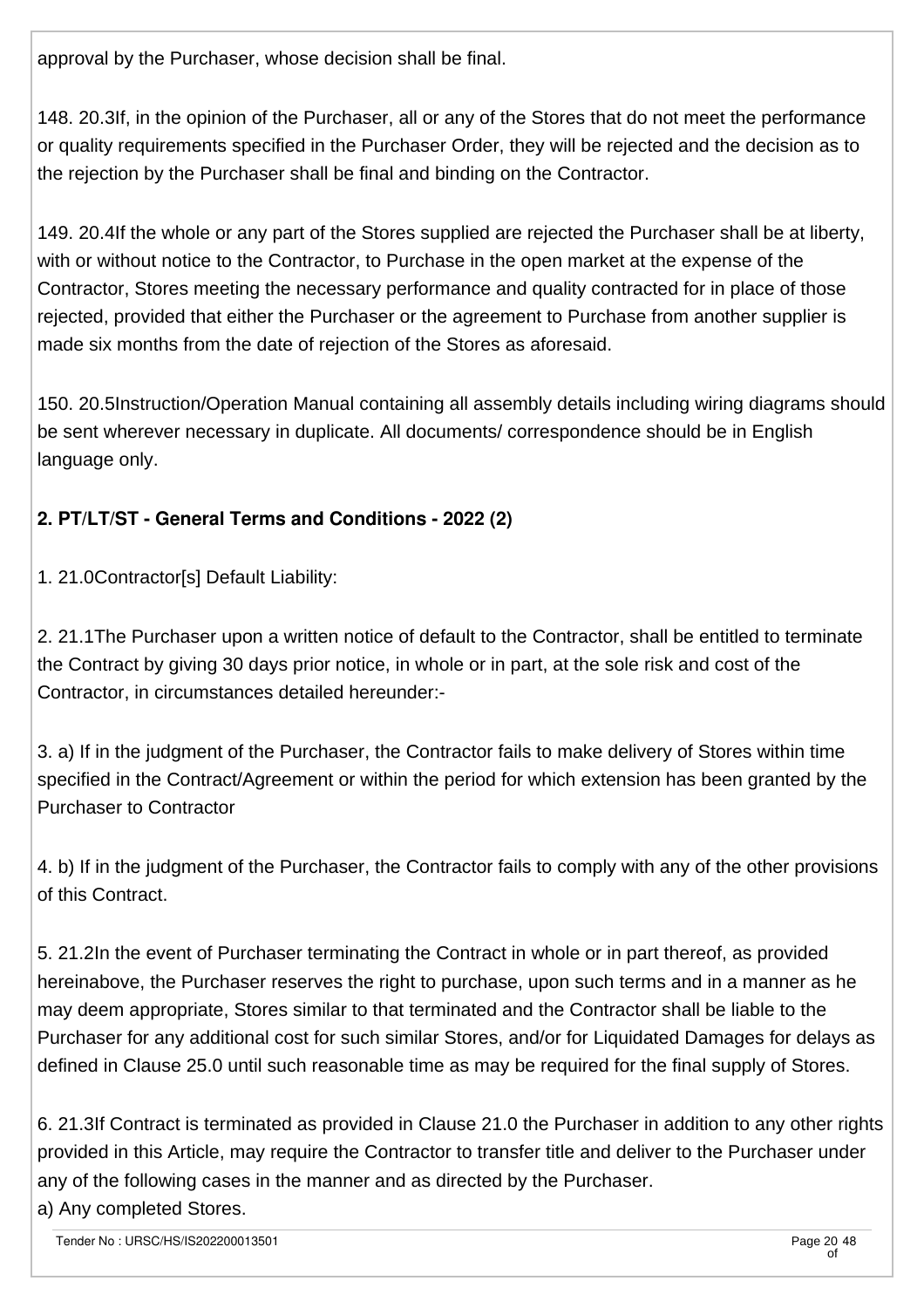b) The Purchaser shall pay to the Contractor, the Contract price for completed Stores delivered to and accepted by the Purchaser and for manufacturing materials delivered and accepted.

7. 21.4In the event, the Purchaser does not exercise its right to terminate the Contract as provided in Clause 21.0, the Contractor shall continue the performance of the Contract, in which case he shall be liable to the Purchaser for Liquidated Damages for delay as set out in Clause 25.0 until the Stores are accepted.

## 8. 22.0Replacement:

If the Stores or any portion thereof, is damaged or lost during the transit, the Purchaser shall give notice to the Contractor setting forth particulars of such Stores damaged or lost during transit. The replacement of such Stores shall be effected by the Contractor within a reasonable time to avoid unnecessary delay in the intended usage of the Stores.

## 9. 23.0Rejection:

If the Stores supplied by the Contractor are found to be defective in material or workmanship or otherwise not in conformity with the requirements of the Contract specification, the Purchaser shall either reject the Stores or request the Contractor in writing to repair, rectify, replace the same. The Contractor, on receipt of such notification shall either rectify or replace the defective Stores free of cost to the Purchaser. If the Contractor fails to do so, the Purchaser may either:-

a] Repair, Replace or rectify such defective Stores and recover extra cost so involved from the Contractor; or

b] Terminate the Contract for default as provided under Clause 21.0 above. The right to terminate and the right to replace the Stores shall not be derogatory to one another and shall mutually complement one another. In other words, the Purchaser shall be entitled to take either decision, or both.

### 10. 24.0Force Majeure:

11. 24.1Neither party shall bear responsibility for complete or partial non-performance of any of his obligations [except for failure to pay any sum which has become due on account of receipt of goods under the provisions of the Purchase Order/Contract], if the non-performance results from such force majeure circumstances such as, but not restricted to, flood, fire, earthquake, civil commotion, sabotage, explosion, epidemic, quarantine restriction, strike, lock out, freight embargo, acts of the Government either in its sovereign or its contractual capacity, hostility, acts of public enemy and other acts of God as well as war or revolution, military operation, blockade, acts or actions of state authorities or any other circumstances beyond the control of the parties that have arisen after the conclusion of Purchase Order/Contract. In such circumstances, the time stipulated for the performance of an obligation under the Purchase Order/Contract may be proportionately extended.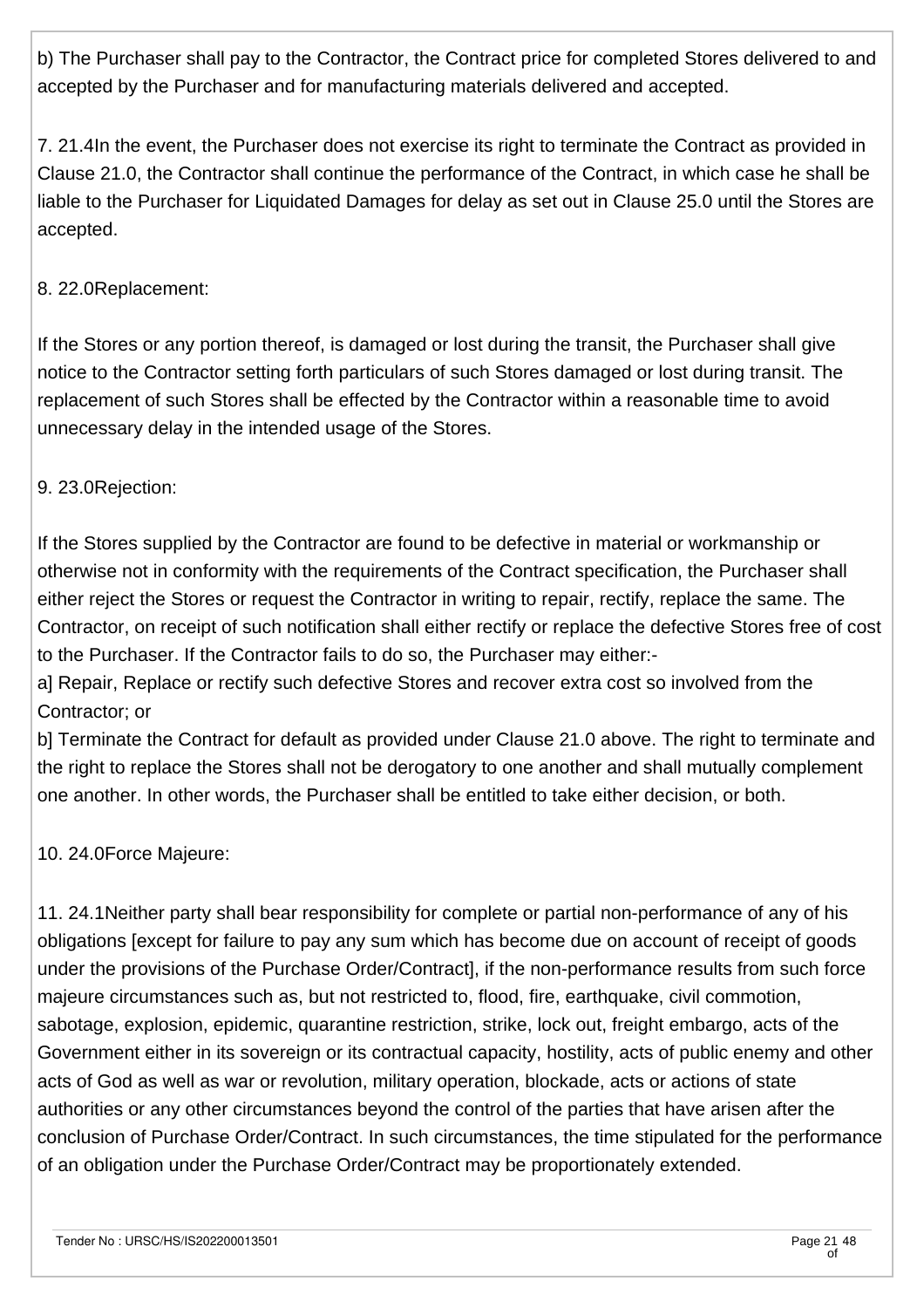12. 24.2The party for whom it has become impossible to meet the obligation under this contract due to force majeure condition shall notify the other party in writing not later than 7 days from the date of the occurrence and cessation of the force majeure condition/s. In the event of delay lasting over one month, arising from force majeure causes, the Purchaser reserves the right to cancel the contract without any obligation to compensate the Tenderer in any manner. Unless agreed by both the parties, in writing, the Contractor shall continue to perform his obligations under the Purchase Order/Contract as far as is practical and shall seek all reasonable alternative means for performance not prevented by the force majeure event.

13. 24.3Any Certificate issued by the Chamber of Commerce or any other competent authority or organization shall be sufficient proof of commencement and cessation of the above circumstances. In case of failure to carryout complete or partial performance of an obligation for more than 60 days, either party shall reserve the right to terminate the Contract totally or partially. A prior written notice of 30 days to the other party will be given informing of the intention to terminate without any liability.

14. 24.4The Force Majeure condition is applicable only to the prime Contractor and Purchaser.

15. 25.0Delay in Completion/Liquidated Damages:

16. 25.1The time and date stipulated in the contract for completion of the work shall be deemed to be the essence of the contract. If the Contractor fails to deliver the Stores within the time specified in the Contract or any extension thereof or if the Contractor fails to maintain the required progress or comply with the relevant provisions of the general conditions of contract or special conditions of contract, if any and clear the site on or before the contract or extended date of completion, the Purchaser shall, without prejudice to any other right or remedy available under the law to Purchaser on account of such breach, recover from the Contractor as Liquidated Damages a sum one-half of one percent [0.5 percent] of the Contract price of the undelivered Stores for each calendar week of delay or part thereof. The total Liquidated Damages shall not exceed Ten percent [10 percent] of the Contract price of the unit or units so delayed. Adherence and acceptance to this Clause is Compulsory or otherwise the Tender will be rejected.

17. 25.2In case of delay in delivery of the Stores beyond the delivery date stipulated in the Purchase Order/Contract or any extension thereof, such Stores shall be received without prejudice to the right of the Purchaser to claim Liquidated Damages and without prejudice to the terms and conditions of the Purchase Order/Contract.

18. 26.0Erection of Plant, Machinery and Installation of Software:

19. 26.1Wherever Erection of Plant or Machinery and Installation of Software is the responsibility of the Contractor as per the terms of the Contract and in case the Contractor fails to carry out the Erection and Installation of the Software as and when called upon to do so within the period specified by the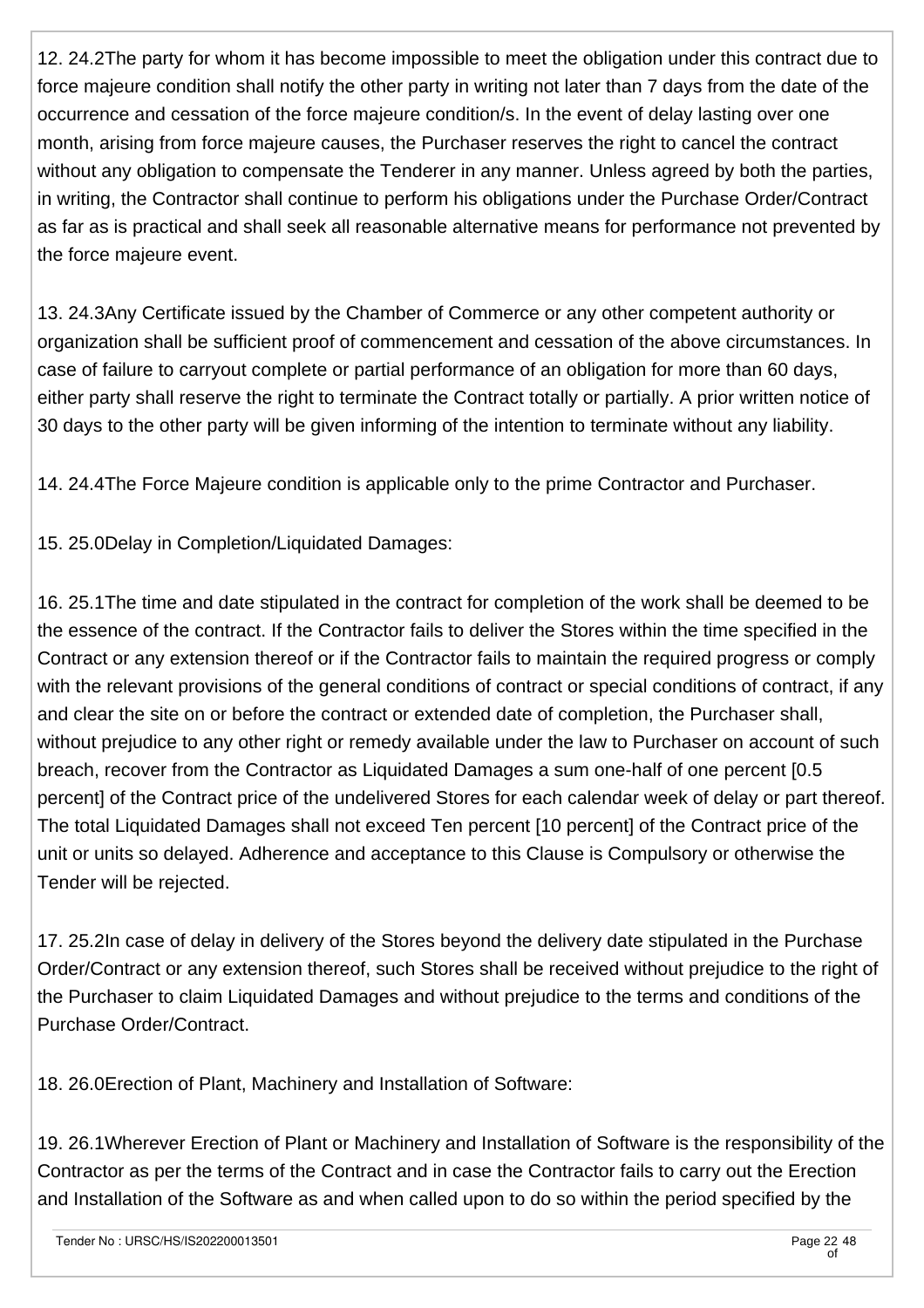Purchaser, the Purchaser shall have the right to get the Erection and Installation of the Software etc., done through any source/agency of his choice. In such an event, the Contractor shall be liable to bear any additional expenditure that the Purchaser is liable to incur towards erection. The Contractor, shall, however, not be entitled to any gain/payment due to such an action by the Purchaser.

20. 26.2If it appears to the authorised representative of the Purchaser that any work has been executed with unsound, imperfect or unskilful workmanship or with materials of any inferior quality or description, or that any materials or articles procured by the tenderer for the execution of the work are of unsound quality or of a quality inferior to that contracted for or otherwise not in accordance with the contract, the tenderer shall on demand in writing within 03 Months of the completion of the work from the said Authorised Representative notwithstanding that the same may have been passed, certified and paid for forthwith rectify, or remove and reconstruct the work so specified in whole or in part as the case may require remove the materials or articles so specified and provide other proper and suitable materials or articles at its own cost. In the event Tenderer fails to rectify or remove and re-execute the work or remove and replace with others, the material or articles complained of, as the case may be, it shall be so strictly at the risk and expense in all respects of the Tenderer, including the right to refund of payment received and also cost of rectification.

21. 27.0Standard Warranty/Guarantee:

22. 27.1All products/stores supplied against the bid shall be of high reliability and shall carry comprehensive free of cost warranty. The Contractor shall guarantee and certify that the Stores supplied shall comply fully with the specifications laid down, for material, workmanship and performance. The Purchaser expects the stores to be highly reliable which would result in lower maintenance and repair cost.

23. 27.2 Guarantee for the period as indicated in the tender documents shall be after acceptance of the Stores. If any defects are discovered, therein or any defects therein are found to have developed under proper use arising from faulty materials, design or workmanship, Contractor shall remedy such defects at his own cost provided, he is called upon to do so within a period of 12 months from the date of Acceptance thereof, by the Purchaser who shall state in writing in what respect the Stores or any part thereof, are faulty.

24. 27.3 If in the opinion of the Purchaser, it becomes necessary to repair, replace or renew any defective Stores, such repair, replacement or renewal shall be made by the Contractor Free of all Cost to the Purchaser, provided the notice informing the Contractor of the defect is given by the Purchaser in this regard within the said period of 12 Months from the date of acceptance of Stores thereof.

25. 27.4 If Contractor fail to rectify the defects, the Purchaser shall have right to reject or repair or replace, at the cost of the Contractor the whole or any portion of the defective Stores. The warranty for such replaced/repaired items/stores shall be for 24 months from the date of handing over of such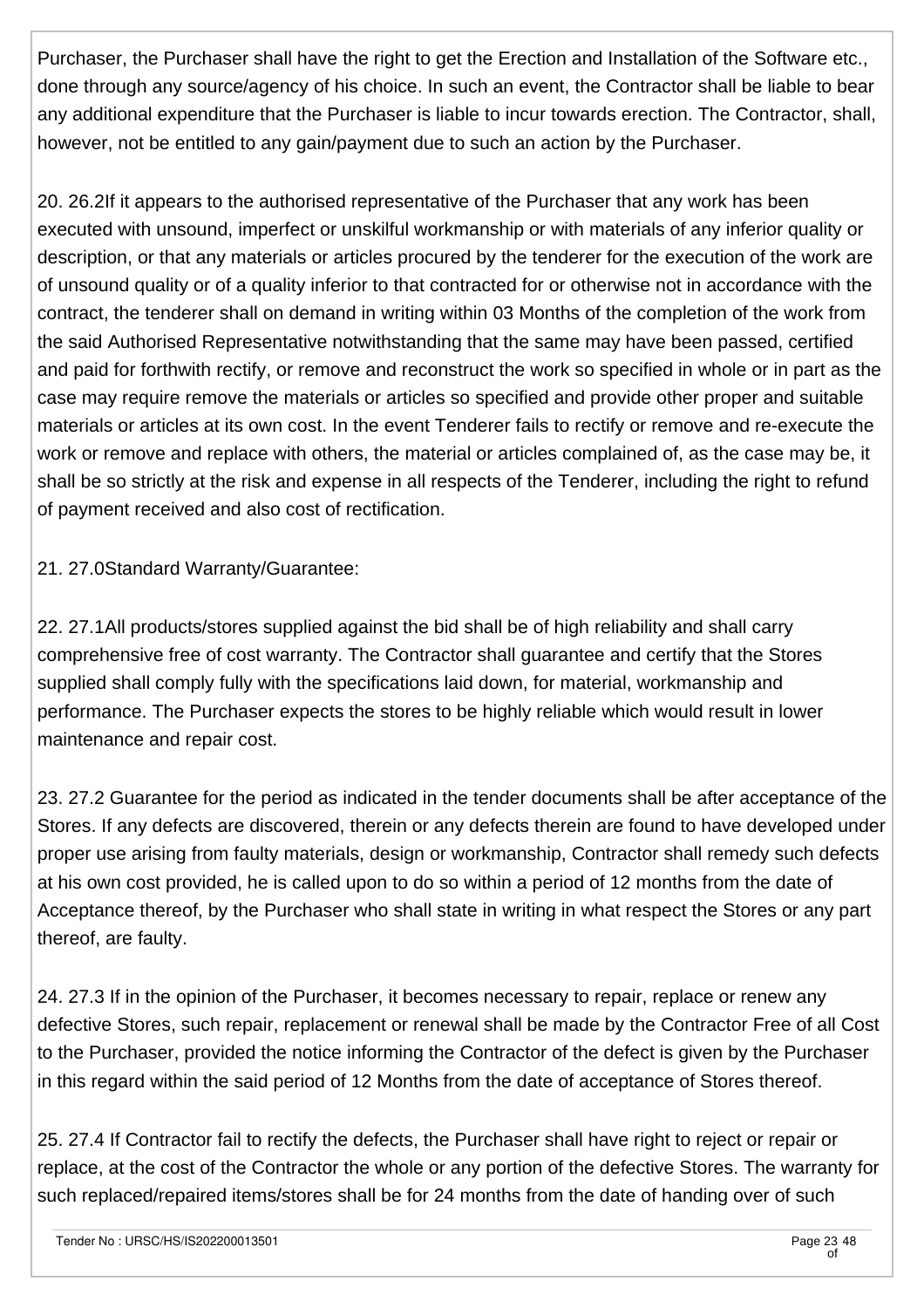replaced/repaired stores in complete and satisfactory condition to the Purchaser.

26. 27.5 The decision of the Purchaser, notwithstanding any prior approval or acceptance or inspection thereof, on behalf of the Purchaser, as to whether or not the Stores supplied by the Contractor are defective or any defect has developed within the said period of 12 Months or as to whether the nature of the defects requires renewal or replacement, shall be final, conclusive and binding on the Contractor. The Warranty/Guarantee certificate has to accompany the shipment.

27. 27.6 All the replacement Stores shall also be guaranteed for a period of 12 months from the date arrival of Stores at Purchaser's site.

28. 27.7 Even while the 12 months guarantee applies to all Stores in case where a greater period is called for by our Specifications then such a specification shall apply, in such cases the period of 12 months referred to in Clause 27 shall be the 'asked for' guarantee period plus 2 Months.

29. 28.0Termination:

30. 28.1Under the normal circumstances, Termination/Short Closing of the Purchase Order/Contract is not foreseen. However, the Purchaser reserves the right to terminate the Contract in whole or in part by giving 30 days prior notice under any of the following circumstances:

31. a)For repeated non-performance in the execution of Purchase Order/Contract.

32. b) If the Contractor fails to deliver the final Product within the stipulated delivery schedule or any extension thereof, granted by U R Rao Satellite Centre [URSC].

33. c) If the Stores repeatedly fails in the Inspection and does not pass Inspection and Quality requirements of Purchase Order/Contract and/or the Contractor is not in a position to either rectify the defects or offer the Stores conforming to the contracted Quality Standards.

34. d) If the Contractor is unable to rectify the defects or offer replacements in lieu of defective items.

35. e) If the final Product does not pass Inspection and Quality requirements of Purchase Order/Contract.

36. f) If the Contractor fails to perform any other obligations under P.O/Contract.

37. g) If the Contractor becomes bankrupt or otherwise insolvent.

38. h) Owing to deficiency of service, breach of Contract.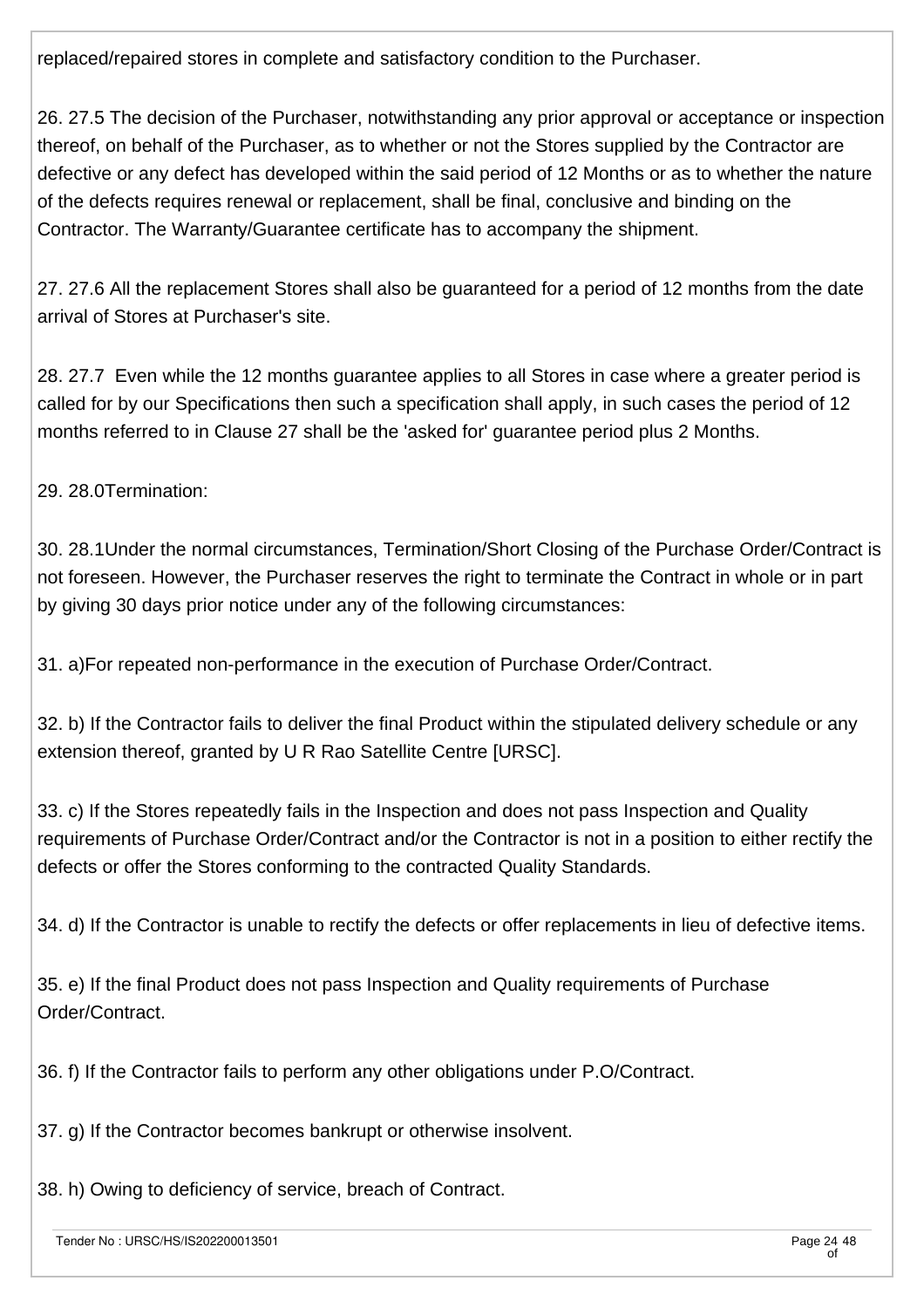39. i) For inefficiency, indiscipline, irregularity, insincerity, indifference in work, indulges in corrupt practices, disobedience, doubtful credentials/integrity, etc., at any point of time during the Contract period.

40. j) To terminate the Purchase Order/Contract at any time by giving 30 days prior notice.

41. k) If the Contractor becomes bankrupt or otherwise insolvent or any petition seeking its insolvency is admitted by a Court/Tribunal of competent jurisdiction or if the Contractor applies for voluntary insolvency or enters into any arrangement for deferred payment to its creditors.

## 42. 29.0Parallel Contract:

Purchaser reserves the right to enter into Parallel Contract/s with one or more Contractors for procurement of Stores or any portion thereof that is covered by this Contract.

## 43. 30.0Subletting/Assignment of the Contract:

The Contract shall not be sublet, transferred or assigned to any other third party firm/agencies/person, etc., without the prior written permission of Purchaser. In case of violation of this clause, the Service Provider/Contractor shall be solely responsible for any legal action besides termination of Contract.

### 44. 31.0Secrecy:

The technical information, drawings, specifications and other related documents provided by the Purchaser and forming part of the Contract are the property of Purchaser and shall not be used or disclosed for any other purpose, except for execution of the Contract. All rights, including rights in the event of grant of patent and registration of designs are reserved in favour of the Purchaser. The technical information, drawings, specifications, records and other documents provided by the Purchaser shall not be copied, transcribed, traced or reproduced in any other form or otherwise in whole and/ or duplicated, modified, divulged and/or disclosed to a third party nor misused in any other form whatsoever without Purchaser's consent in writing except to the extent required for the execution of this Contract. These technical information, drawings, specifications and other related documents which were originally provided by the Purchaser shall be returned to the Purchaser with all approved copies and duplicates, if any, immediately after they have been used for the agreed purpose, and shall be accompanied with a certificate of the Contractor signed by an authorised signatory that such technical information, drawings, etc. have been returned to the Purchaser and that the Contractor has not retained any copy/ies thereof with him.

### 45. 32.0Arbitration:

In the event of any dispute/s, difference/s or claim/s arising out of or relating to the interpretation and application of the Contract, such dispute/s or difference/s or claim/s shall be settled amicably by mutual consultations of the good Offices of the respective Parties and recognizing their mutual interests attempt to reach a solution satisfactory to both the parties. If such a resolution is not possible, within 30 days from the date of receipt of written notice of the existence of such dispute/s, then the unresolved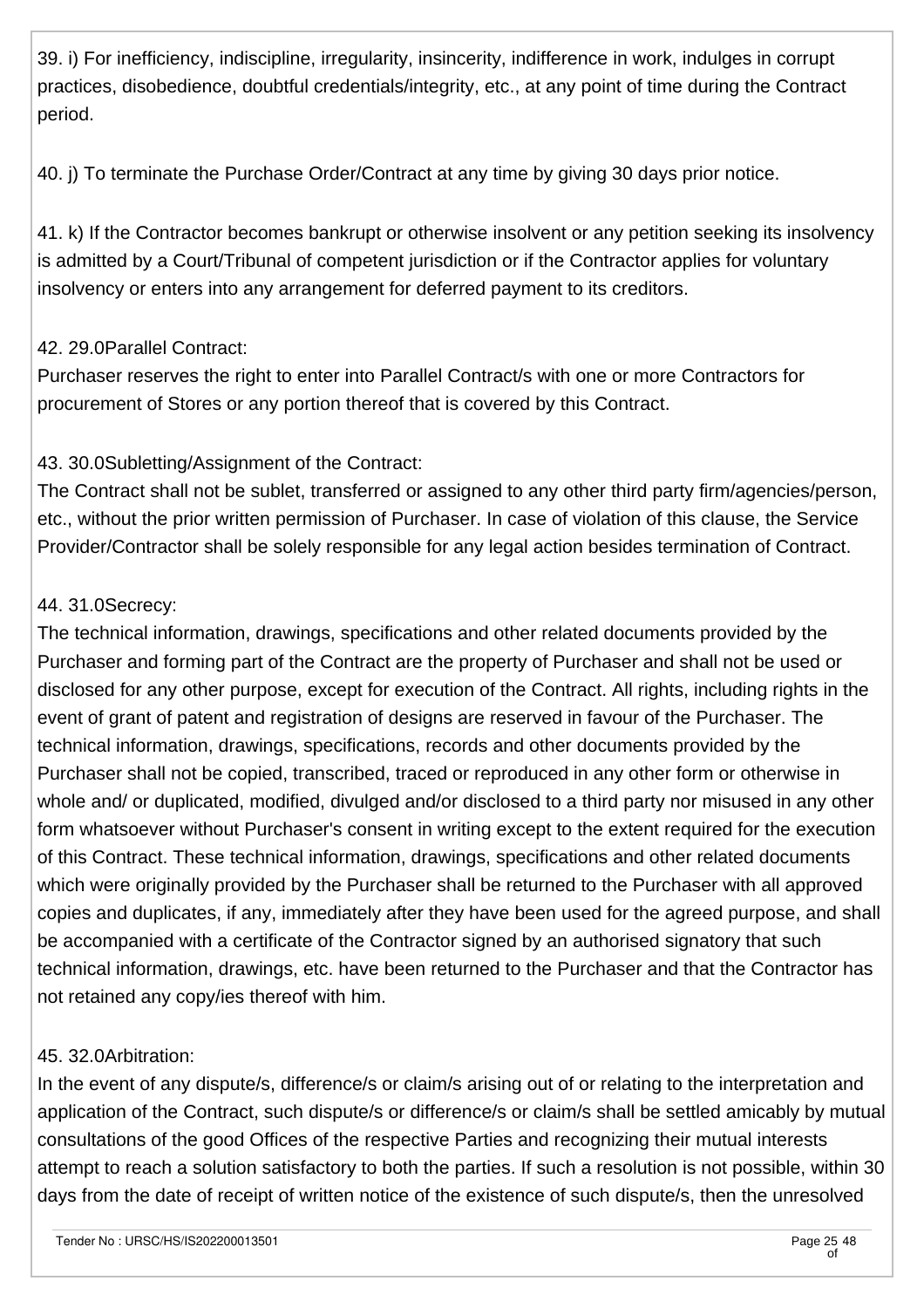dispute/s or difference/s or claim/s shall be referred to the Sole Arbitrator appointed by the Parties by mutual consent, in accordance with the rules and procedures of Arbitration and Conciliation Act 1996 together with amendments thereto or any modification thereof. The Arbitration shall be conducted in Bengaluru in the Arbitration and Conciliation Centre-Bengaluru (Domestic and International) as per its rules and regulations. The expenses for the Arbitration shall be shared equally or as may be determined by the Arbitrator. The considered and written decision of the Arbitrator shall be final and binding between the Parties. The applicable language for Arbitration shall be 'English' only. Work under the contract shall be continued by the Tenderer during the pendency of arbitration proceedings, without prejudice to a final adjustment in the accordance with the decision of the Arbitrator unless otherwise directed in writing by the Purchaser or unless the matter is such that the works cannot be possibly continued until the decision (whether final or interim) of the Arbitrator is obtained. Adherence and acceptance to this Clause is Compulsory or otherwise the Tender will be rejected.

## 46. 33.0Arbitration with Public Sector Undertakings:

In the event of any dispute or difference relating to the interpretation and application of the Contract, such dispute or difference shall be taken up by either party for resolution through AMRCD as mentioned in DPE OM No. 4 (1)/2013 - DPE (GM) /FTS -1835 dated 22.05.2018. And/or amended thereafter.

## 47. 34.0Language and Measures:

All documents pertaining to the Contract including specification schedule notices, correspondence, operating and maintenance instruction drawings or any other writing shall be written in English language only. The metric system of measurement shall be used exclusively in the Contract. Any document originally in a language other than English must be accompanied with certified English translation and the same shall be considered for evaluation.

## 48. 35.0Applicable Law and Jurisdiction:

The Contract shall be interpreted, construed and governed by the Laws of India and the Courts in Bengaluru City alone shall have exclusive jurisdiction in this regard, to the extent permissible under the Arbitration and Conciliation Act, 1996 and subsequent Amendment, if any. Adherence and acceptance to this Clause is Compulsory or otherwise the Tender will be rejected.

### 49. 36.0Indemnity:

The Contractor shall warrant and deemed to have warranted that all Stores supplied against this Contract are free and clean of infringement of any third party Patent, Copy Right or Trademark and shall at all times indemnify the Purchaser against all claims which may be made in respect of the Stores for infringement of any third party right protected by Patent, Registration of the design or Trade mark and shall take all risk of accidents or damage which may cause a failure of the supply from whatever cause arising and the entire responsibility for the sufficiency of all the means used by him for the fulfilment of the Contract. The Contractor shall indemnify and keep indemnified the Purchaser against payments to be made under and for the observance of the applicable laws without prejudice to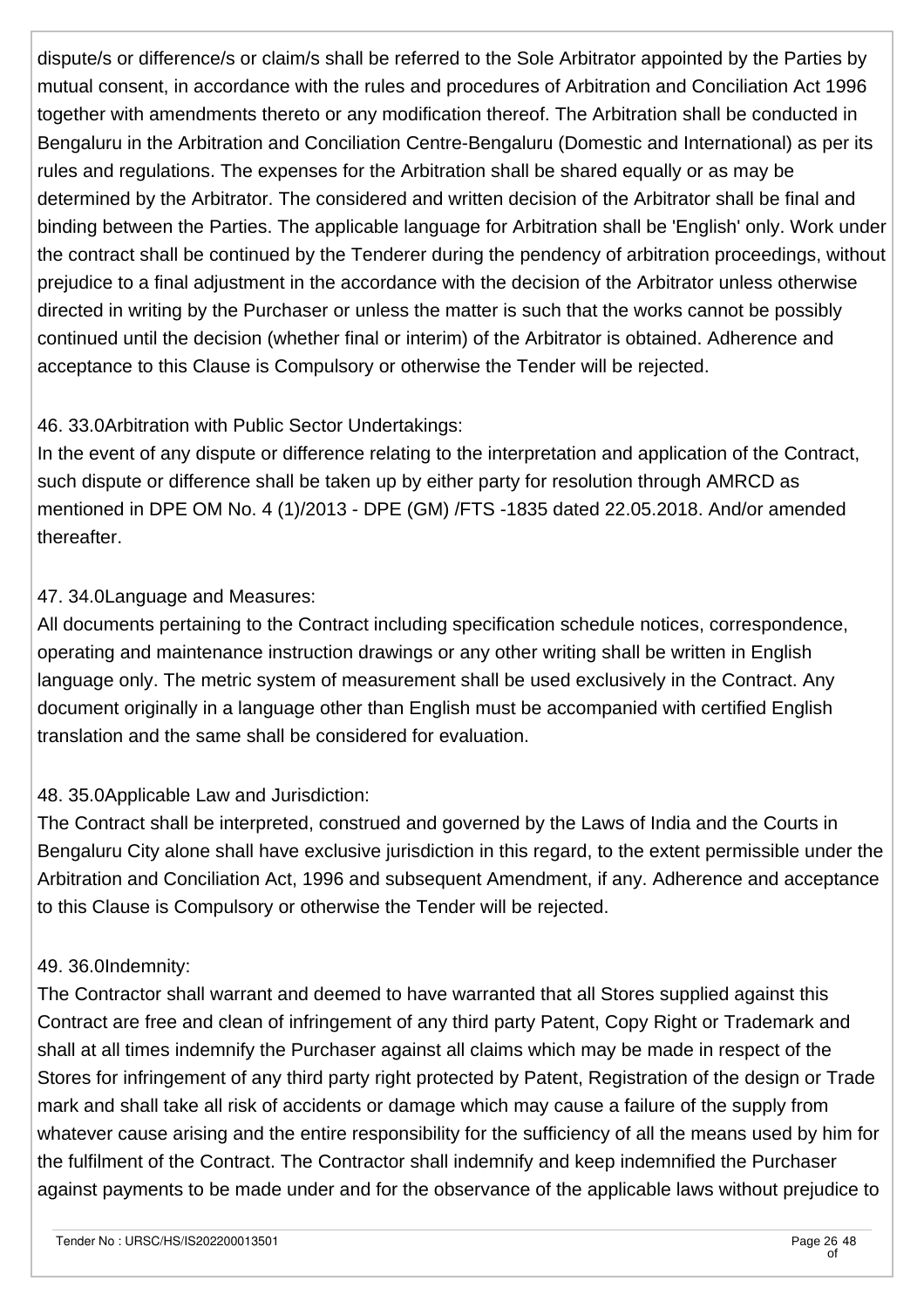his right to claim indemnity from his sub-contractors, if any.

## 50. 37.0Counter Terms & Conditions:

Where counter terms and conditions printed or cyclostyled condition have been offered by the supplier as part of its bid, the same shall not be deemed to have been accepted by the Purchaser, unless specific written acceptance thereof, is obtained and incorporated into the Agreement to be entered into between the Parties, upon award of the Tender/Contract.

## 51. 38.0Security Interest:

On each item to be delivered under this Contract, including an item of work in progress in respect of which payment have been made in accordance with the Terms of the Contract. Purchaser shall have a Security Interest in such items which shall be deemed to be released only at the time when the applicable deliverable items is finally accepted and delivered to the Purchaser in accordance with the terms of Contract. Such Security Interest of the Purchaser shall constitute a prior charge as against any other charge or interest created in respect of such items by any other entity.

## 52. 39.0Training:

The Contractor shall, if required by the Purchaser, provide facilities for the Practical Training of Purchaser's Engineering or Technical Personnel from India and for their active association on the manufacturing process throughout the manufacturing period of the Contract/Stores, number of such personnel to be mutually agreed upon.

## 53. 40.0Purchase Preference to Public Sector Undertakings:

Wherever, Purchase/Price Preference is applicable for Public Sector Undertaking [PSUs], the same will be as per the extant orders of Department of Space.

### 54. 41.0Risk Purchase:

55. 41.1In the event of failure of the supplier to deliver or dispatch the stores within the stipulated date/period of the supply order or in the event of breach of any of the terms and conditions mentioned in the supply order/ contract, Purchaser shall have the right to purchase the stores from elsewhere after due notice to the defaulting supplier at the risk and cost of the defaulting supplier. In the event of failure of the supplier as detailed above, the cost as per risk purchase exercise may be recovered from the Earnest Money Deposit/ Security Deposit/ Performance Security of the supplier and/or bills submitted by the supplier against the same contract or any other contract. GST will be charged / levied on Risk Purchase as per the provision of GST Act Rule thereon.

56. 41.2Risk purchase action may be initiated under any of the following conditions:

a) When the supplier fails to deliver the materials even after extending the delivery period.

b) When the supplier fails to respond to purchasers request for supply of the materials and fails to provide any genuine and bonafide reason for the delay in supply.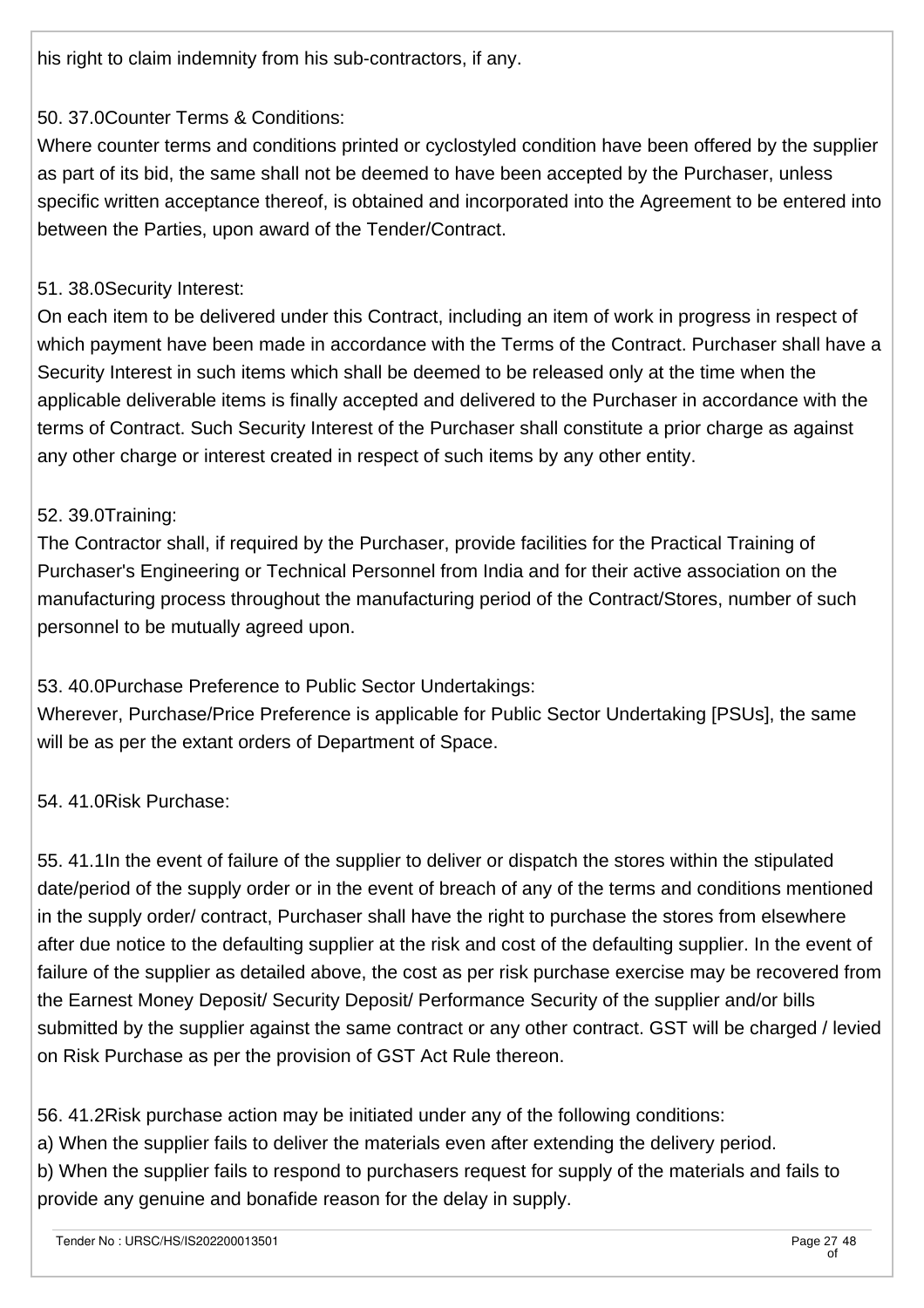c) When the supplier breaches any of the terms and conditions of the supply order/ contract and as a result fails to execute the order satisfactorily.

57. 42.0Fall Clause:

58. 42.1The Price[s] charged for the Stores/Services supplied under the Contract by the Contractor shall be no event exceed the lowest price at which the Contractor sells the Stores/Services or offer to sell the Stores/Services of identical description to any Person[s], Firm, Party, Organisation[s] including the Purchaser or any Department of Central Government or any Department of State Government or any statutory undertaking of the Central/State Government as the case may be during the period till the performance of all supply orders placed during the currency of the Contract is completed.

59. 42.2If at any time during the said period, the Contractor reduces the sale price, sells or offers to sell such Stores/Services to any person[s], Organisation[s], including the Purchaser or any Department of Central Government or any Department of State Government or any statutory undertaking of the Central or a State Government as the case may be, at a price lower than the price chargeable under the Contract, he shall forthwith notify such reduction or sale of offer to the Purchaser and the price payable under the Contract for the Stores/Services supplied after the date of coming into force of such reduction or sale or offer of sale stand correspondingly reduced to the same lower rate.

60. 43.0Limitation of Liability:

61. 43.1The remedies stated in the Contract are exclusive and in no event shall the Contractor be liable for any, special, incidental, consequential or punitive damages of any nature. Notwithstanding any other provision of the contract, the Contractor's total liability to the Purchaser, whether in Contract shall not exceed the total amount paid to the Contractor under the Contract.

62. 43.2The Purchaser shall be under no obligations to accept the lowest or any tender and reserve the right of acceptance of the whole or any part of the tender or portion of the quantity offered and the Tenderer[s] shall supply the same at the rates quoted.

63. 43.3The Purchaser shall not be liable to the Contractor for any loss or damages suffered by it during the term of the Contract or subsequently, and in no event shall the Contractor be liable for any, special, incidental, consequential or punitive damages of any nature. Notwithstanding any other provision of the Contract, the Contract having been satisfactorily completed, the Purchaser's total liability to the Contractor, shall not exceed the total amount to be paid to the Contractor under the Contract.

## 64. 44.0Buy Back Offer:

Wherever it is considered necessary, the Quotation shall be given separately with Buy-Back Offer and also without Buy-Back Offer so as to enable Purchaser either to Trade or not to Trade the item while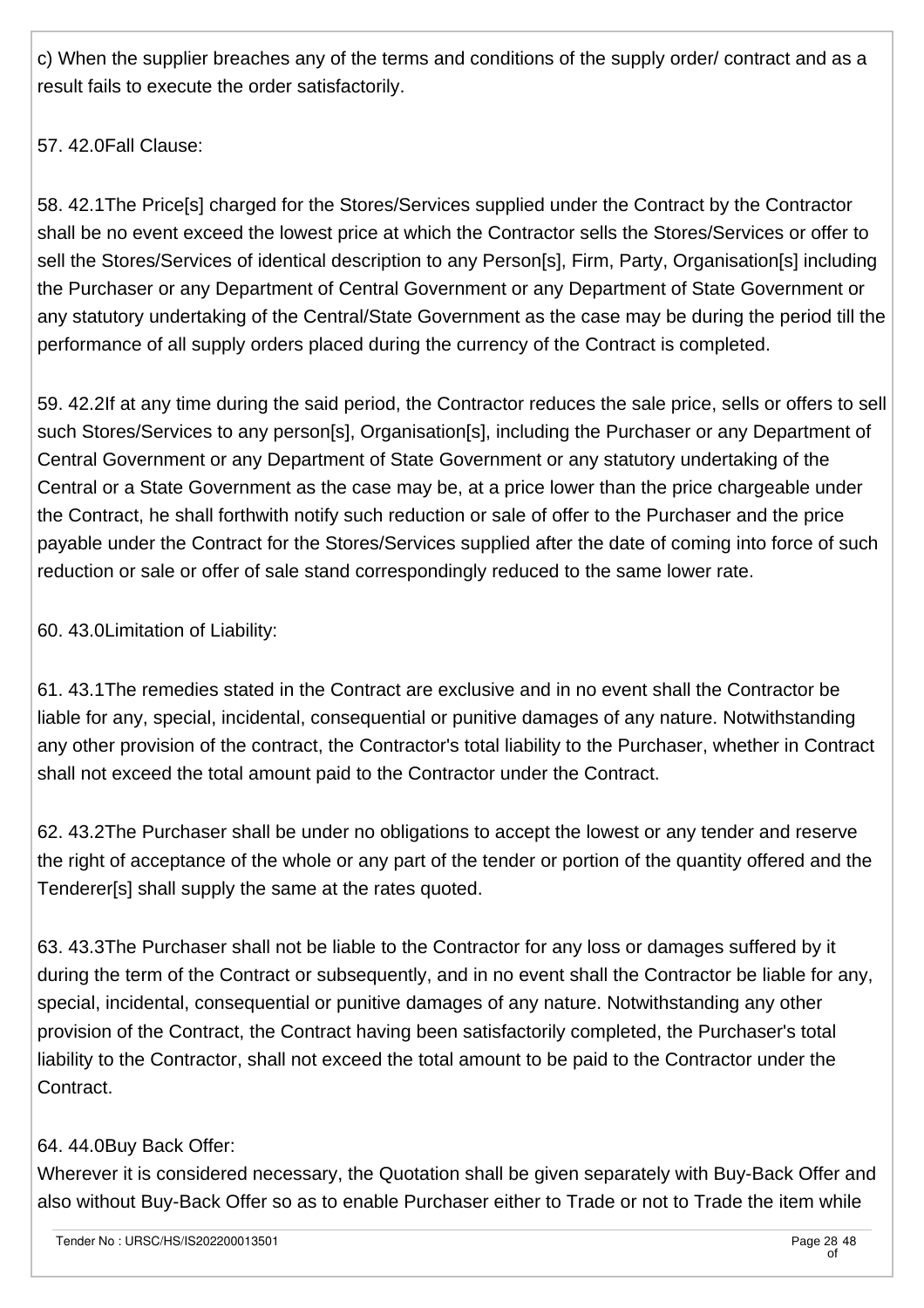purchasing the new one.

#### 65. 45.0Rejection of Bids:

Canvassing by the Tenderer in any form, unsolicited letter and post-tender correction may invoke summary rejection of Bids. Conditional Tenders will be rejected. The Tenderer shall not impose any conditions on the bid i.e. the bid must be unconditional.

66. 46.0Conditional Discount Offer:

Conditional Discounts Offers will not be considered.

### 67. 47.0Splitting of Order[s]:

The Volume/Quantity for certain specialized nature of jobs is considerably large and it is necessary the orders are split with more than one party in order to ensure timely delivery/services. Purchaser reserves right to split the Purchase Orders to more than one party. However, every effort will be made to bring the Commercial aspect including price of the parties on a single common platform. This is aimed at providing equal opportunity for the parties while taking the decision.

68. 48.0Changes in the Name and Address of the Supplier:

In the event of Change in Name and Address of Tenderer/Contractor, Documentary Proof issued by the Appropriate Government Authorities shall be produced for making such change in the Contract and its procedures, in the absence of which PO/Amendment/Payment will not be released.

69. 49.0Annual Maintenance Contract [AMC]/Extended Warranty:

70. 49.1Tenderers are requested to quote separately towards Annual Comprehensive Maintenance Service/Extended Warranty and Non-Comprehensive Maintenance besides attending to unlimited Break-Down calls wherever specification calls for after expiry of Standard Warranty.

71. 49.2Payment for Extended warranty support: After the completion of Standard warranty period, the payment towards extended warranty support shall be released on monthly/quarterly/half yearly/yearly after successful completion of service.

72. 49.3Payment for Annual Maintenance contract: The payment towards annual maintenance contract shall be released monthly/quarterly/half yearly/yearly basis after successful completion of the maintenance services.

73. 49.4In case of Non-Comprehensive AMC, Tenderers shall provide essential spare list with its price. In case of TWO PART Tender, same shall be provided along with PRICE BID as any disclosure of Price in Techno-commercial bid amounts for rejection.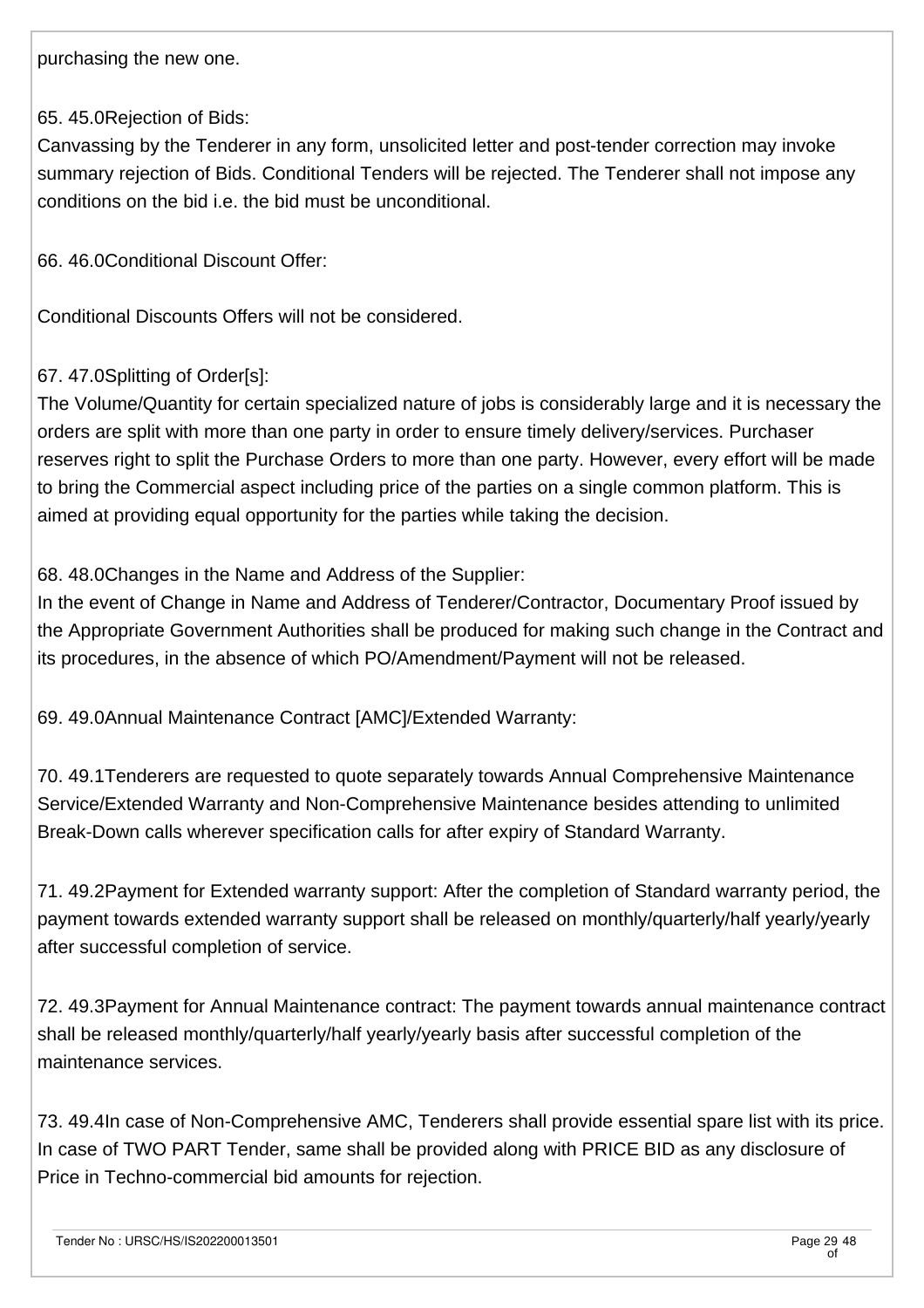74. Government Policies & guidelines:

#### 75. 50.0Start-ups

The facilities/benefits will be extended for start-ups as per the Guidelines issued by Government of India, only if they technically qualify for tendered specifications.

76. 51.0Public Procurement [Preference to Make in India]:

77. 51.1 Public Procurement (Preference to Make in India) order 2017- revision issued by Government of India, Department of Promotion of Industry and Internal Trade [DPIIT] Public Procurement [preference to Make in India] vide Order No P-45021/2/2017-PP(BE II) dated 16/09/2020 or as amended thereafter. The Tenders submitted are subjected these orders.

78. 51.2 Bidders are required to submit necessary certificates & documents as detailed in the above referred GOI Order in support of their claim to avail benefit against this order. The bidders who claim Purchase Preference under Make in India Policy shall fulfil all requirements of tender document applicable for Indigenous Manufacturer. FAILURE TO SUBMIT THE REQUIRED DOCUMENTS MAY RENDER A TENDER UNACCEPTABLE.

79. 51.3 Local Content means the amount of value added in India which shall unless otherwise prescribed by the Nodal ministry, be the total value of the item procured (excluding net domestic Indirect taxes), minus the value of imported content in the item (including all customs duties) as a proportion of the total value in percent.

80. 51.4 Class-I local supplier means a Supplier or Service provider, whose goods, services or works offered for procurement, meets the minimum local content as prescribed for Class-I local supplier under this order.

81. 51.5 Class-Il local supplier means a supplier or service provider, whose goods, services or works offered for procurement, meets the minimum local content as prescribed for Class-Il local supplier but less than that prescribed for Class-I local supplier under this Order.

82. 51.6 Non - Local supplier means a supplier or service provider, whose goods, services or works offered for procurement, has local content less than that prescribed for Class-Il local supplier under this Order.

83. 51.7 L1 means the lowest tender or lowest bid or the lowest quotation received in a tender, bidding process or other procurement solicitation as adjudged in the evaluation process as per the tender or other procurement solicitation.

84. 51.8 Margin of Purchase Preference: means the maximum extent to which the price quoted by a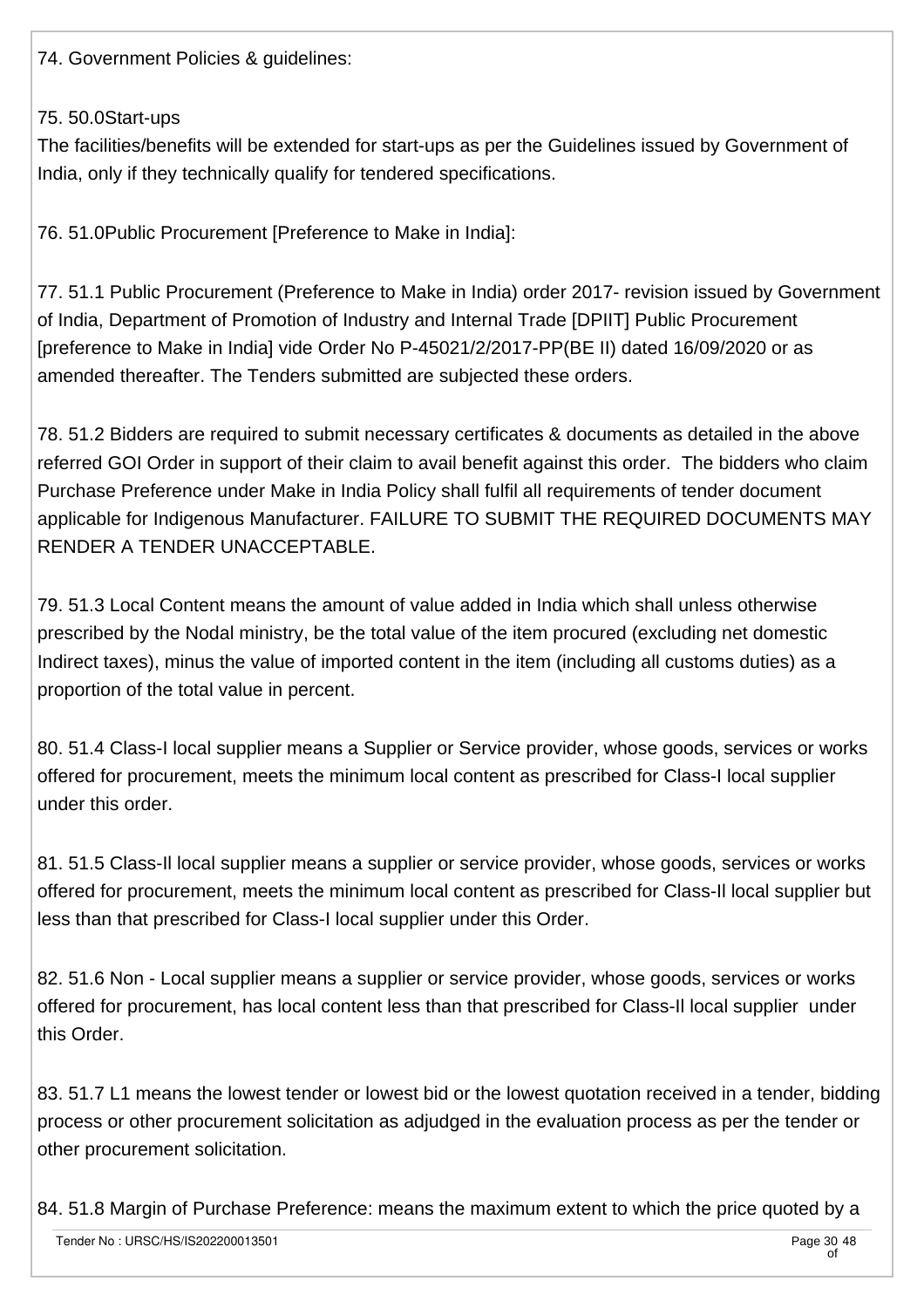Class-I local supplier may be above the L1 for the purpose of purchase preference. The Margin of purchase preference shall be 20% (i.e. L1 + 20% band).

85. 51.9 Nodal Ministry means the Ministry or Department identified pursuant to this order in respect of a particular item of goods or services or works

86. 51.10 Procuring entity means a Ministry or department or attached or subordinate office of, or autonomous body controlled by, the Government of India and includes Government companies as defined in the Companies Act

87. 51.11 Works means all works as per Rule 130 of GFR- 2017 and will also include 'turnkey works

88. 51.12 Eligibility of Class-I local supplier/Class-Il local supplier/ Non-local suppliers for different types of procurement

89. (a) In procurement of all goods, services or works in respect of which the Nodal Ministry / Department has communicated that there is sufficient local capacity and local competition, only Class-I local supplier, as defined under the Order, shall be eligible to bid irrespective of purchase value.

90. (b) Only Class-I local supplier and Class-Il local supplier, as defined under the Order, shall be eligible to bid in procurements undertaken by procuring entities except when Global tender enquiry has been issued. In global tender enquiries, Non-local suppliers shall also be eligible to bid along with Class-I local suppliers and Class-Il local suppliers. In procurement of all goods, services or works, not covered by sub para (a) above, and with estimated value of purchases less than Rs. 200 Crore, in accordance with Rule 161 (iv) of GFR, 2017, Global tender enquiry shall not be issued except with the approval of competent authority as designated by Department of Expenditure .

91. (c) For the purpose of this Order, works includes Engineering, Procurement and Construction (EPC) contracts and services include System Integrator (Sl) contracts

92. 51.12A Purchase Preference:

93. (a) Subject to the provisions of this Order and to any specific instructions issued by the Nodal Ministry or in pursuance of this Order, purchase preference shall be given to Class-I local supplier in procurements undertaken by procuring entities in the manner specified here under.

94. (b) In the procurements of goods or works, which are covered by para 51.12(b) above and which are divisible in nature, the Class-I local supplier shall get purchase preference over Class-Il local supplier as well as Non-local supplier, as per following procedure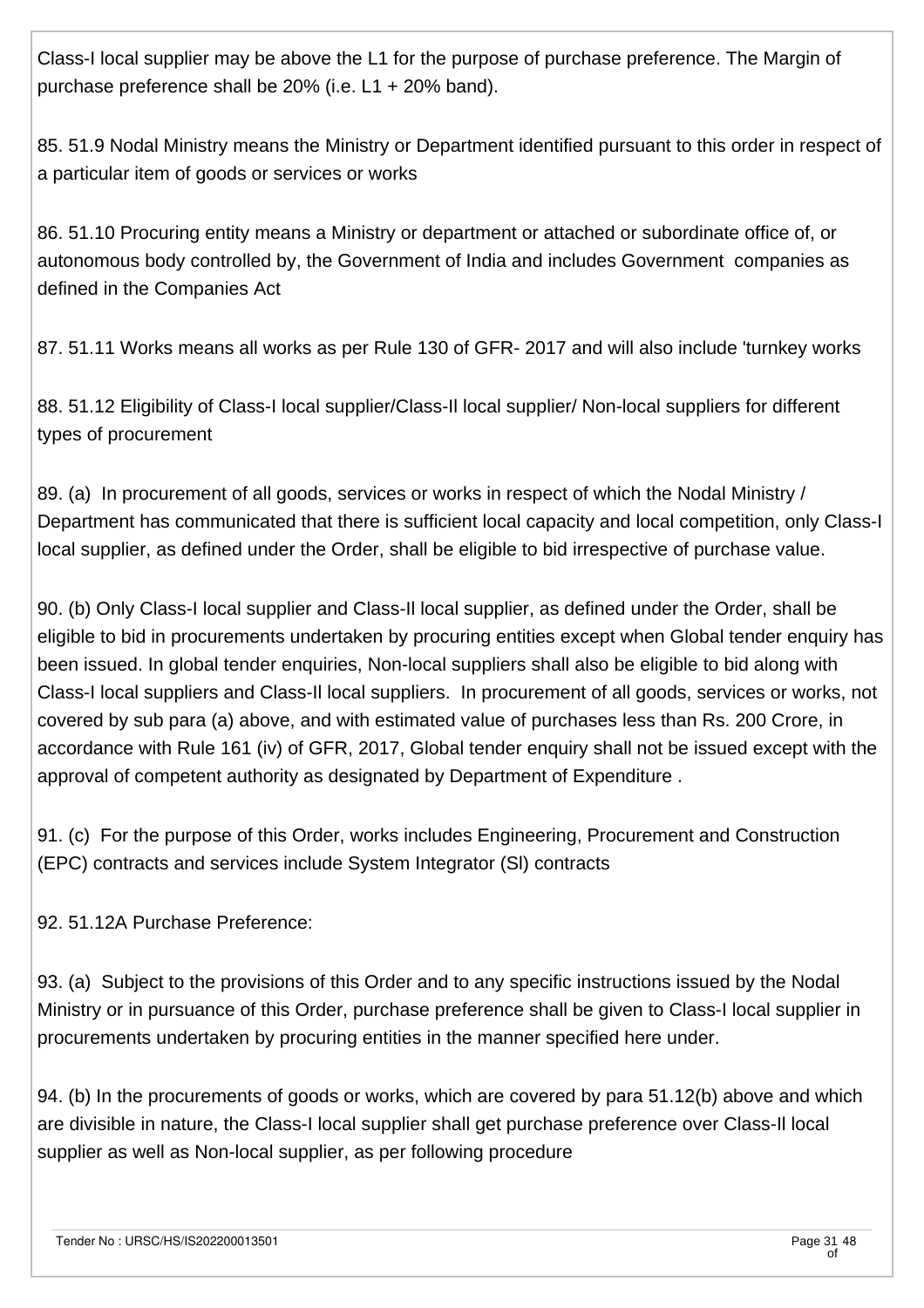95. i) i. Among all qualified bids, the lowest bid will be termed as L1. If L1 is Class-I local supplier, the contract for full quantity will be awarded to L1

96. ii) If L1 bid is not a Class-I local supplier, 50% of the order quantity shall be awarded to L1 . Thereafter, the lowest bidder among the Class-I local supplier will be invited to match the L1 price for the remaining 50% quantity subject to the Class-I local suppliers quoted price falling within the margin of purchase preference, and contract for that quantity shall be awarded to such Class-I local supplier subject to matching the L1 price. In case such lowest eligible Class local supplier fails to match the LI price or accepts less than the offered quantity, the next higher Class-I local supplier within the margin of purchase preference shall be invited to match the L1 price for remaining quantity and so on, and contract shall be awarded accordingly. In case some quantity is still left uncovered on Class-I local suppliers, then such balance quantity may also be ordered on the L1 bidder.

97. (c) In the procurements of goods or works, which are covered by para 51.12(b) above and which are not divisible in nature, and in procurement of services where the bid is evaluated on price alone, the Class-I local supplier shall get purchase preference over Class-Il local supplier as well as Non-local supplier, as per following procedure.

98. i) Among all qualified bids, the lowest bid will be termed as L1. If L1 is Class-I local supplier the contract will be awarded to L1.

99. ii) If L1 is not Class-I local supplier, the lowest bidder among the Class-I local supplier, will be invited to match the L1 price subject to Class-I local suppliers quoted price falling within the margin of purchase preference, and the contract shall be awarded to such Class-I local supplier subject to matching the L1 price.

100. iii) In case such lowest eligible Class-I local supplier fails to match the L1 price, the Class-I local supplier with the next higher bid within the margin of purchase preference shall be invited to match the L1 price and so on and contract shall be awarded accordingly. In case none of the Class-I local supplier within the margin of purchase preference matches the L1 price the contract may be awarded to the L1 bidder .

101. (d) Class-Il local supplier will not get purchase preference in any procurement, undertaken by procuring entities

102. 51.12B Applicability in tenders where contract is to be awarded to multiple bidders: In tenders where contract is awarded to multiple bidders subject to matching of L1 rates or otherwise, the Class-I local supplier shall get purchase preference over Class-Il local supplier as well as Non-local supplier, as per following procedure:

103. (a) In case there is sufficient local capacity and competition for the item to be procured, as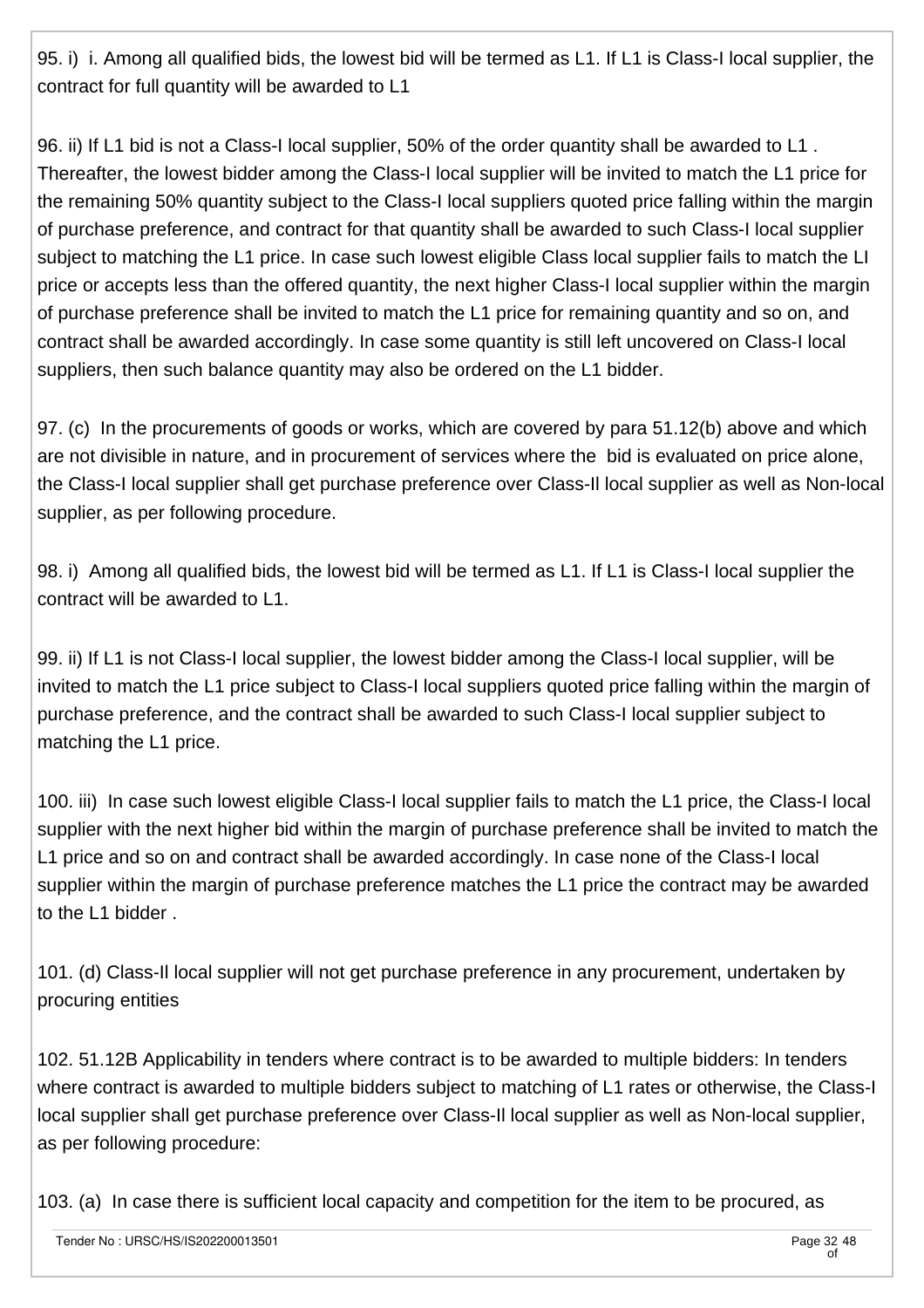notified by the nodal Ministry, only Class I local suppliers shall be eligible to bid. As such, the multiple suppliers, who would be awarded the contract, should be all and only Class I Local suppliers.

104. (b) In other cases, Class Il local suppliers and Non local suppliers may also participate in the bidding process along with Class I Local suppliers as per provisions of this Order.

105. (c) If Class I Local suppliers qualify for award of contract for at least 50% of the tendered quantity in any tender, the contract may be awarded to all the qualified bidders as per award criteria stipulated in the bid documents. However, in case Class I Local suppliers do not qualify for award of contract for at least 50% of the tendered quantity, purchase preference should be given to the Class I local supplier over Class Il local suppliers/ Non local suppliers provided that their quoted rate falls within 20% margin of purchase preference of the highest quoted bidder considered for award of contract so as to ensure that the Class I Local suppliers taken in totality are considered for award of contract for at least 50% of the tendered quantity.

106. (d) First purchase preference has to be given to the lowest quoting Class-I local supplier, whose quoted rates fall within 20% margin of purchase preference, subject to its meeting the prescribed criteria for award of contract as also the constraint of maximum quantity that can be sourced from any single supplier. If the lowest quoting Class-I local supplier, does not qualify for purchase preference because of aforesaid constraints or does not accept the offered quantity, an opportunity may be given to next higher Class-I local supplier, falling within 20% margin of purchase preference, and so on.

107. 51.13 Minimum local content: The local content requirement to categorize a supplier as Class-I local supplier is minimum 50%. For Class-Il local supplier, the local content requirement is minimum 20%. Nodal Ministry/ Department may prescribe only a higher percentage of minimum local content requirement to categorize a supplier as Class-I local supplier/ Class-Il local supplier. For the items, for which Nodal Ministry/ Department has not prescribed higher minimum local content notification under the Order, it shall be 50% and 20% for Class-I local supplier/ Class-Il local supplier respectively.

108. 51.14 Verification of local content.

109. (a) The Class-I local supplier/ Class-Il local supplier at the time of tender, bidding or solicitation shall be required to indicate percentage of local content and provide self-certification that the item offered meets the local content requirement for Class-I local supplier/ Class-Il local supplier, as the case may be. They shall also give details of the location(s) at which the local value addition is made.

110. (b) In cases of procurement for a value in excess of Rs. 10 crores the Class-I local supplier/ Class-Il local supplier shall be required to provide a certificate from the statutory auditor or cost auditor of the company (in the case of companies) or from a practicing cost accountant or practicing chartered accountant (in respect of suppliers other than companies) giving the percentage of local content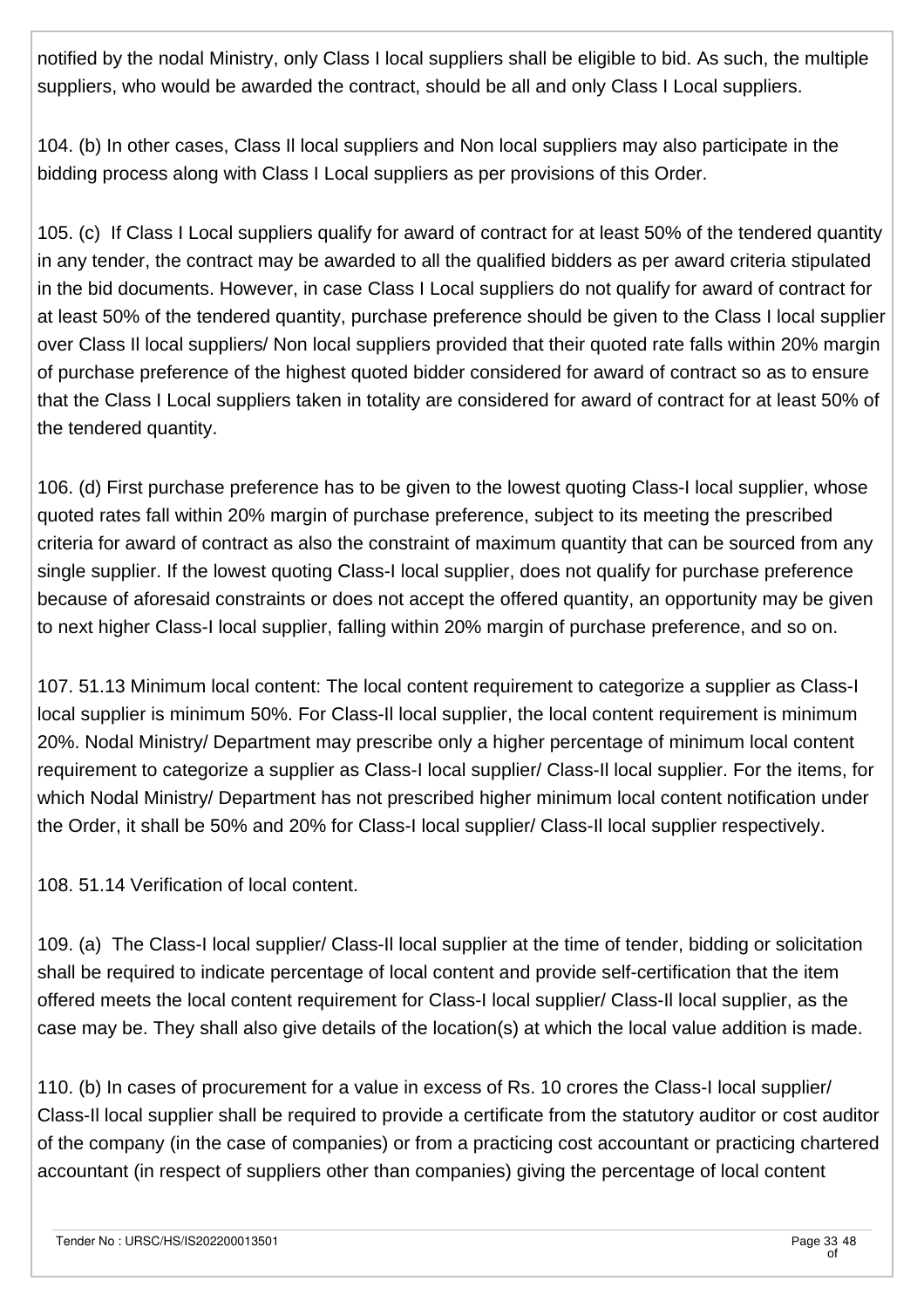111. (c) Decisions on complaints relating to implementation of this Order shall be taken by the competent authority which is empowered to look into procurement-related complaints relating to the procuring entity

112. (d) Nodal Ministries may constitute committees with internal and external experts for independent verification of self-declarations and auditors/ accountants certificates on random basis and in the case of complaints

113. e) Nodal Ministries and procuring entities may prescribe fees for such complaints.

114. (f) False declarations will be in breach of the Code of Integrity under Rule 175(1)(i)(h) of the General Financial Rules for which a bidder or its successors can be debarred for up to two years as per Rule 151 (iii) of the General Financial Rules along with such other actions as may be permissible under law.

115. (g) A supplier who has been debarred by any procuring entity for violation of this Order shall not be eligible for preference under this Order for procurement by any other procuring entity for the duration of the debarment. The debarment for such other procuring entities shall take effect prospectively from the date on which it comes to the notice of other procurement entities.

116. 51.15 Self-Certificate for Local Content

117. \*We [name of manufacturer] hereby confirm in respect of quoted item(s) that Local Content is equal to or more than 50% and come under Class-I Local Supplier Category. As being Class-I Local Supplier, we are eligible for Preference to Make in India) order 2017 - revision issued by Government of India, Department of Promotion of Industry and Internal Trade [DPIIT] Public Procurement [preference to Make in India] vide Order No P-45021/2/2017-PP(BE II) dated 16/09/2020 or as amended thereafter The Controller Controller

118. \*We [name of manufacturer] hereby confirm in respect of quoted item(s) that Local Content is more than or equal to 20% but less than 50% and come under Class-II Local Supplier Category. The details of the location(s) at which the local value addition made is/are as under:

1. -------------------------------------------------

2. -------------------------------------------------

3.--------------------------------------------------

\* Strike out whichever is not applicable

Date: Seal & Signature of the Bidder

119. 52.0Restrictions under Rule 144 (xi) of the General Financial Rules (GFR), 2017:

120. 52.1Any bidder from a country which shares a land border with India will be eligible to bid in this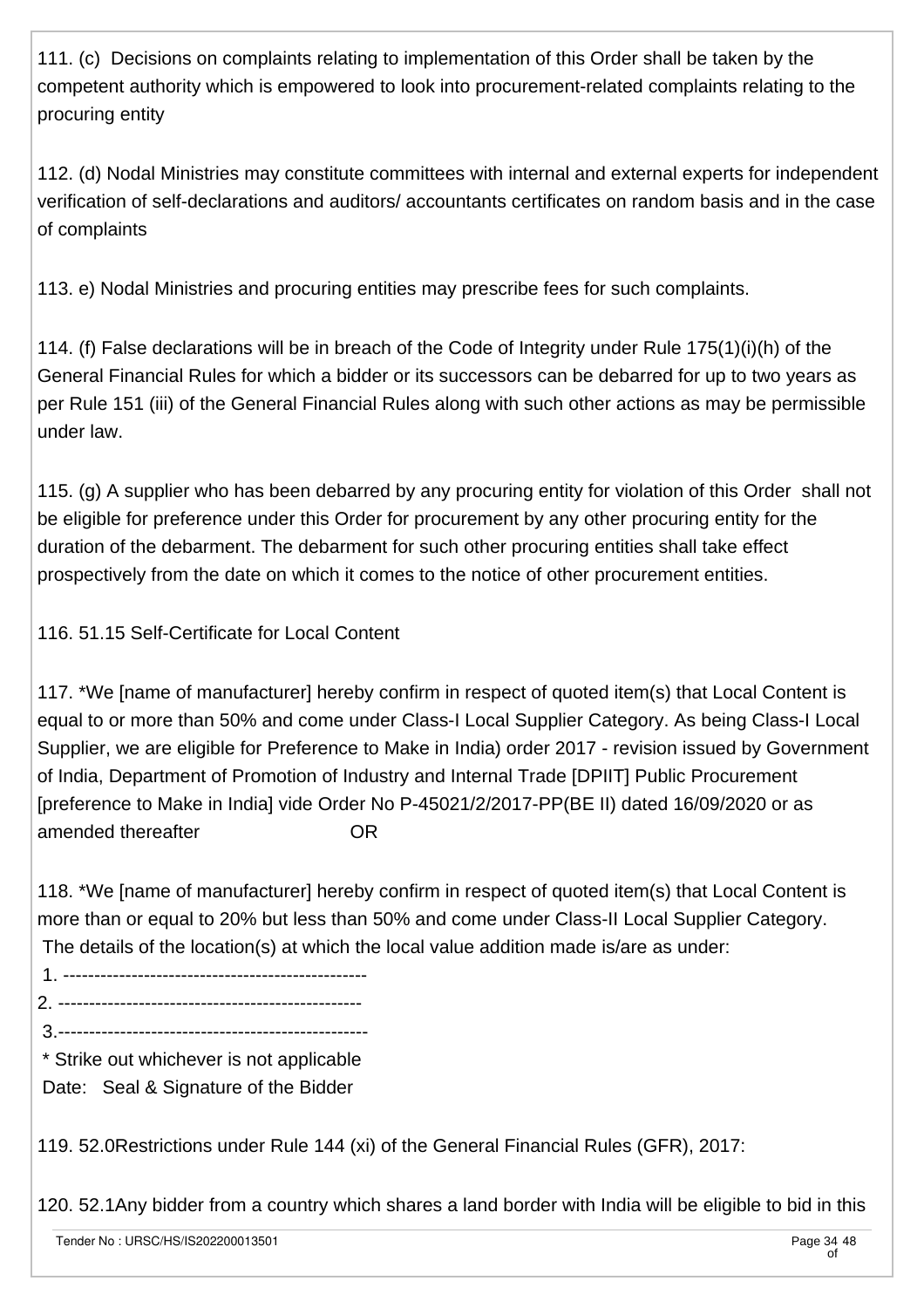tender only if the bidder is registered with the Competent Authority. The Competent authority for the purpose of registration shall be the Registration Committee constituted by the Department for Promotion of Industry and Internal Trade (DPIIT), Government of India.

121. 52.2Bidder (including the term Tenderer, consultant or service provider in certain contexts) means any person or firm or company, including any member of a consortium or joint venture (that is an association of several persons, or firms or companies), every artificial juridical person not falling in any of the descriptions of bidders stated herein before, including any agency branch or office controlled by such person, participating in a procurement process.

122. 52.3Bidder from a country which shares a land border with India for the purpose of this order means:

i)An entity incorporated, established or registered in such a country; or

ii)A subsidiary of an entity incorporated, established or registered in such a country; or

iii)An entity substantially controlled through entities incorporated, established or registered in such a country; or

iv)An entity whose beneficial owner is situated in such a country; or

v)An Indian (or other) agent of such an entity; or

vi)A natural person who is a citizen of such a country; or

viii)A consortium or joint venture where any member of the consortium or joint venture falls under any of the above.

123. 52.4The beneficial owner for the purpose of 53.3 above will be as under:

124. i) In case of a company or Limited Liability Partnership, the beneficial owner is the natural person(s), who, whether acting alone or together or through one or more juridical person, has a controlling ownership interest or who exercises control through other means.

Explanation --- Controlling Ownership Interest means ownership of or entitlement to more than twentyfive per cent of shares or capital or profits of the company;

Control shall include the right to appoint majority of the Directors or to control management or policy decisions including by virtue of their shareholding or management rights or shareholders agreements or voting agreements;

125. ii) In case of a partnership firm, the beneficial owner is the natural person(s) who, whether acting alone or together, or through one or more juridical person, has ownership of entitlement to more than fifteen per cent of capital or profits of the partnership;

126. iii) In case of an unincorporated association or body of individuals, the beneficial owner is the natural person(s), who, whether acting alone or together, or through one or more juridical person, has ownership of or entitlement to more than fifteen per cent of the property or capital or profits of such association or body of individuals;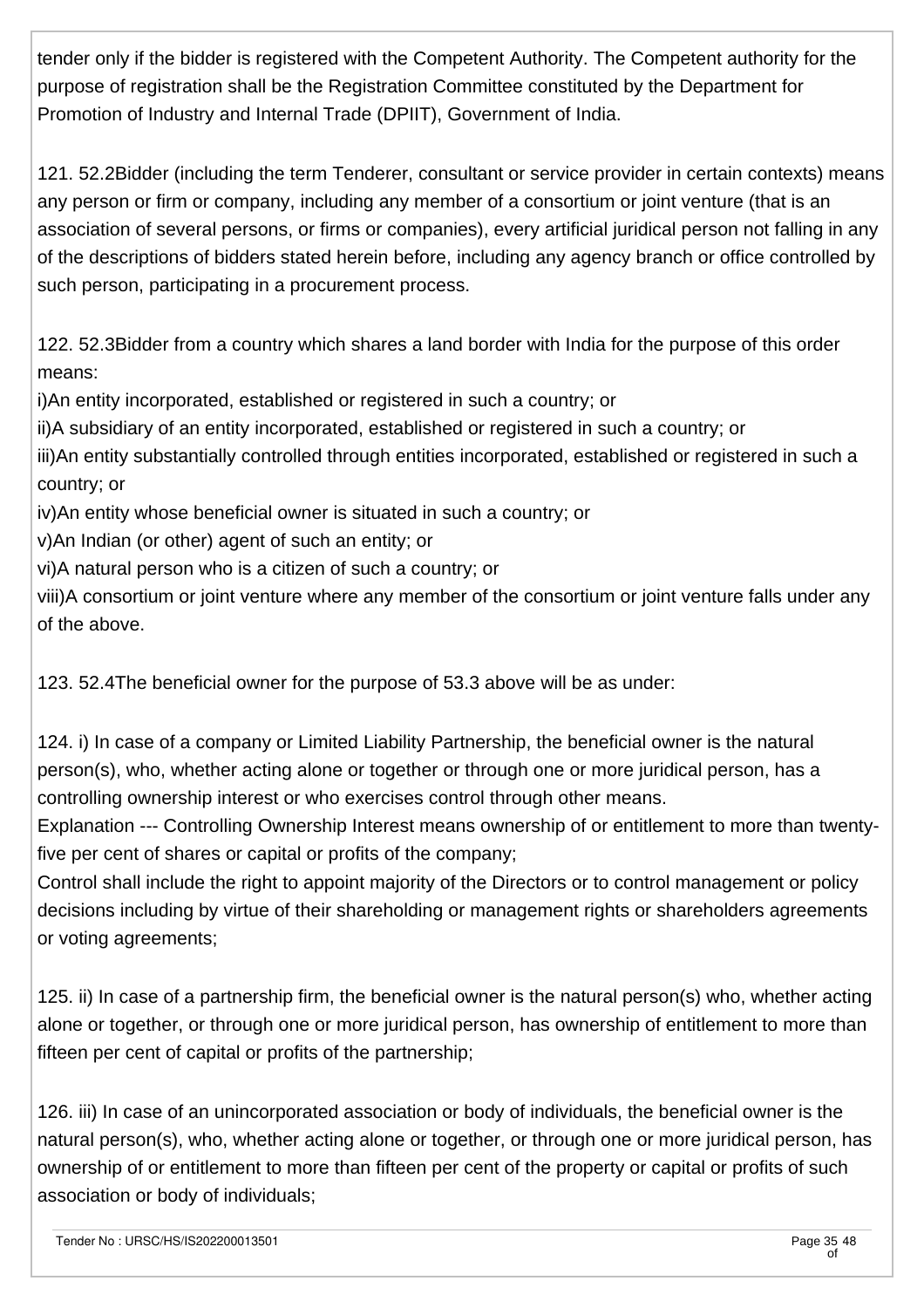127. iv) Where no natural person is identified under i) or ii) or iii) above, the beneficial owner is the relevant natural person who holds the position of senior managing official;

128. v) In case of a trust, the identification of beneficial owner(s) shall include identification of the author of the trust, the trustee, the beneficiaries with fifteen per cent or more interest in the trust and any other natural person exercising ultimate effective control over the trust through a chain of control or ownership.

129. vi) An agent is a person employed to do any act for another, or to represent another in dealings with third person.

130. vii) The successful bidder shall not be allowed to sub-contract works to any contractor from a country which shares a land border with India unless such contractor is registered with a Competent Authority.

131. 52.5Model Certificate for Tenders ----

I have read the clause regarding restriction on procurement from a bidder of a country which shares a land border with India; I certify that this bidder is not from such a country or, if from such a country, has been registered with the Competent Authority. I hereby certify that this bidder fulfils all requirement in this regard and is eligible to be considered. [Where applicable, evidence of valid registration by the Competent Authority shall be attached.]

132. 52.6Model Certificate for Tenders for Works involving possibility of sub-contracting ----

I have read the clause regarding restrictions on procurement from a bidder of a country which shares a land border with India or sub-contracting to contractors from such countries; I certify that this bidder is not from such a country or, if from such a country, has been registered with the Competent Authority and will not sub-contract for any work to a contractor from such countries unless such contractor is registered with the Competent Authority. I hereby certify that this bidder fulfils all requirements in this regard and is eligible to be considered. [Where applicable, evidence of valid registration by the Competent Authority shall be attached.]

133. 53.0Government e-Market place [GeM]:

134. 53.1In terms of Rule No.149 of GFR 2017 Purchaser is authorized to procure Goods and Services through Online Government e-Market place [GeM] for common use Goods and Services which are available in GeM.

135. 53.2As per Office Memorandum No 6/9/2020-PPD dated 24/08/2020 of Department of Expenditure, it shall be mandatory for sellers providing Goods and Services to Central Government Organizations to be registered on GeM and obtain a Unique GeM Seller ID, at the time of Placement of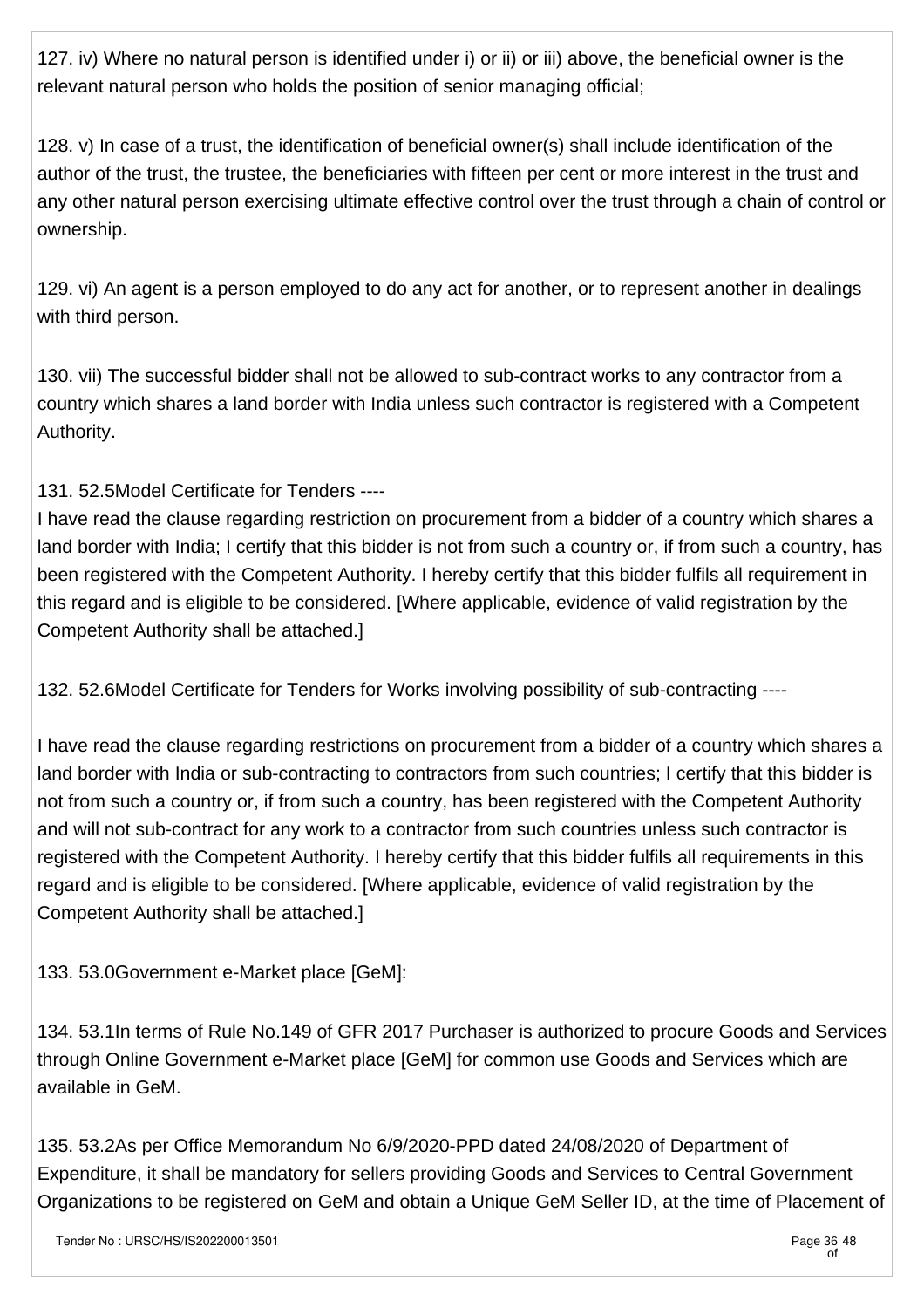Order/acceptance of contract. Tenderers shall ensure the same. 136. No Claim Certificate [on Company Letterhead] Sub: Contract Agreement No. \_\_\_\_\_\_\_\_\_\_\_\_\_\_\_\_\_\_\_\_\_\_\_\_\_ dated \_\_\_\_\_\_\_\_\_\_\_ for supply of \_\_\_\_\_\_\_\_\_\_\_\_\_\_\_\_\_\_\_\_\_ \*\*\*\*\*\* We have received the sum of Rs. \_\_\_\_\_\_\_\_\_\_\_\_\_\_\_ [Rupees\_\_\_\_\_\_\_\_\_\_\_\_Only] in full and final settlement of all the payments due to us for providing the services of \_\_\_\_\_\_\_\_\_\_\_\_\_\_\_\_ under the above mentioned contract agreement, between us and Government of India. We hereby unconditionally and without any reservation whatsoever, certify that with this payment, we shall have no claim whatsoever, on any account, against procuring entity, against aforesaid contract agreement executed by us. We further declare unequivocally, that with this payment, we have received all the amounts payable to us, and have no dispute of any description whatsoever, regarding the amounts worked out as payable to us and received by us, and that we shall continue to be bound the terms and conditions of the contract agreement, as regards performance of the contract. Yours faithfully, Signatures of Contractor or Officer authorized to sign the contract documents On behalf of the contactor [Company stamp] Date:\_\_\_\_\_\_\_\_\_\_\_ Place: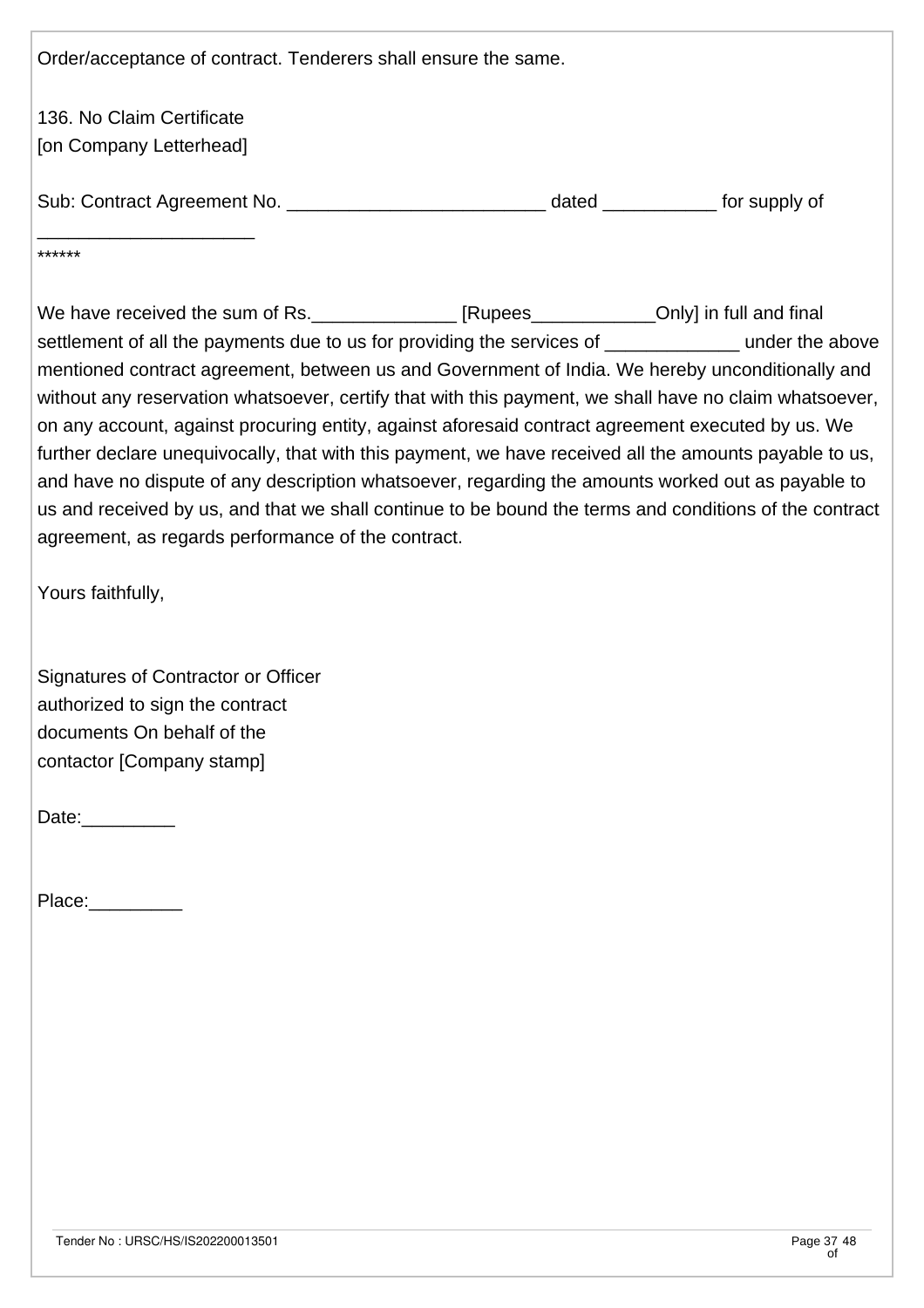# **C. Bid Templates**

## **C.1 Technical Bid - Straingauge based Displacement transducers**

## **1. STRAIN GAUGE based displacement transuducers**

## **Item specifications for STRAIN GAUGE**

| <b>SI No</b>   | Specification              | Value                                      | Compliance         | Offered<br>Specification | Remark |
|----------------|----------------------------|--------------------------------------------|--------------------|--------------------------|--------|
| 1              | Linear Range               | $0-10$ mm                                  | Yes / No / Explain |                          |        |
| 2              | Rated out put              | approx 5mv/V with<br>tolerence $+/- 0.1%$  | Yes / No / Explain |                          |        |
| 3              | Accuracy                   | $(+/- 25)$ Microns for<br>full scale value | Yes / No / Explain |                          |        |
| $\vert 4$      | Excitation                 | $2-10V$                                    | Yes / No / Explain |                          |        |
| 5              | Temperature Range          | 0 deg C to 60 deg C   Yes / No / Explain   |                    |                          |        |
| 6              | Non-Linearity-max          | 0.1% for full scale                        | Yes / No / Explain |                          |        |
| $\overline{7}$ | <b>Spring Force-max</b>    | 3.5 <sub>N</sub>                           | Yes / No / Explain |                          |        |
| $\overline{8}$ | Max weight                 | 100 grams                                  | Yes / No / Explain |                          |        |
| 9              | Input/Output<br>resistance | 350 ohms.                                  | Yes / No / Explain |                          |        |
| 10             | <b>Protection rating</b>   | IP 40 equivalent                           | Yes / No / Explain |                          |        |

#### **[Document : SPECIFICATIONS](https://eproc.isro.gov.in/common/viewDocument?id=ff808181804a39af018050300cbc0952&indentId=IS2022000135)**

### **2. STRAIN GAUGE**

## **Item specifications for STRAIN GAUGE**

| $\vert$ SI No | Specification                     | Value | Compliance | Offered<br>Specification | Remark                        |
|---------------|-----------------------------------|-------|------------|--------------------------|-------------------------------|
|               |                                   |       |            |                          |                               |
|               | Tender No: URSC/HS/IS202200013501 |       |            |                          | Page 38 <sub>,</sub> 48<br>οf |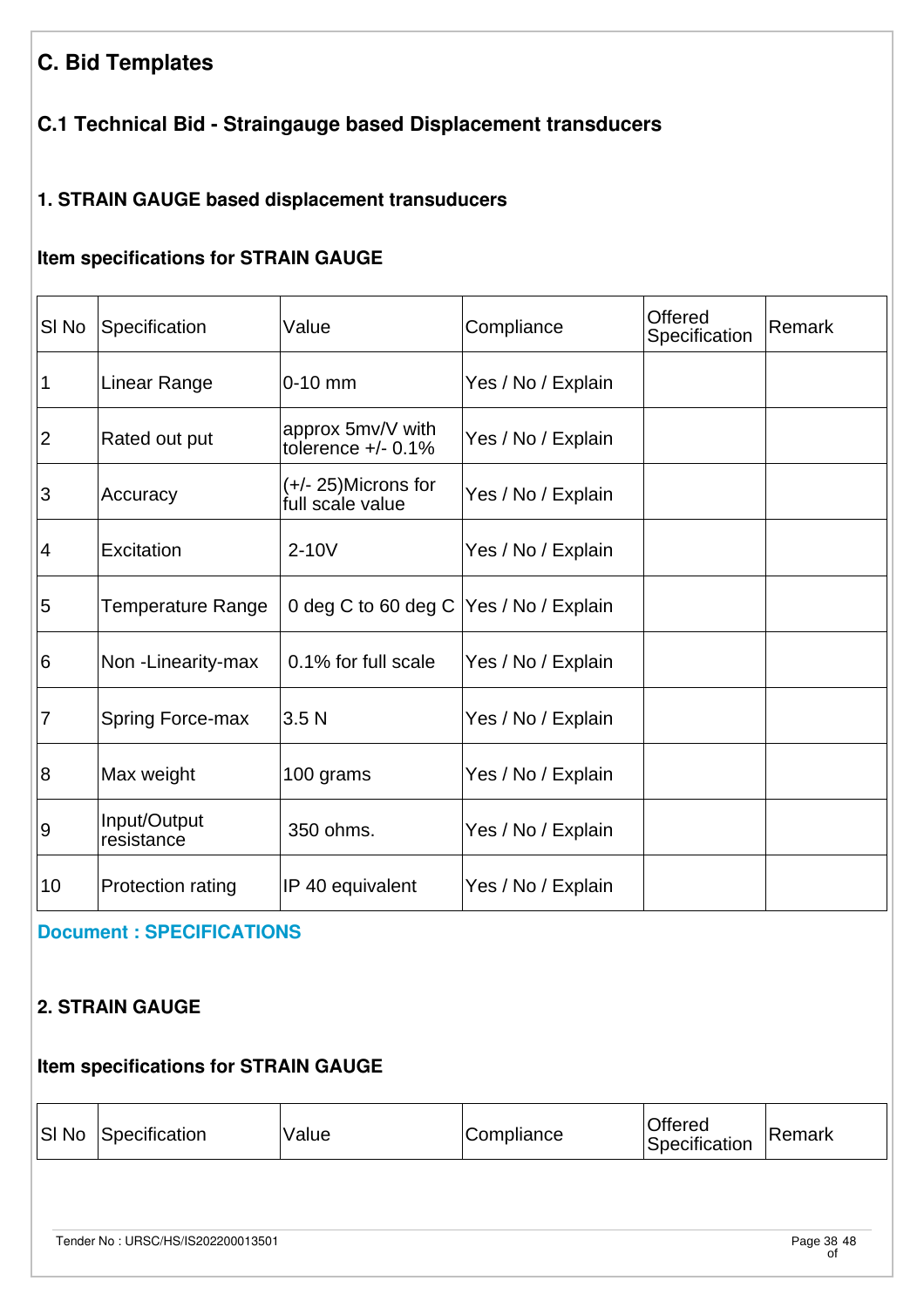| 1              | Linear Range               | $0-25$ mm                                        | Yes / No / Explain |  |
|----------------|----------------------------|--------------------------------------------------|--------------------|--|
| $ 2\rangle$    | Rated out put              | approx 6.25 mv/V<br>with tolerence $+/-$<br>0.1% | Yes / No / Explain |  |
| $\overline{3}$ | Accuracy                   | (+/-)25Microns for<br>full scale value           | Yes / No / Explain |  |
| $\overline{4}$ | Excitation                 | 2-10V                                            | Yes / No / Explain |  |
| 5              | Temperature Range          | 0 deg C to 60 deg C                              | Yes / No / Explain |  |
| 6              | Non-Linearity-max          | 0.1% for full scale                              | Yes / No / Explain |  |
| $\overline{7}$ | <b>Spring Force-max</b>    | 3.5 <sub>N</sub>                                 | Yes / No / Explain |  |
| $\overline{8}$ | Max weight                 | 100 grams                                        | Yes / No / Explain |  |
| 9              | Input/Output<br>resistance | 350 ohms.                                        | Yes / No / Explain |  |
| 10             | Protection rating          | IP 40 equivalent                                 | Yes / No / Explain |  |

## **Common Specifications (Applicable for all items)**

| <b>SI No</b> | Specification                       | <i><b>Nalue</b></i>              | Compliance             | <b>Offered Specification</b> | Remark |
|--------------|-------------------------------------|----------------------------------|------------------------|------------------------------|--------|
|              | AS per<br>attached<br>specification | AS per attached<br>specification | 'Yes / No /<br>Explain |                              |        |

## **Supporting Documents required from Vendor**

### **1. COMPLIANCE FOR SPECIFAICATION DOCUMENT**

5 additional documents can be uploaded by the vendor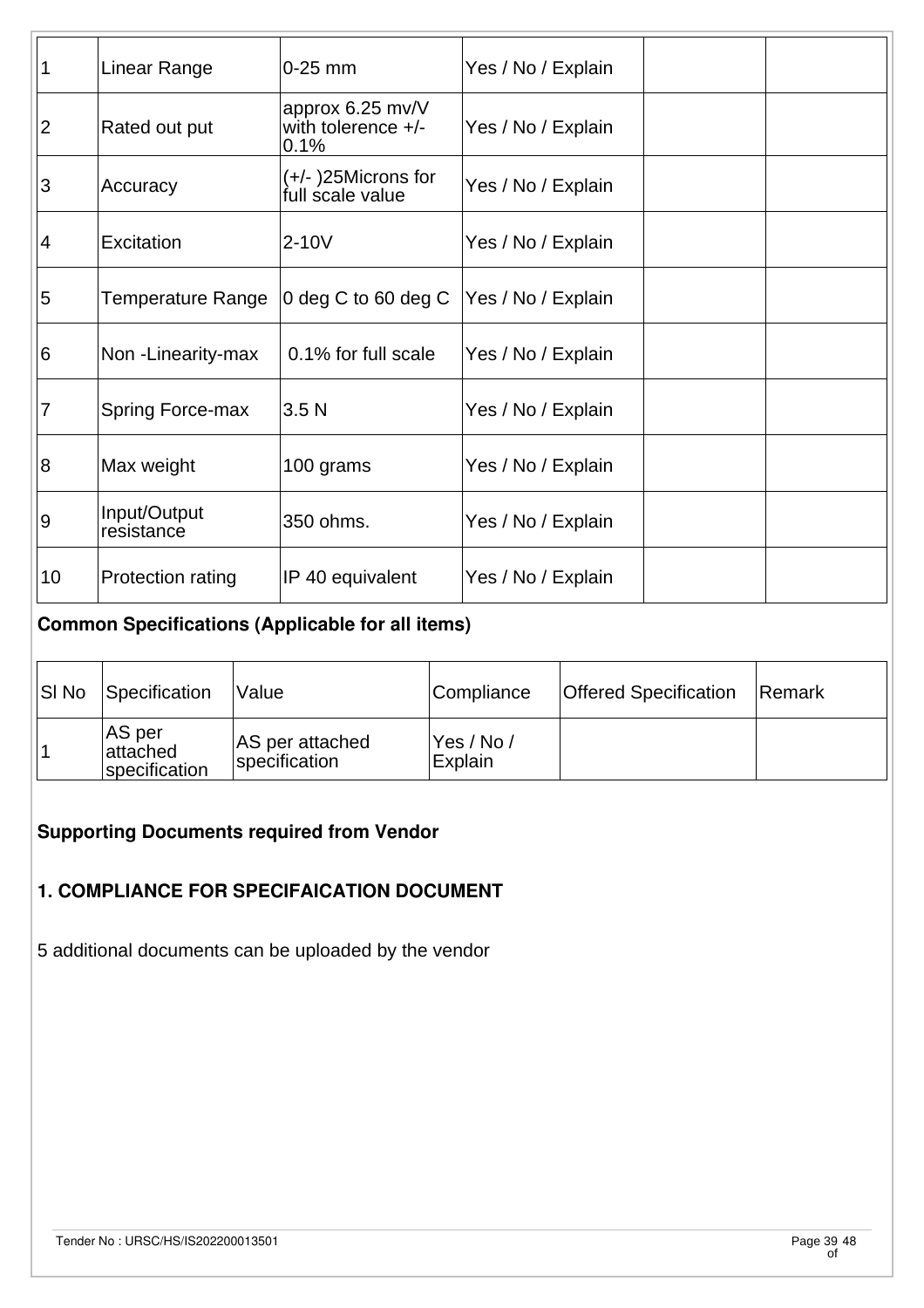## **C.2 Commercial Terms / Bid**

| SI. No.        | Description                                                                                                                                                                                                                                                                                                                                                        | <b>Compliance</b>  | <b>Vendor Terms</b> |
|----------------|--------------------------------------------------------------------------------------------------------------------------------------------------------------------------------------------------------------------------------------------------------------------------------------------------------------------------------------------------------------------|--------------------|---------------------|
| 1              | As per attached specification                                                                                                                                                                                                                                                                                                                                      | Yes / No / Explain |                     |
| $\overline{2}$ | Displacement transducers with test<br>data sheet                                                                                                                                                                                                                                                                                                                   | Yes / No / Explain |                     |
| 3              | Provide compliance for General<br>terms and conditions which is<br>attached as a separate sheet in a<br>document folder.                                                                                                                                                                                                                                           | Yes / No / Explain |                     |
| $\overline{4}$ | Taxes : Government of India has<br>implemented Goods and Services<br>Tax [GST] w.e.f. 01.07.2017. The<br>Tenderer[s] should mandatorily<br>possess a valid GSTIN along with<br>the GST Registration Certificate.<br>Please send duly self-attested<br>certificate of GST Registration along<br>with offer[s]. Indicate applicable<br>GST rate for the quoted item. | Yes / No / Explain |                     |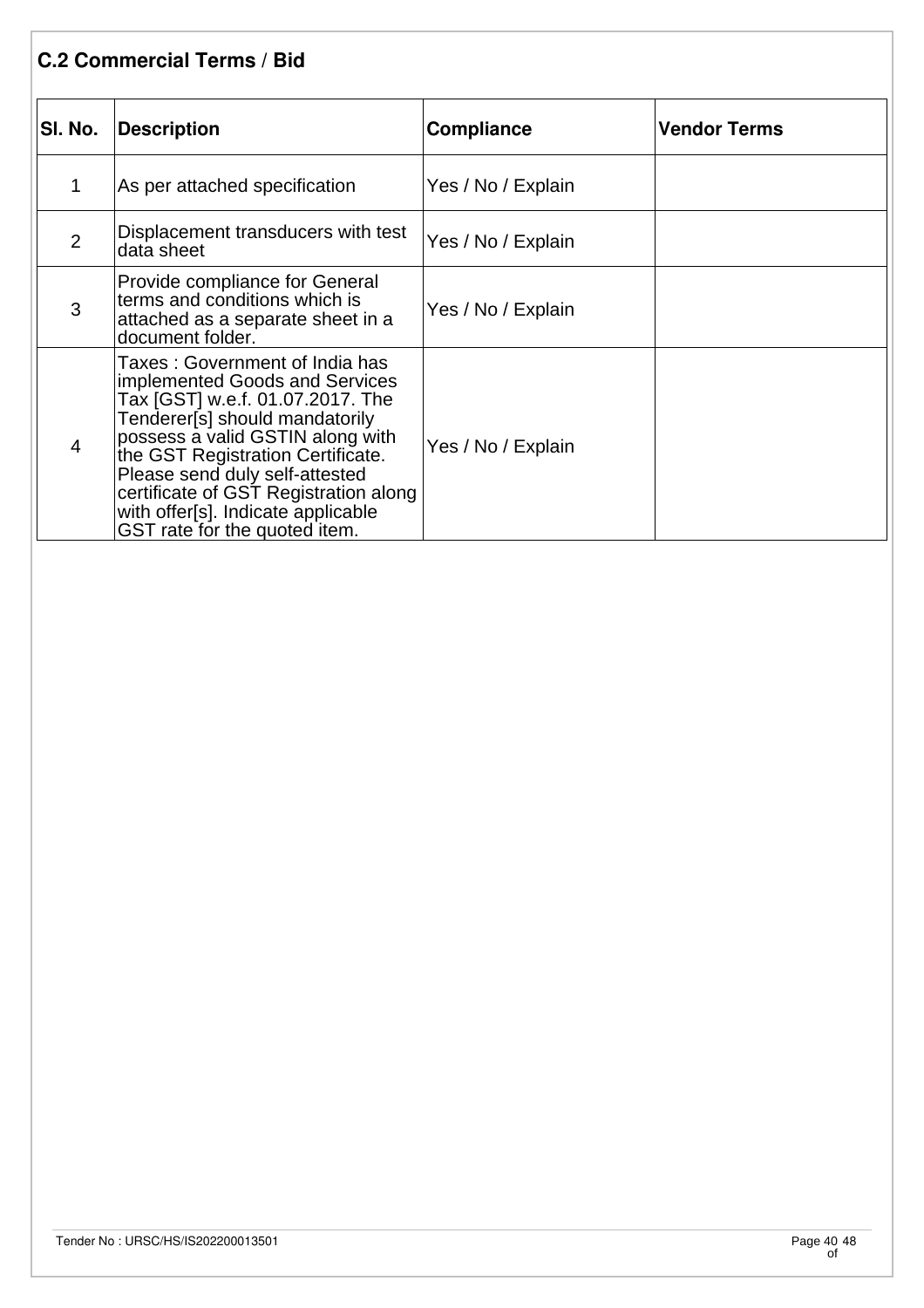| 5              | Custom Duty: U R Rao Satellite<br>Centre [URSC], Bengaluru is eligible<br>for payment of Customs Duty at the<br>rate of 5 per cent plus Social<br>Welfare Cess at the rate of 10 per<br>cent on CD & IGST at the rate of 5<br>per cent vide Notification No.12/12-<br>Cus dated 17.03.2012 superseded<br>by Notification No.50/17-Customs<br>dated 30.06.2017 and as amended<br>by Notification No. 5/2018-Customs<br>dated 25.01.2018, SI. No. 539A. The<br>necessary Customs Duty Exemption<br>Certificate (CDEC) shall be provided<br>by URSC only to those bidders who<br>claim Purchase Preference under<br>Make in India Policy and fulfil all<br>requirements of tender document<br>applicable for Indigenous<br>Manufacturer i.e., Class-I/Class-2<br>local supplier. Such Class-I/Class-2<br>local suppliers have to take note of<br>this aspect and submit their Offer<br>clearly mentioning that the quoted<br>Price for Imported contents includes<br>concessional Customs Duty as per<br>above Notification. While requesting<br>for issue of CDEC for the imported<br>contents, the Tenderer[s] should<br>mention the Item Description,<br>Quantity and Value for which CDEC<br>is to be provided for the bought out<br>Imported Items. The necessary<br>documentary proofs like P.O., on<br>their Supplier, Invoice, AWB shall be<br>produced while requesting for issue<br>of CDEC from URSC. However,<br>CDEC will be issued only to those<br>successful Class-I/Class-2 local<br>supplier, not exceeding the limit of<br>foreign content declared in their<br>quote. Also a declaration of the<br>Supplier in their letter head that<br>imported items in the Invoice are<br>used for realization of ordered items. | Yes / No / Explain |  |
|----------------|---------------------------------------------------------------------------------------------------------------------------------------------------------------------------------------------------------------------------------------------------------------------------------------------------------------------------------------------------------------------------------------------------------------------------------------------------------------------------------------------------------------------------------------------------------------------------------------------------------------------------------------------------------------------------------------------------------------------------------------------------------------------------------------------------------------------------------------------------------------------------------------------------------------------------------------------------------------------------------------------------------------------------------------------------------------------------------------------------------------------------------------------------------------------------------------------------------------------------------------------------------------------------------------------------------------------------------------------------------------------------------------------------------------------------------------------------------------------------------------------------------------------------------------------------------------------------------------------------------------------------------------------------------------------------------------------------------------------------------------|--------------------|--|
| 6              | Delivery Terms [Indigenous Supply]:<br>Tenderer[s] shall quote the Price[s]<br>on FOR, URSC/ISITE, Bengaluru.                                                                                                                                                                                                                                                                                                                                                                                                                                                                                                                                                                                                                                                                                                                                                                                                                                                                                                                                                                                                                                                                                                                                                                                                                                                                                                                                                                                                                                                                                                                                                                                                                         | Yes / No / Explain |  |
| $\overline{7}$ | Delivery Date/Completion Date:<br>Delivery is the essence of the<br>Contract. Tenderer[s] is/are hereby<br>requested to mention the Firm<br>Delivery Date/Completion Date. Also<br>mention period required for<br>installation & commissioning, if it is<br>there in the scope.                                                                                                                                                                                                                                                                                                                                                                                                                                                                                                                                                                                                                                                                                                                                                                                                                                                                                                                                                                                                                                                                                                                                                                                                                                                                                                                                                                                                                                                       | Yes / No / Explain |  |
| 8              | Mode of Despatch (Rail/Road)                                                                                                                                                                                                                                                                                                                                                                                                                                                                                                                                                                                                                                                                                                                                                                                                                                                                                                                                                                                                                                                                                                                                                                                                                                                                                                                                                                                                                                                                                                                                                                                                                                                                                                          | Yes / No / Explain |  |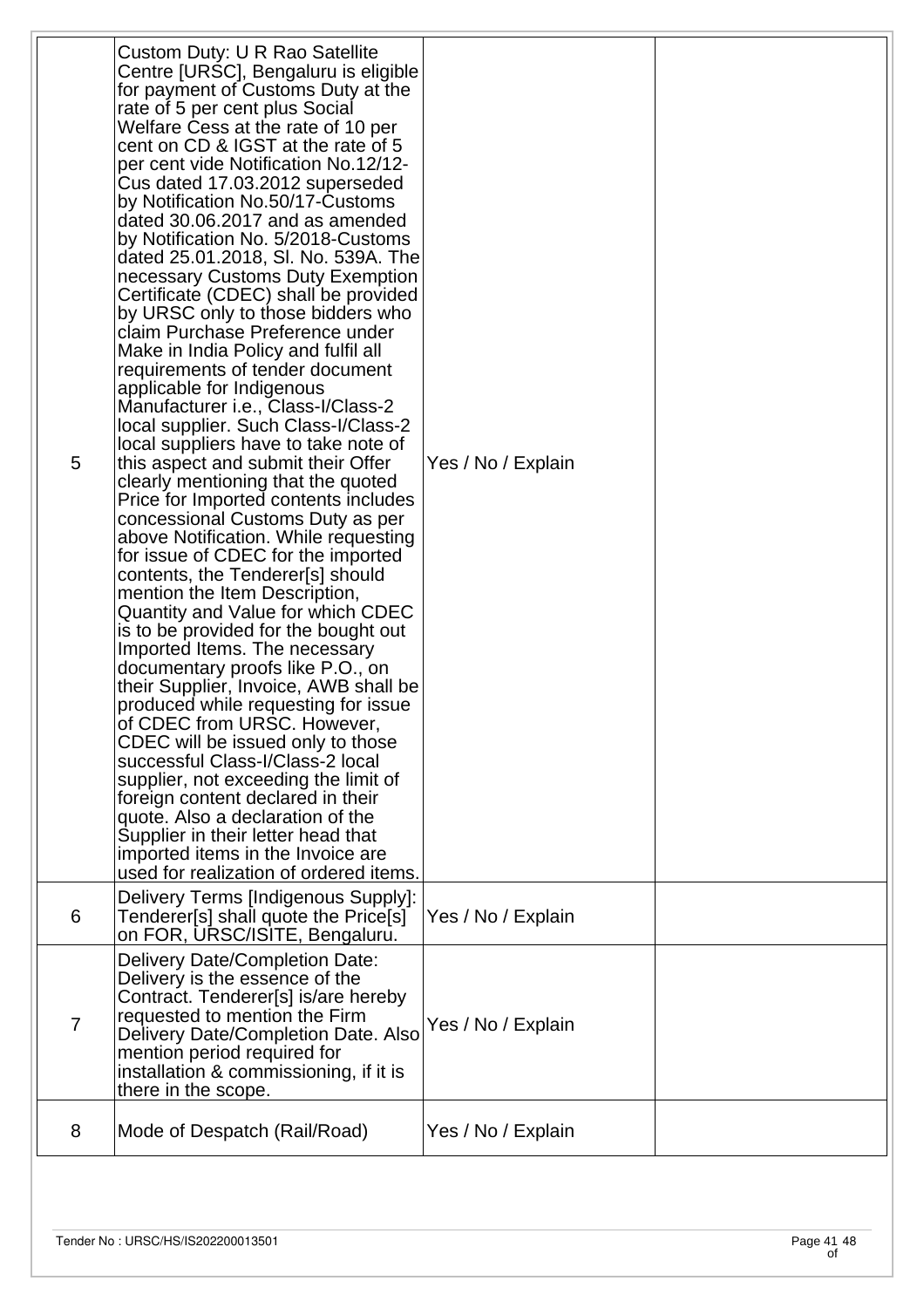| 9  | Payment Terms: Payment shall be<br>100 per cent payment within 30<br>days after receipt and acceptance of<br>Stores at URSC, Bengaluru                                                                                                                                                                                                                                                                                                                                                                                                                                                                                                                                                                                                                                                                                                                                                                                                                                                                                                                                                                                                                                                                                                                                                                                                                                                                                                          | Yes / No / Explain |  |
|----|-------------------------------------------------------------------------------------------------------------------------------------------------------------------------------------------------------------------------------------------------------------------------------------------------------------------------------------------------------------------------------------------------------------------------------------------------------------------------------------------------------------------------------------------------------------------------------------------------------------------------------------------------------------------------------------------------------------------------------------------------------------------------------------------------------------------------------------------------------------------------------------------------------------------------------------------------------------------------------------------------------------------------------------------------------------------------------------------------------------------------------------------------------------------------------------------------------------------------------------------------------------------------------------------------------------------------------------------------------------------------------------------------------------------------------------------------|--------------------|--|
| 10 | Name of Suppliers Banker &<br><b>Account Number with IFSC code</b>                                                                                                                                                                                                                                                                                                                                                                                                                                                                                                                                                                                                                                                                                                                                                                                                                                                                                                                                                                                                                                                                                                                                                                                                                                                                                                                                                                              | Yes / No / Explain |  |
| 11 | Security Deposit: The Contractor<br>shall execute Security Deposit for 3<br>per cent of the value of the<br>Purchase Order to ensure<br>Satisfactory Performance of the<br>Contract. The Security Deposit shall<br>be executed within 20 days after<br>Receipt of Purchase Order or any<br>extension thereof. The Security<br>Deposit is to be furnished in the<br>form of Insurance Surety<br>Bond/Account Payee Demand Draft<br>or Fixed Deposit Receipt or Bank<br><b>Guarantee from Nationalized</b><br>Bank/Scheduled Bank approved by<br>RBI. The Security Deposit shall be<br>executed on a Non-Judicial Stamp<br>Paper of Rs. 200/- value and shall<br>be valid for a period of 60 days<br>beyond the date of completion of the Yes / No / Explain<br>P.O/Contract In case the<br>Contractor fails to furnish the<br>Security Deposit within 20 days or<br>any extension thereof the Purchase<br>Order shall be Cancelled or<br>Terminated and appropriate penal<br>action shall be initiated. Any breach<br>of the Terms and Conditions of the<br>PO including Delivery Period,<br>Security Deposit shall be forfeited<br>and PO shall be terminated and<br>cancelled at the Contractors risk,<br>cost and liability. The Security<br>Deposit will not carry any interest<br>and shall be returned after<br>completely executing the order.<br>Adherence to this clause is<br>compulsory or otherwise, the Tender<br>will be rejected. |                    |  |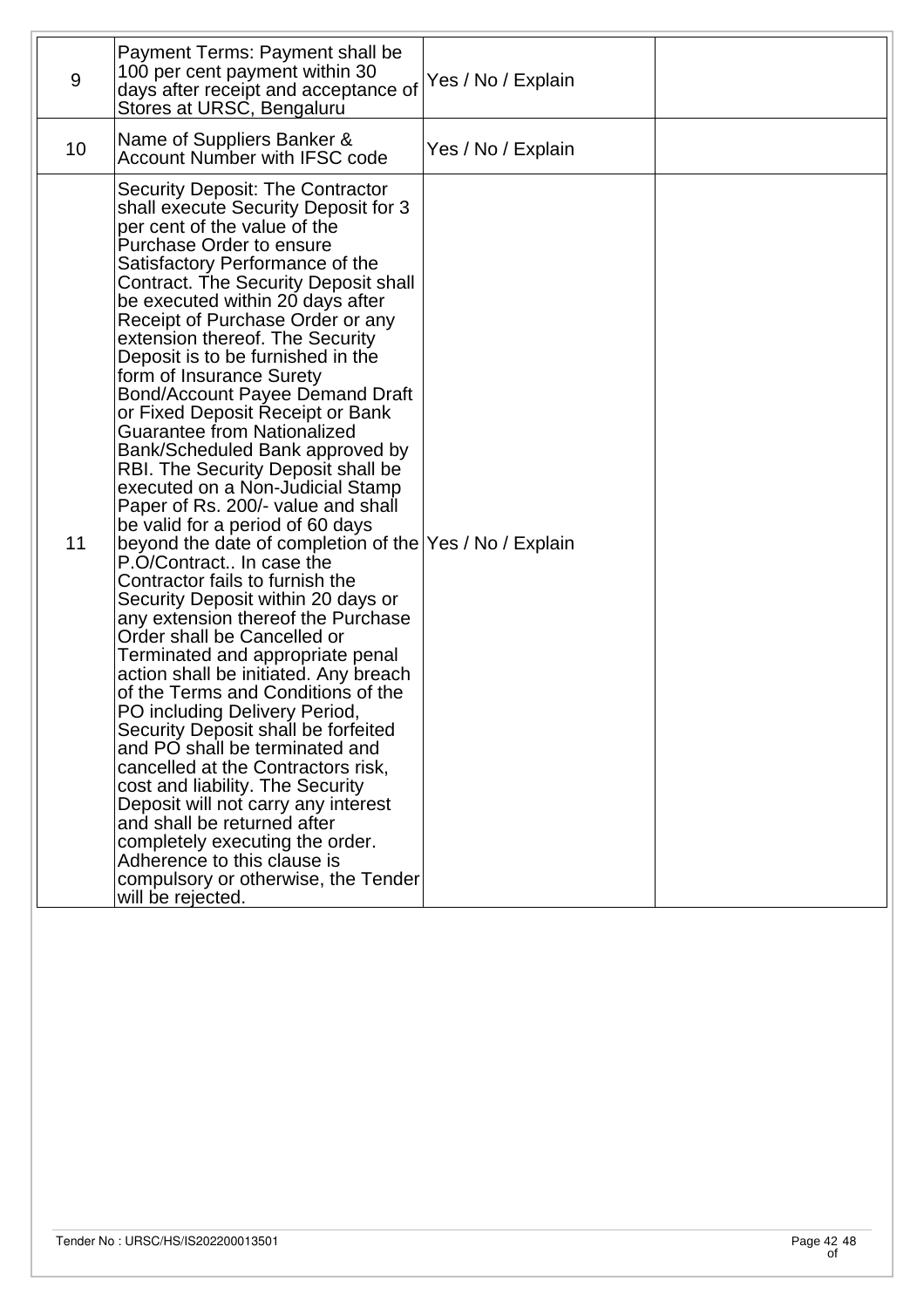| 12 | Performance Bank Guarantee: The<br>Contractor shall execute<br>Performance Bank Guarantee for 3<br>per cent value of the Purchase<br>Order for fulfillment of Warranty<br>obligations. The PBG shall be<br>executed through Insurance Surety<br>Bond/Account Payee Demand Draft/<br><b>Fixed Deposit receipts or Bank</b><br>Guarantee issued by a Nationalized<br>Bank/Schedule Bank approved by<br>RBI. The PBG shall be executed on<br>a Non-Judicial Stamp Paper of Rs.<br>200/- value. The Performance Bank<br>Guarantee shall be executed as per<br>our specimen and shall be valid for<br>a period of 60 days beyond the date<br>of completion of all the terms and<br>conditions of the P.O,/expiry date of<br>warranty period. The Performance<br>Bank Guarantee shall be executed<br>before claiming payment. The PBG<br>will not carry any interest and shall<br>be returned after completion of all<br>the Contractual obligations of the<br>Contract with a NO CLAIM<br><b>CERTIFICATE issued by Contractor</b><br>as per our Specimen enclosed.<br>Adherence to this clause is<br>compulsory or otherwise, the Tender<br>will be rejected. | Yes / No / Explain |  |
|----|----------------------------------------------------------------------------------------------------------------------------------------------------------------------------------------------------------------------------------------------------------------------------------------------------------------------------------------------------------------------------------------------------------------------------------------------------------------------------------------------------------------------------------------------------------------------------------------------------------------------------------------------------------------------------------------------------------------------------------------------------------------------------------------------------------------------------------------------------------------------------------------------------------------------------------------------------------------------------------------------------------------------------------------------------------------------------------------------------------------------------------------------------------|--------------------|--|
| 13 | Warranty/Guarantee: Tenderer[s]<br>are requested the Indicate<br><b>Applicable Standard</b><br>Warranty/Guarantee Period.<br>Warranty period shall commence<br>from the date of acceptance of the<br>goods by the purchaser. All the<br>replacements during the Warranty<br>period shall be carried out by the<br>successful Tenderer[s] Free of all<br>Cost including To & fro Freight<br>Charges.                                                                                                                                                                                                                                                                                                                                                                                                                                                                                                                                                                                                                                                                                                                                                      | Yes / No / Explain |  |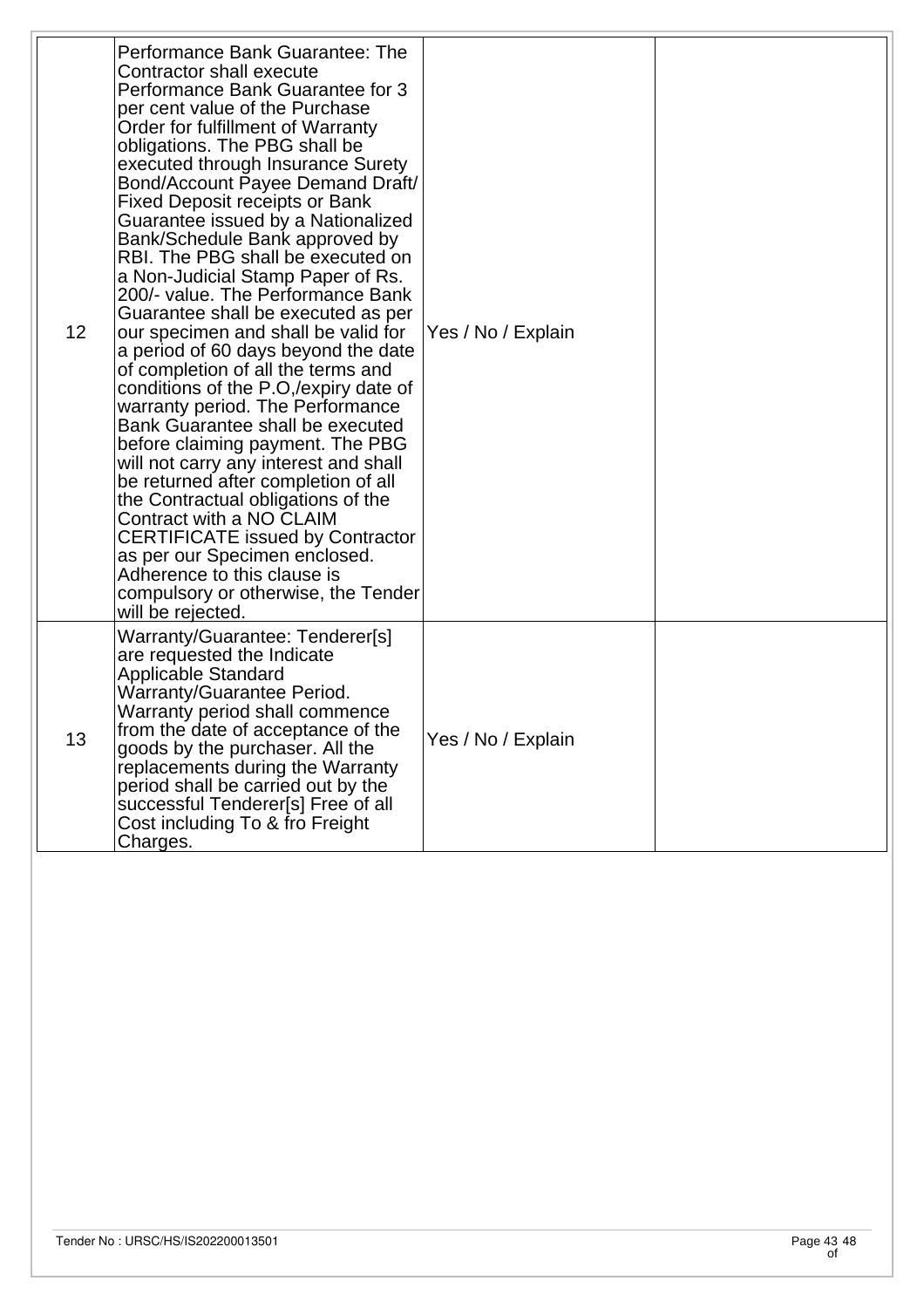| 14 | Liquidated Damages: The time and<br>date stipulated in the contract for<br>completion of the work shall be<br>deemed to be the essence of the<br>contract. If the Contractor fails to<br>deliver the Stores within the time<br>specified in the Contract or any<br>extension thereof or if the Contractor<br>fails to maintain the required<br>progress or comply with the relevant<br>provisions of the general conditions<br>of contract or special conditions of<br>contract, if any and clear the site on<br>or before the contract or extended<br>date of completion, the Purchaser<br>shall, without prejudice to any other<br>right or remedy available under the<br>law to Purchaser on account of such<br>breach, recover from the Contractor<br>as Liquidated Damages a sum one-<br>half of one percent [0.5 percent] of<br>the Contract price of the undelivered Yes / No / Explain<br>Stores for each calendar week of<br>delay or part thereof. The total<br>Liquidated Damages shall not<br>exceed Ten percent [10 percent] of<br>the Contract price of the undelivered<br>stores.<br>In case of delay in delivery of the<br>Stores beyond the delivery date<br>stipulated in the Purchase<br>Order/Contract or any extension<br>thereof, such Stores shall be<br>received without prejudice to the<br>right of the Purchaser to claim<br>Liquidated Damages and without<br>prejudice to the terms and<br>conditions of the Purchase<br>Order/Contract. Adherence and<br>acceptance to this Clause is<br>Compulsory or otherwise the Tender<br>will be rejected. |                    |  |
|----|--------------------------------------------------------------------------------------------------------------------------------------------------------------------------------------------------------------------------------------------------------------------------------------------------------------------------------------------------------------------------------------------------------------------------------------------------------------------------------------------------------------------------------------------------------------------------------------------------------------------------------------------------------------------------------------------------------------------------------------------------------------------------------------------------------------------------------------------------------------------------------------------------------------------------------------------------------------------------------------------------------------------------------------------------------------------------------------------------------------------------------------------------------------------------------------------------------------------------------------------------------------------------------------------------------------------------------------------------------------------------------------------------------------------------------------------------------------------------------------------------------------------------------------------------------------------------------|--------------------|--|
| 15 | Pre-Delivery Inspection [PDI] [if<br>Required]: The successful<br>Tenderer[s] has to arrange for the<br>necessary PDI of the Stores at the<br><b>Contractor Factory Premises to</b><br>enable URSC Engineers to carry out<br>PDI. The PDI is applicable wherever<br>the RFP document/Scope of Work<br>calls for such an inspection.                                                                                                                                                                                                                                                                                                                                                                                                                                                                                                                                                                                                                                                                                                                                                                                                                                                                                                                                                                                                                                                                                                                                                                                                                                            | Yes / No / Explain |  |
| 16 | Factory Acceptance Testing [FAT] [if<br>Required]: The successful<br>Tenderer[s] has to arrange for the<br>necessary FAT of the Stores at the<br><b>Contractor Factory Premises to</b><br>enable URSC Engineers to carry out<br>FAT. The FAT is applicable<br>wherever the RFP document/Scope<br>of Work calls for such as FAT.                                                                                                                                                                                                                                                                                                                                                                                                                                                                                                                                                                                                                                                                                                                                                                                                                                                                                                                                                                                                                                                                                                                                                                                                                                                | Yes / No / Explain |  |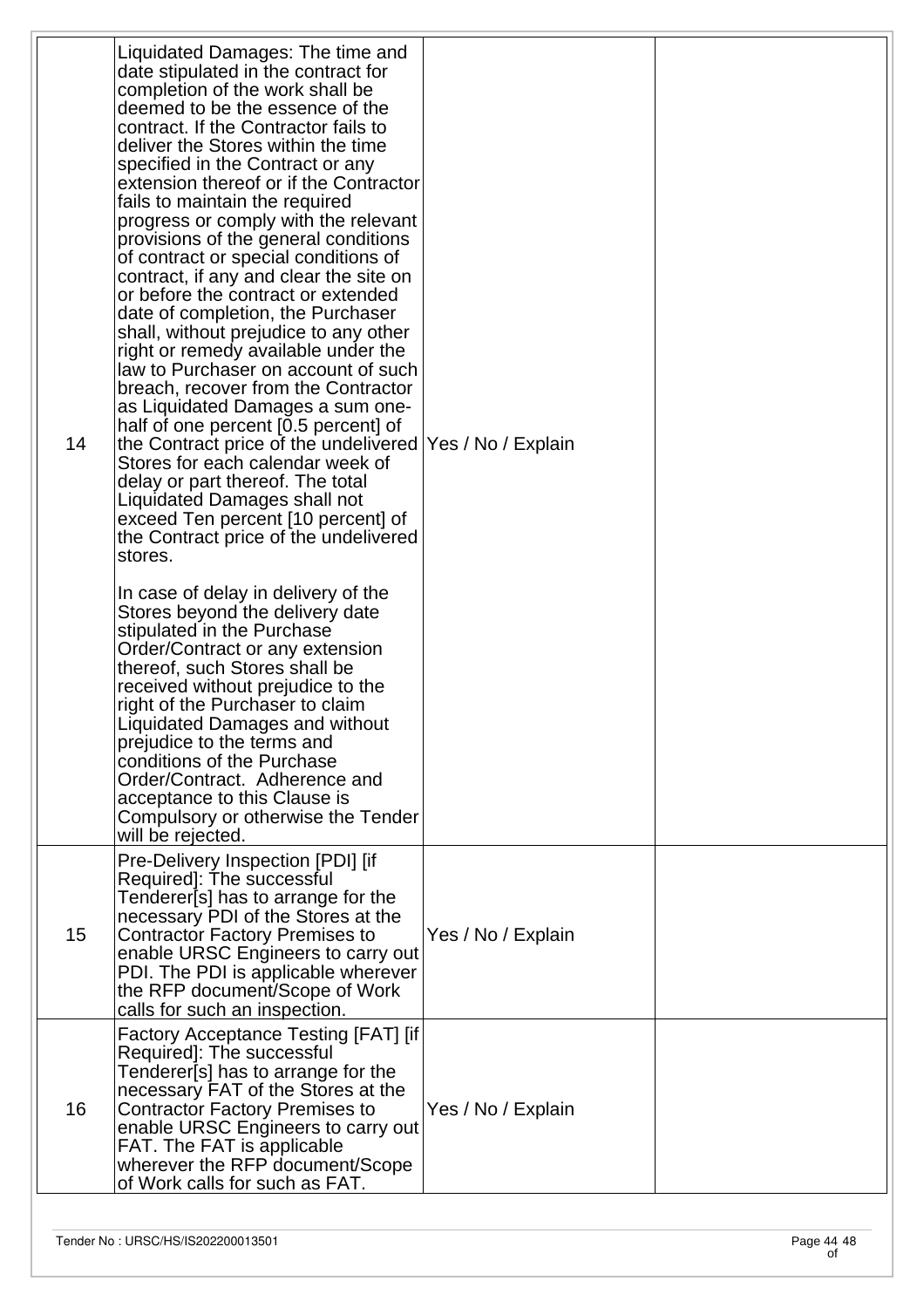| 17 | Tenderer[s] are requested to<br>mention whether Installation,<br>Testing, Commissioning,<br>Demonstration, Acceptance and<br>imparting Training is necessary for<br>the Tendered Stores. Do not<br>mention any price under this column<br>in case of Two-Part Tender.                                                                                                                                                                                                                                                                                                                                                                                                                                                                                                                                                                                                                                                                                                                                                                                                                                                                                                                                                                                                                                                                                                                                                                                                                                                                                                                                                                                                                                                                                                                                                                                                                                                                                                                      | Yes / No / Explain |  |
|----|--------------------------------------------------------------------------------------------------------------------------------------------------------------------------------------------------------------------------------------------------------------------------------------------------------------------------------------------------------------------------------------------------------------------------------------------------------------------------------------------------------------------------------------------------------------------------------------------------------------------------------------------------------------------------------------------------------------------------------------------------------------------------------------------------------------------------------------------------------------------------------------------------------------------------------------------------------------------------------------------------------------------------------------------------------------------------------------------------------------------------------------------------------------------------------------------------------------------------------------------------------------------------------------------------------------------------------------------------------------------------------------------------------------------------------------------------------------------------------------------------------------------------------------------------------------------------------------------------------------------------------------------------------------------------------------------------------------------------------------------------------------------------------------------------------------------------------------------------------------------------------------------------------------------------------------------------------------------------------------------|--------------------|--|
| 18 | Arbitration (Local suppliers): : In the<br>event of any dispute/s, difference/s<br>or claim/s arising out of or relating to<br>the interpretation and application of<br>the Contract, such dispute/s or<br>difference/s or claim/s shall be<br>settled amicably by mutual<br>consultations of the good Offices of<br>the respective Parties and<br>recognizing their mutual interests<br>attempt to reach a solution<br>satisfactory to both the parties. If<br>such a resolution is not possible,<br>within 30 days from the date of<br>receipt of written notice of the<br>existence of such dispute/s, then the<br>unresolved dispute/s or difference/s<br>or claim/s shall be referred to the<br>Sole Arbitrator appointed by the<br>Parties by mutual consent, in<br>accordance with the rules and<br>procedures of Arbitration and<br>Conciliation Act 1996 together with<br>amendments thereto or any<br>modification thereof. The Arbitration<br>shall be conducted in Bengaluru in<br>the Arbitration and Conciliation<br>Centre - Bengaluru (Domestic and<br>International) as per its rules and<br>regulations. The expenses for the<br>Arbitration shall be shared equally or<br>as may be determined by the<br>Arbitrator. The considered and<br>written decision of the Arbitrator<br>shall be final and binding between<br>the Parties. The applicable language<br>for Arbitration shall be English only.<br>Work under the contract shall be<br>continued by the Tenderer during<br>the pendency of arbitration<br>proceedings, without prejudice to a<br>final adjustment in the accordance<br>with the decision of the Arbitrator<br>unless otherwise directed in writing<br>by the Purchaser or unless the<br>matter is such that the works cannot<br>be possibly continued until the<br>decision (whether final or interim) of<br>the Arbitrator is obtained.<br>Adherence and acceptance to this<br>Clause is Compulsory or otherwise<br>the Tender will be rejected. | Yes / No / Explain |  |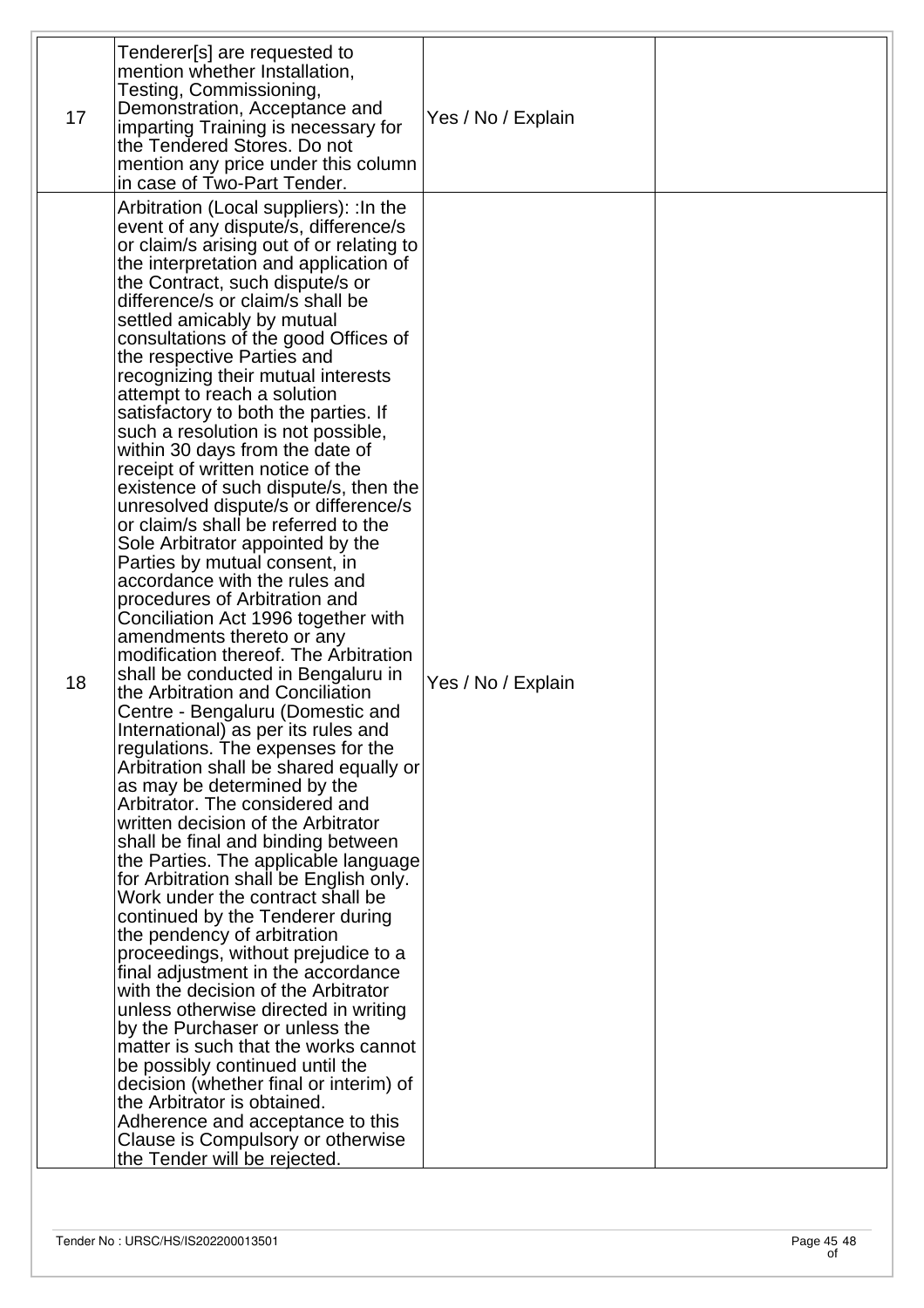| 19 | b) Arbitration with Public Sector<br>Undertakings:<br>In the event of any dispute or<br>difference relating to the<br>interpretation and application of the<br>Contract, such dispute or difference<br>shall be taken up by either party for<br>resolution through AMRCD as<br>mentioned in DPE OM No. 4<br>(1)/2013 - DPE (GM) /FTS-1835<br>dated 22.05.2018. And/or amended<br>thereafter.                                                          | Yes / No / Explain |  |
|----|-------------------------------------------------------------------------------------------------------------------------------------------------------------------------------------------------------------------------------------------------------------------------------------------------------------------------------------------------------------------------------------------------------------------------------------------------------|--------------------|--|
| 20 | Applicable Law and Jurisdiction:<br>Contract shall be interpreted,<br>construed and governed by the<br>Laws of India and the Courts in<br>Bengaluru City alone shall have<br>exclusive jurisdiction in this regard,<br>to the extent permissible under the<br>Arbitration and Conciliation Act.<br>1996. Non-acceptance to this<br>Clause will amount to rejection of<br>the Tender.                                                                  | Yes / No / Explain |  |
| 21 | Validity of Offer: The offer should be<br>valid for a minimum period of 90<br>days for single part tender and 180<br>days for two part tender from the<br>date of opening of the tender.<br>Adherence to this clause is<br>compulsory or otherwise, the Tender<br>will be rejected.                                                                                                                                                                   | Yes / No / Explain |  |
| 22 | Company postal address along with<br>Email ID and Ph No.                                                                                                                                                                                                                                                                                                                                                                                              | Yes / No / Explain |  |
| 23 | In case a bidder is an MSE,<br>registered under NSIC or any other<br>Government Agencies and would<br>like to avail exemptions, offer should<br>be accompanied with necessary<br>registration certificate with<br>declaration to consider their offer.<br>Quotation received without such<br>declaration and valid registration<br>certificate will not be considered for<br>exemptions under the Public<br>Procurement Policy.                       | Yes / No / Explain |  |
| 24 | Do you have Unique GeM Seller ID?<br>If YES, provide details<br>If NO, As per Office Memorandum<br>No 6/9/2020-PPD dated 24/08/2020<br>of Department of Expenditure, it<br>shall be mandatory for sellers<br>providing Goods and Services to<br>Central Government Organizations<br>to be registered on GeM and obtain<br>a Unique GeM Seller ID, at the time<br>of Placement of Order/acceptance<br>of contract. Tenderers shall ensure<br>the same. | Yes / No / Explain |  |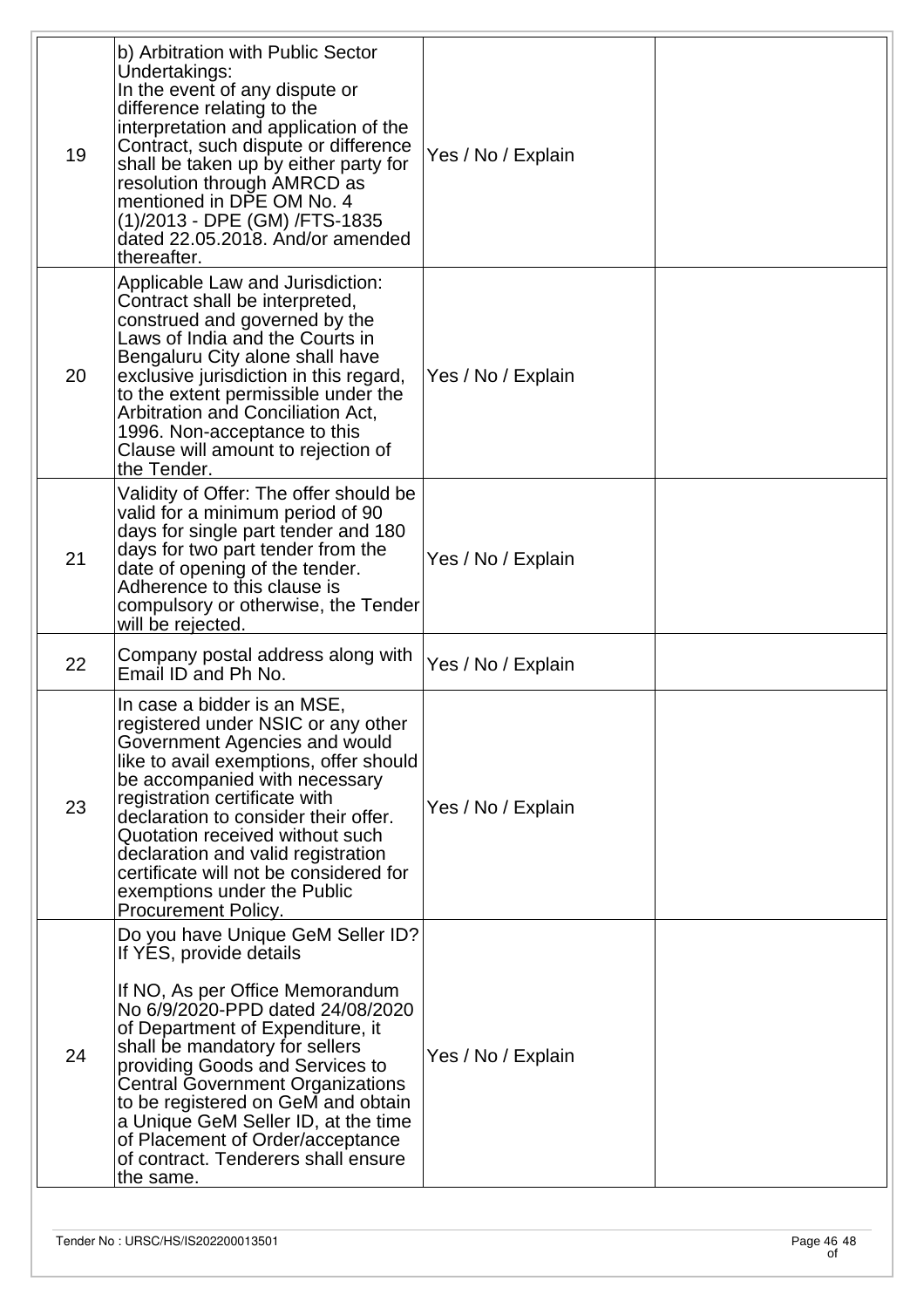|    | Please refer the following<br>OMs/orders issued by Govt. of India<br>while submitting the bid:                                                                                                                                                                                                                                                                                                                                                                                                                                                                           |                    |  |
|----|--------------------------------------------------------------------------------------------------------------------------------------------------------------------------------------------------------------------------------------------------------------------------------------------------------------------------------------------------------------------------------------------------------------------------------------------------------------------------------------------------------------------------------------------------------------------------|--------------------|--|
| 25 | (i) No. P-45021/2/2017-PP (BE-II)<br>dated 16.09.2020<br>(ii) F.No.6/18/2019-PPD (Public<br>Procurement No.1) dated<br>23.07.2020<br>(iii) F.No.6/18/2019-PPD (Public<br>Procurement No.2) dated<br>23.07.2020 and<br>(iv) F.No.6/18/2019-PPD (Public<br>Procurement No.3) dated<br>24.07.2020.                                                                                                                                                                                                                                                                          | Yes / No / Explain |  |
|    | All the provisions mentioned in the<br>above OMs/orders shall be<br>complied. If any deviation from the<br>above OMs/order, your offer will be<br>liable for rejection. All Bidders<br>fulfilling the above orders, shall<br>submit a valid registration certificate<br>made with DPIIT, without which the<br>offer shall not be considered.                                                                                                                                                                                                                             |                    |  |
| 26 | Country of Origin of quoted items<br>Adherence and acceptance to this<br>Clause is Compulsory or otherwise<br>the Tender will be rejected.                                                                                                                                                                                                                                                                                                                                                                                                                               | Yes / No / Explain |  |
| 27 | Based on the GOI order dated<br>16.09.2020 as mentioned above,<br>provide declaration in Company<br>Letter head indicating the following:<br>a) Percentage of Local Content in<br>the quoted items alongwith its<br>break-up (in percentage only). It<br>may be noted that Local Content<br>shall not include services such as<br>Transportation, Insurance,<br>Installation, Commissioning,<br>Training and after sales service<br>support like AMC/CMC etc. -<br>Adherence and acceptance to this<br>Clause is Compulsory or otherwise<br>the Tender will be rejected. | Yes / No / Explain |  |
| 28 | b) Details of the location(s) at which<br>the local value addition is made. -<br>Adherence and acceptance to this<br>Clause is Compulsory or otherwise<br>the Tender will be rejected.                                                                                                                                                                                                                                                                                                                                                                                   | Yes / No / Explain |  |

# **C.3 Price Bid**

| SI. No. | ∣Item                                                                    | <b>Quantity</b> | <b>Unit Price</b> | <b>Currency</b> | <b>Total Price</b> | Remark |
|---------|--------------------------------------------------------------------------|-----------------|-------------------|-----------------|--------------------|--------|
|         | <b>STRAIN</b><br><b>GAUGE</b><br>∣based<br>displacement<br> transuducers | 16.00 Nos.      |                   |                 |                    |        |